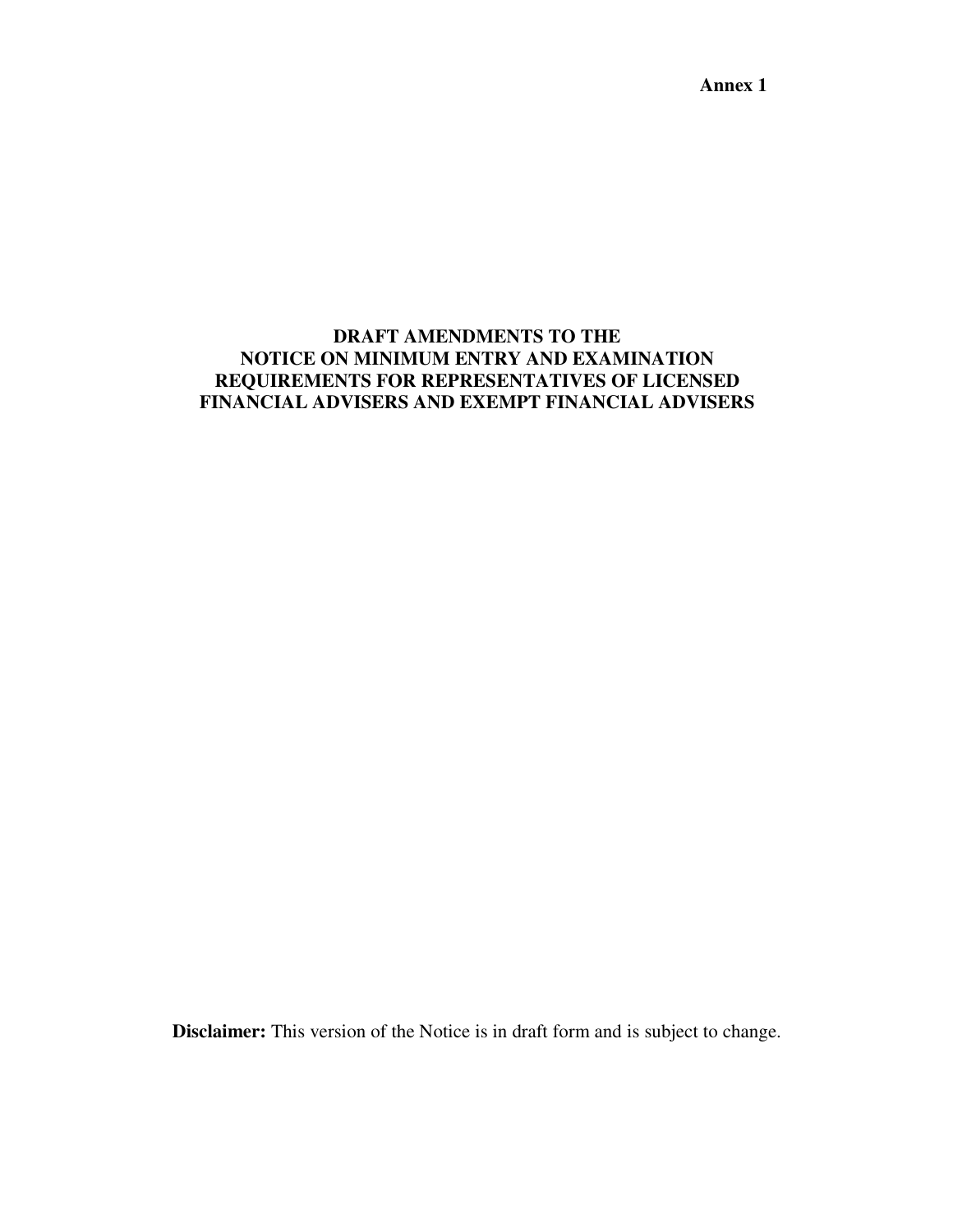#### **Notice No : FAA-N13**

**Issue Date : 26 November 2010 [Last revised on [date]]**

#### **NOTICE ON MINIMUM ENTRY AND EXAMINATION REQUIREMENTS FOR REPRESENTATIVES OF LICENSED FINANCIAL ADVISERS AND EXEMPT FINANCIAL ADVISERS**

1 This Notice is issued pursuant to section 58 of the Financial Advisers Act (Cap. 110) ["the Act"]. The earlier notice (FAA-N07) issued on 16 January 2004 and last amended on 31 December 2007) on the same subject is cancelled.

- 2 This Notice shall apply to all licensed financial advisers, persons who are exempt from holding a financial adviser's licence under section  $23(1)(a)$ , (b), (c), (d), or (e) of the Act, and their appointed representatives.
- 3 This Notice shall not apply to
	- (a) persons specified in regulation 4 of the Financial Advisers (Structured Deposits – Prescribed Investment Products and Exemption) Regulations in relation to the provision of any financial advisory service relating to any structured deposit as defined in those Regulations; and

[FAA-N13 (Amendment No. 2) 2013]

(b) persons specified in regulation 3 of the Financial Advisers (Exemption from Section 25 to 29 and 36) Regulations in respect of the provision of any financial advisory service relating to the investment products referred to in regulation 3 of those Regulations.

[FAA-N13 (Amendment No. 2) 2013]

- 4 This Notice sets out the following:
	- (a) minimum entry requirements for appointed representatives;
	- (b) application of the Capital Markets and Financial Advisory Services Examination ("CMFAS Exam") requirements to persons intending to provide financial advisory services as appointed representatives under the Act;
	- (c) circumstances under which the CMFAS Exam requirements do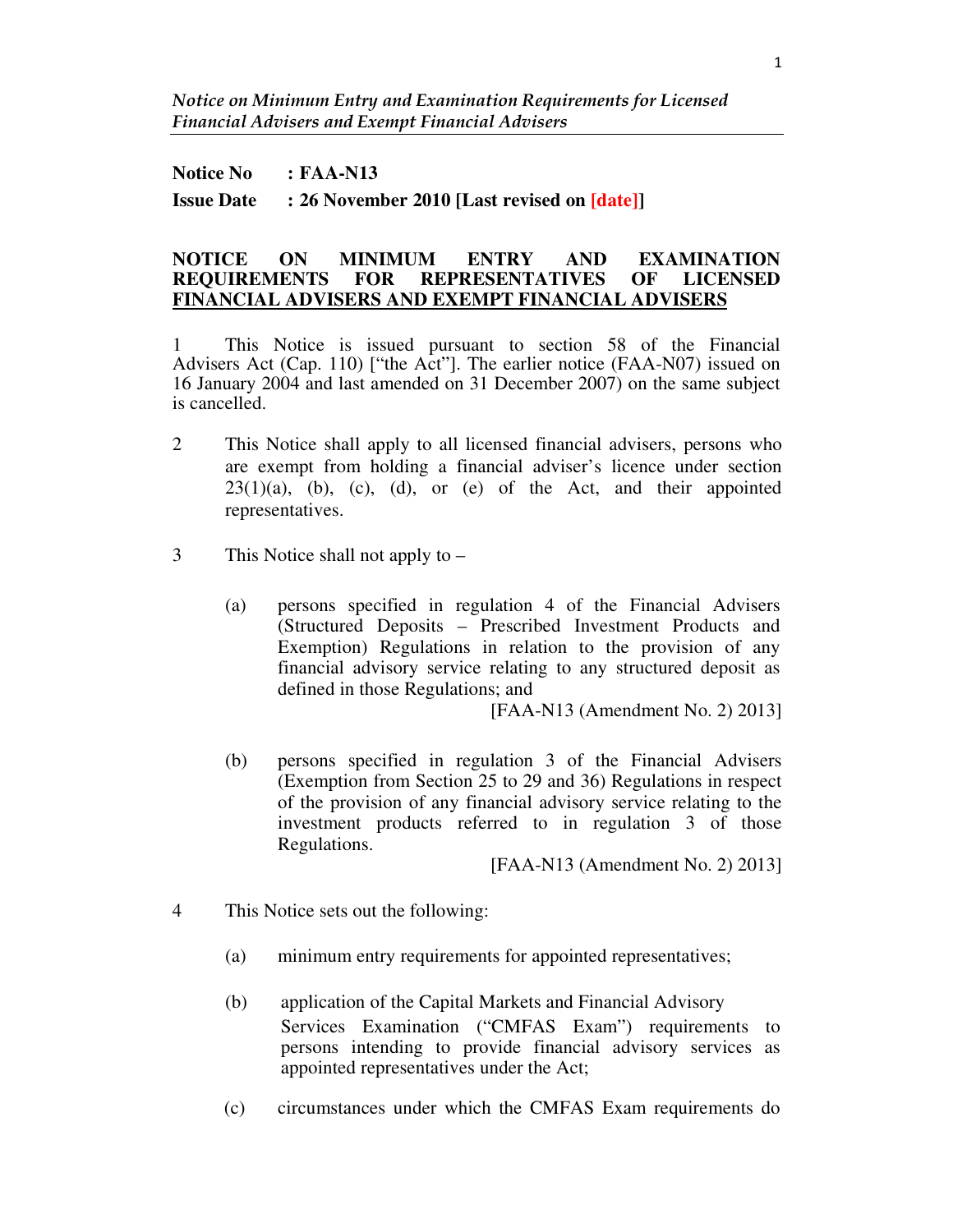not apply;

- (d) obligations of licensed financial advisers and exempt financial advisers; and
- (e) continuing education professional development requirements for appointed representatives.

[FAA-N13 (Amendment No. 2) 2014]

#### **DEFINITIONS**

5 For the purposes of this Notice:

"accident and health benefits" has the same meaning as in First Schedule to the Insurance Act (Cap. 142);

[FAA-N13 (Amendment No. 2) 2013]

"capital markets products" has the same meaning as in section 2(1) of the Securities and Futures Act (Cap. 289) ("SFA");

"CMFAS Exam requirements" means the requirement to pass the relevant modules of the CMFAS Exam;

"CTA" means the Commodity Trading Act (Cap. 48A) in force immediately before 27 February 2008;

"execution activities" means any or all of the following activities as defined in section 2(1) of the SFA:

- (a) dealing in securities (other than collective investment scheme) quoted on a securities exchange, overseas securities exchange or recognised market operator; and
- (b) trading in futures contracts;

[FAA-N13 (Amendment No. 2) 2013]

"execution-related advice" means advice provided by a person exempt from holding a financial adviser's licence under section 23(1)(a), (b) or (d) of the Act or any of its representatives which is solely incidental to the execution activities of such person and where no discrete fee is charged for the advice rendered;

[FAA-N13 (Amendment) 2011]

"Excluded Investment Product" has the same meaning as in paragraph 6 of the FAA Notice on Recommendations on Investment Products (FAA-N16);

[FAA-N13 (Amendment) 2011]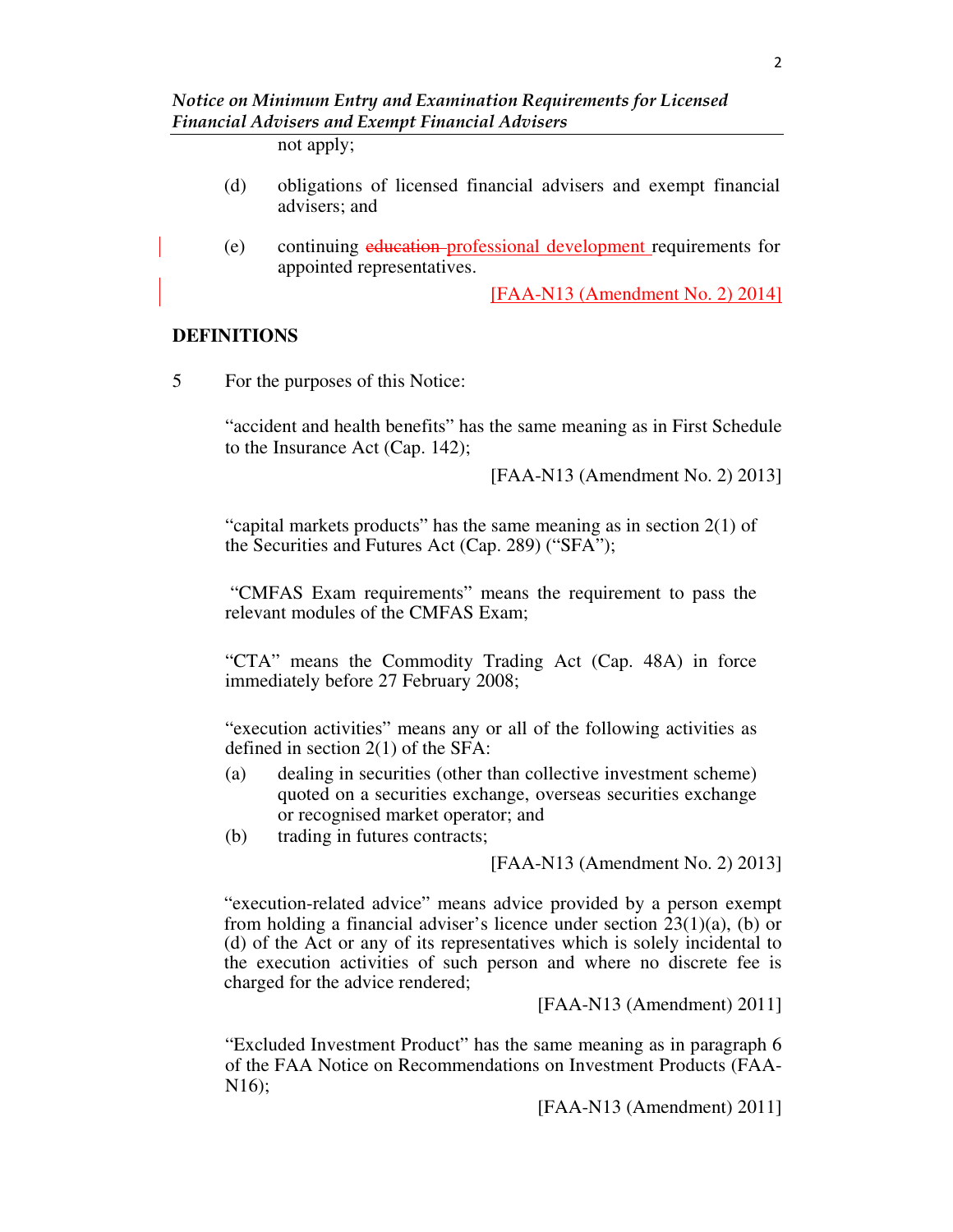"exempt financial adviser" means a person exempt from holding a financial adviser's licence under section  $23(1)(a)$ , (b), (c), (d) or (e) of the Act;

"financial adviser" means a licensed financial adviser or an exempt financial adviser;

"qualifying corporation" has the same meaning as in regulation 2 of the Securities and Futures (Provision for Persons and Matters Previously Regulated under Commodity Trading Act) Regulations 2007;

[FAA-N13 (Amendment No. 2) 2013]

"Specified Investment Products" has the same meaning as in paragraph 6 of the FAA Notice on Recommendations on Investment Products (FAA-N16).

[FAA-N13 (Amendment) 2011]

5A The expressions used in this Notice shall, except where expressly defined in this Notice or where the context otherwise requires, have the same respective meanings as in the Act and the Financial Advisers Regulations (Reg 2) ["FAR"].

> [FAA-N13 (Amendment No. 2) 2013] [FAA-N13 (Amendment No. 2) 2014]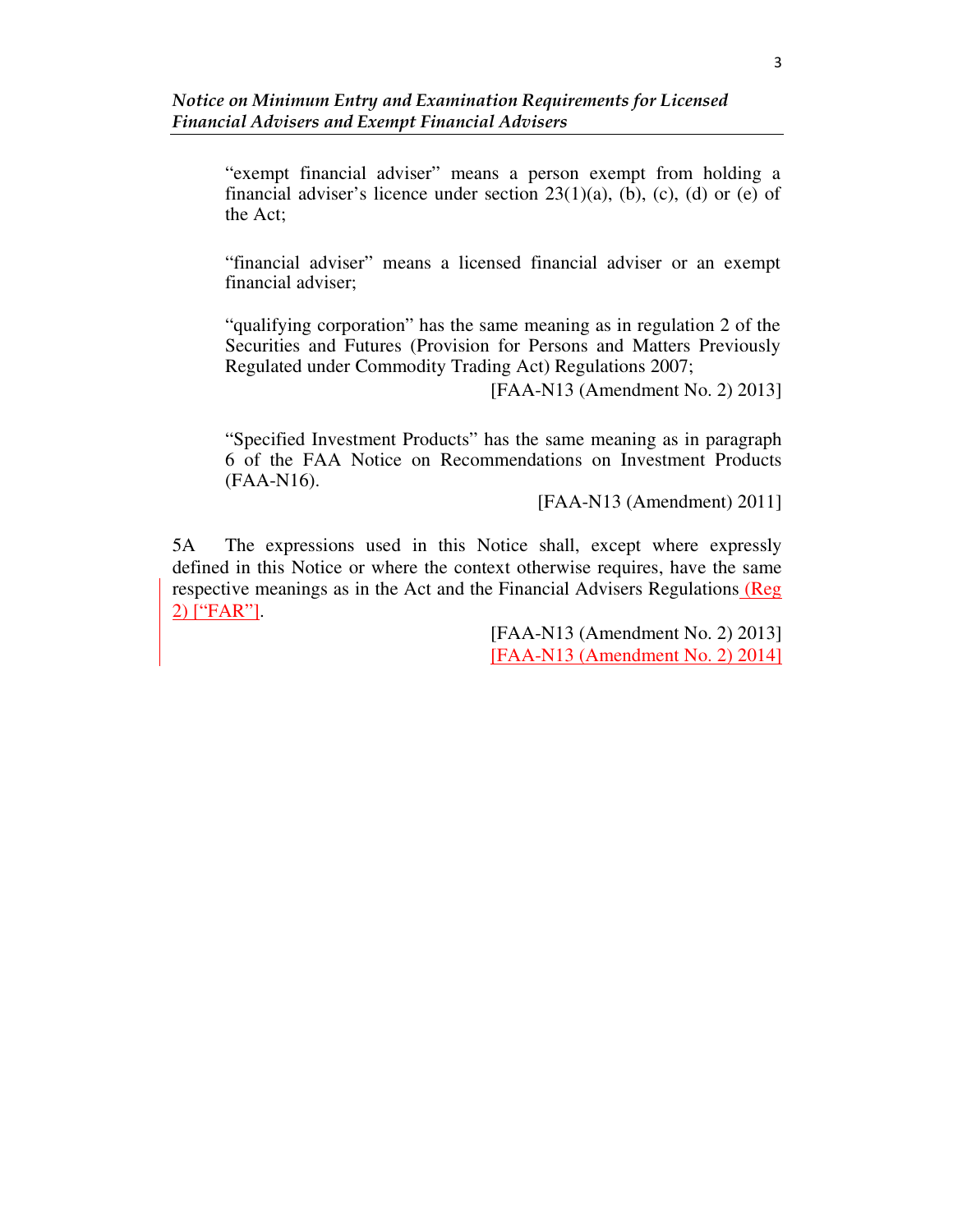# **APPLICATION OF CMFAS EXAM REQUIREMENTS**

6 The CMFAS Exam, which commenced on 1 December 2002, comprises 16 modules, of which Modules 5 to 9A are applicable under the Act.

| <b>Module</b>                  | <b>Examination</b>                                                                                                                           |  |  |  |  |  |  |
|--------------------------------|----------------------------------------------------------------------------------------------------------------------------------------------|--|--|--|--|--|--|
| <b>Rules &amp; Regulations</b> |                                                                                                                                              |  |  |  |  |  |  |
| 1A                             | Rules and Regulations for Dealing in Securities (for members of the<br>Singapore Exchange Securities Trading Limited ("SGX-ST"))             |  |  |  |  |  |  |
| 1B                             | Rules and Regulations for Dealing in Securities (Non SGX-ST<br>members)                                                                      |  |  |  |  |  |  |
| 2A                             | Rules and Regulations for Trading in Futures Contracts (for members<br>of the Singapore Exchange Derivatives Trading Limited ("SGX-<br>DT'') |  |  |  |  |  |  |
| 2B                             | Rules and Regulations for Trading in Futures Contracts (for members<br>of the Singapore Mercantile Exchange ("SMX"))                         |  |  |  |  |  |  |
| 3                              | Rules and Regulations for Fund Management                                                                                                    |  |  |  |  |  |  |
| 4A                             | Rules and Regulations for Advising on Corporate Finance                                                                                      |  |  |  |  |  |  |
| 4B                             | Rules and Regulations for Advising on Corporate Finance (Solely<br>Debt Securities)                                                          |  |  |  |  |  |  |
| 5                              | Rules and Regulations for Financial Advisory Services                                                                                        |  |  |  |  |  |  |
| 10                             | Rules and Regulations for REIT Management, with Product<br>Knowledge and Analysis                                                            |  |  |  |  |  |  |
|                                | <b>Product Knowledge &amp; Analysis</b>                                                                                                      |  |  |  |  |  |  |
| 6                              | <b>Securities Products and Analysis</b>                                                                                                      |  |  |  |  |  |  |
| 6A                             | Securities and Futures Product Knowledge                                                                                                     |  |  |  |  |  |  |
| $\overline{7}$                 | Futures Products and Analysis [to be discontinued with effect from 1<br>January 2012]                                                        |  |  |  |  |  |  |
| 8                              | <b>Collective Investment Schemes</b>                                                                                                         |  |  |  |  |  |  |
| 8A                             | Collective Investment Schemes II                                                                                                             |  |  |  |  |  |  |
| 9                              | Life Insurance and Investment-Linked Policies                                                                                                |  |  |  |  |  |  |
| <b>9A</b>                      | Life Insurance and Investment-Linked Policies II                                                                                             |  |  |  |  |  |  |

[FAA-N13 (Amendment) 2011]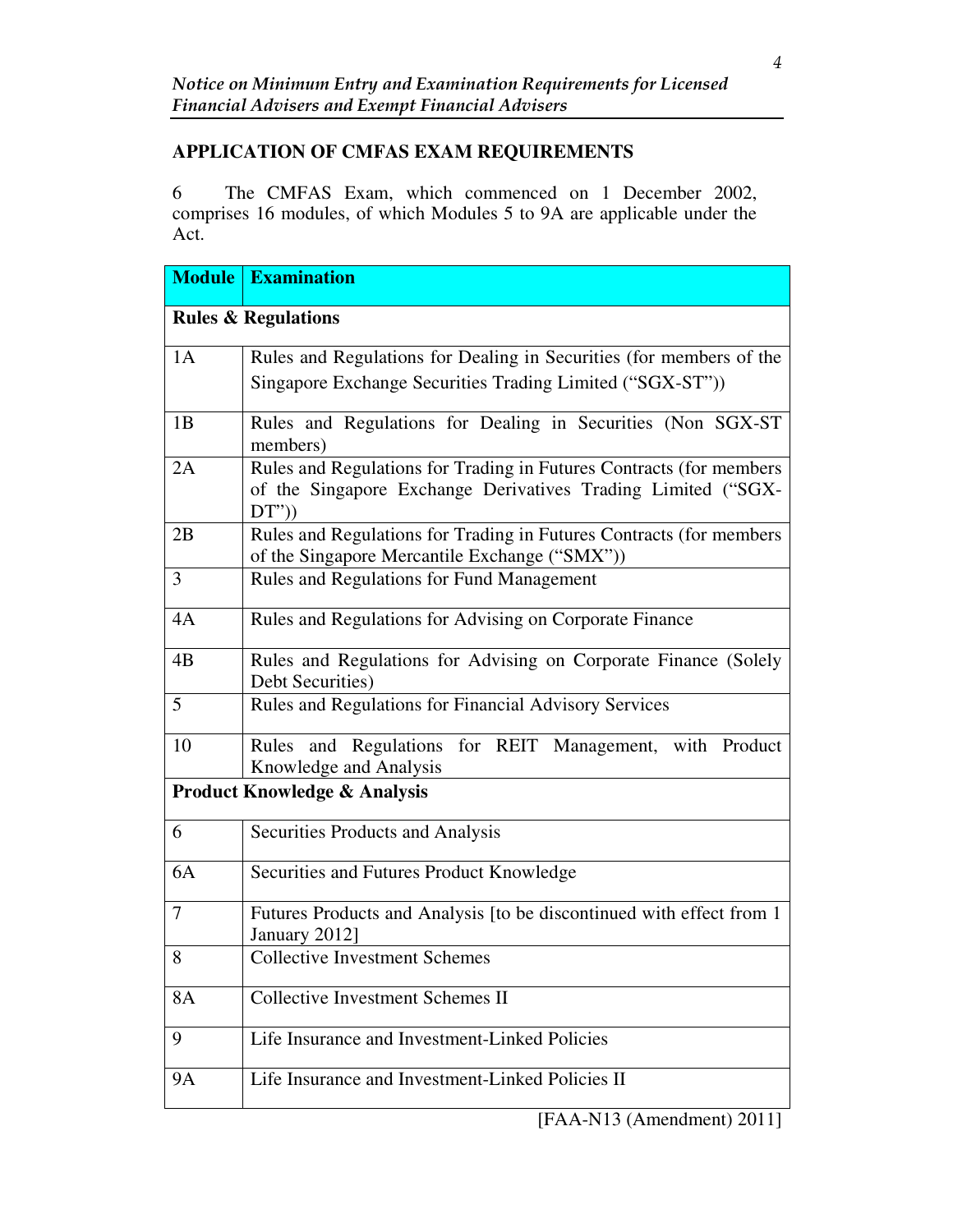7 The CMFAS Exam requirements apply to individuals who wish to provide any of the following types of financial advisory service:

- (a) advising others, either directly or through publications or writings, and whether in electronic, print or other form, concerning the following investment products:
	- (i) securities (other than collective investment schemes);
	- (ii) collective investment schemes;
	- (iii) futures contracts;
	- (iv) contracts or arrangements for the purposes of leveraged foreign exchange trading;
	- (v) life policies, other than-
		- $(A)$  in the manner specified in paragraph  $8(b)$  of this Notice; or
		- (B) advising on corporate finance within the meaning of the Securities and Futures Act (Cap. 289);
- (b) marketing of any collective investment scheme;
- (c) arranging of any contract of insurance in respect of life policies, other than a contract of reinsurance.

8 The CMFAS Exam requirements do not apply to individuals who intend to provide any of the following types of financial advisory service:

- (a) advising others, either directly or through publications or writings, and whether in electronic, print or other form, concerning the following investment products:
	- (i) contracts or arrangements for the purposes of foreign exchange trading;
	- (ii)structured deposits as defined in the Financial Advisers (Structured Deposits – Prescribed Investment Products and Exemption) Regulations;

[FAA-N13 (Amendment No. 2) 2013]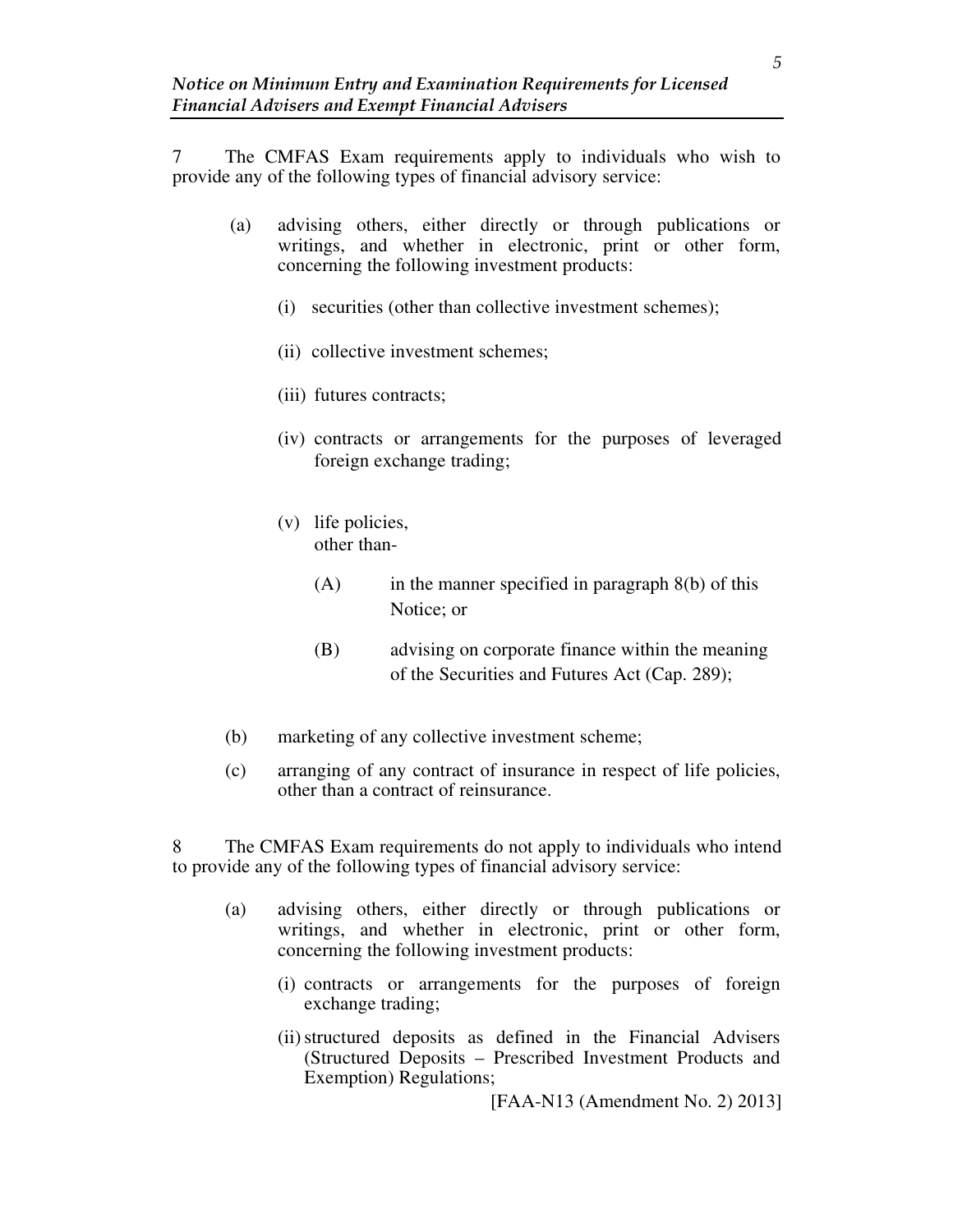(iii) investment products referred to in the Financial Advisers (Exemption from Section 25 to 29 and 36) Regulations,

[FAA-N13 (Amendment No. 2) 2013]

other than –

- $(A)$  in the manner specified in paragraph 8(b) of this Notice; or
- (B) advising on corporate finance within the meaning of the Securities and Futures Act (Cap. 289);
- (b) advising others by issuing or promulgating research analyses or research reports, whether in electronic, print or other form, concerning the following investment products:
	- (i) securities (other than collective investment schemes);
	- (ii) collective investment schemes;
	- (iii) futures contracts;
	- (iv) contracts or arrangements for the purposes of foreign exchange trading;
	- (v) contracts or arrangements for the purposes of leveraged foreign exchange trading;
	- (vi) life policies;
	- (vii) structured deposits as defined in the Financial Advisers (Structured Deposits – Prescribed Investment Product and Exemption) Regulations;

[FAA-N13 (Amendment No. 2) 2013]

(viii) investment products referred to in the Financial Advisers (Exemption from Section 25 to 29 and 36) Regulations.

[FAA-N13 (Amendment No. 2) 2013]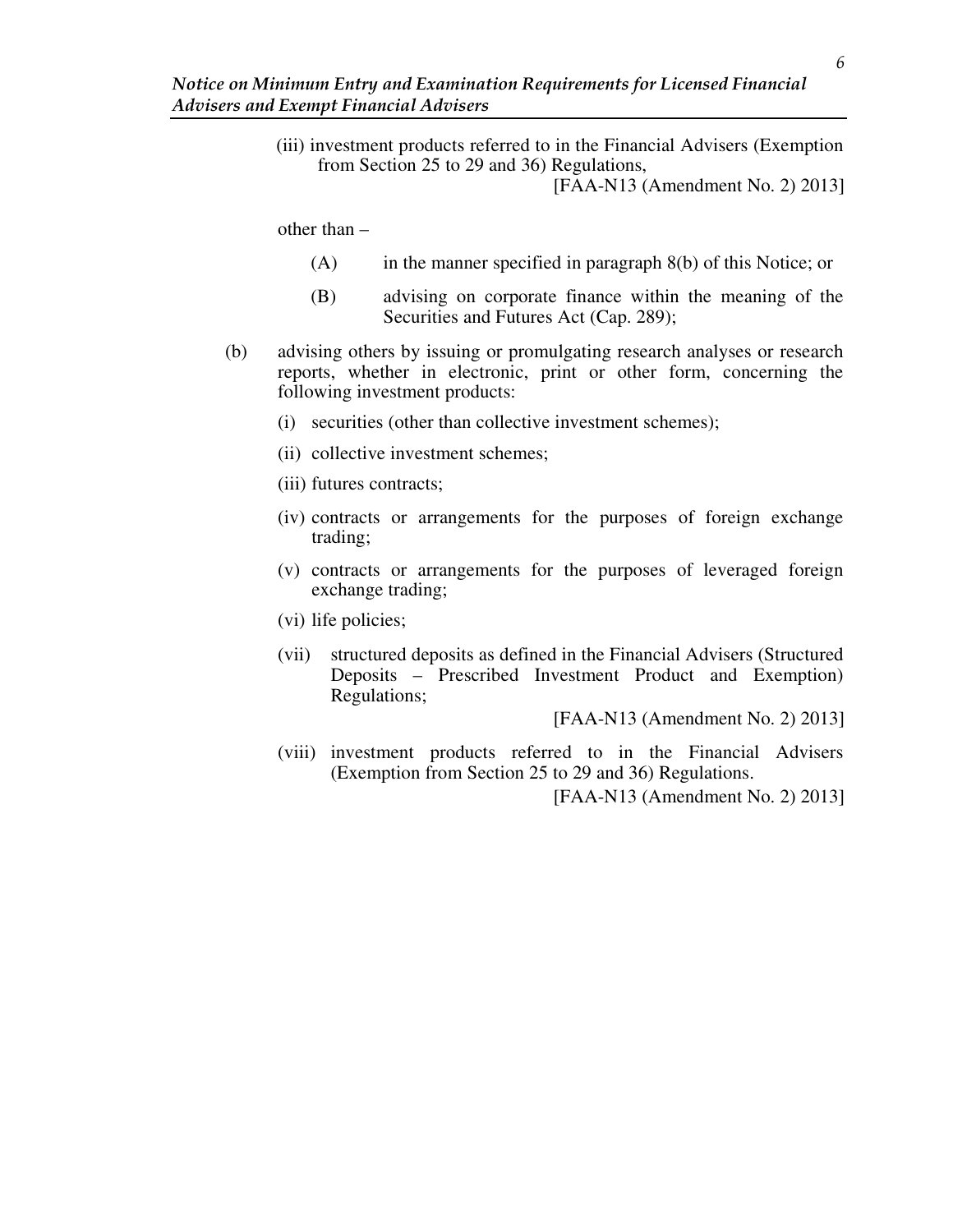9 The following table sets out the applicable modules under the CMFAS Exam for each of the financial advisory services.

|                                                                                                                                                                     | <b>MODULE</b>                            |                                                 |           |   |           |   |           |
|---------------------------------------------------------------------------------------------------------------------------------------------------------------------|------------------------------------------|-------------------------------------------------|-----------|---|-----------|---|-----------|
| <b>TYPES OF FINANCIAL</b><br><b>ADVISORY SERVICE</b>                                                                                                                | <b>Rules &amp;</b><br><b>Regulations</b> | <b>Product Knowledge and</b><br><b>Analysis</b> |           |   |           |   |           |
|                                                                                                                                                                     | 5                                        | 7'<br>6                                         | <b>6A</b> | 8 | <b>8A</b> | 9 | <b>9A</b> |
| Advising others concerning<br>securities (excluding collective<br>investment schemes)                                                                               |                                          | ✓                                               |           |   |           |   |           |
| <b>Advising others concerning</b><br>futures contracts                                                                                                              |                                          |                                                 | ✔         |   |           |   |           |
| Advising others concerning<br>contracts or arrangements for<br>the purposes of leveraged<br>foreign<br>exchange<br>trading<br>(prior to 1 January 2012)             |                                          | (Either<br><b>Module</b> )                      |           |   |           |   |           |
| <b>Advising others concerning</b><br>contracts or arrangements for<br>purposes of leveraged<br>the<br>foreign exchange trading (with<br>effect from 1 January 2012) |                                          |                                                 | ✔         |   |           |   |           |
| Advising on and/or marketing<br>collective<br>investment<br><b>of</b><br>schemes                                                                                    |                                          |                                                 |           |   |           |   |           |
| <b>Advising on and/or arranging</b><br>life policies (whether or not<br>including investment-linked<br>policies)                                                    |                                          | $\mathbf{X}$ and $\mathbf{X}$                   |           |   |           |   |           |

[FAA-N13 (Amendment) 2011] [FAA-N13 (Amendment) 2013]

9A Module 7 will be discontinued and replaced with Module 6A with effect from 1 January 2012. With effect from 1 January 2012, every representative who has been required to pass or otherwise exempted from Module 7 immediately before that date, is required to pass Module 6A in accordance with paragraph 34 of this Notice.

[FAA-N13 (Amendment) 2011]

<sup>&</sup>lt;sup>1</sup> To be discontinued with effect from 1 January 2012.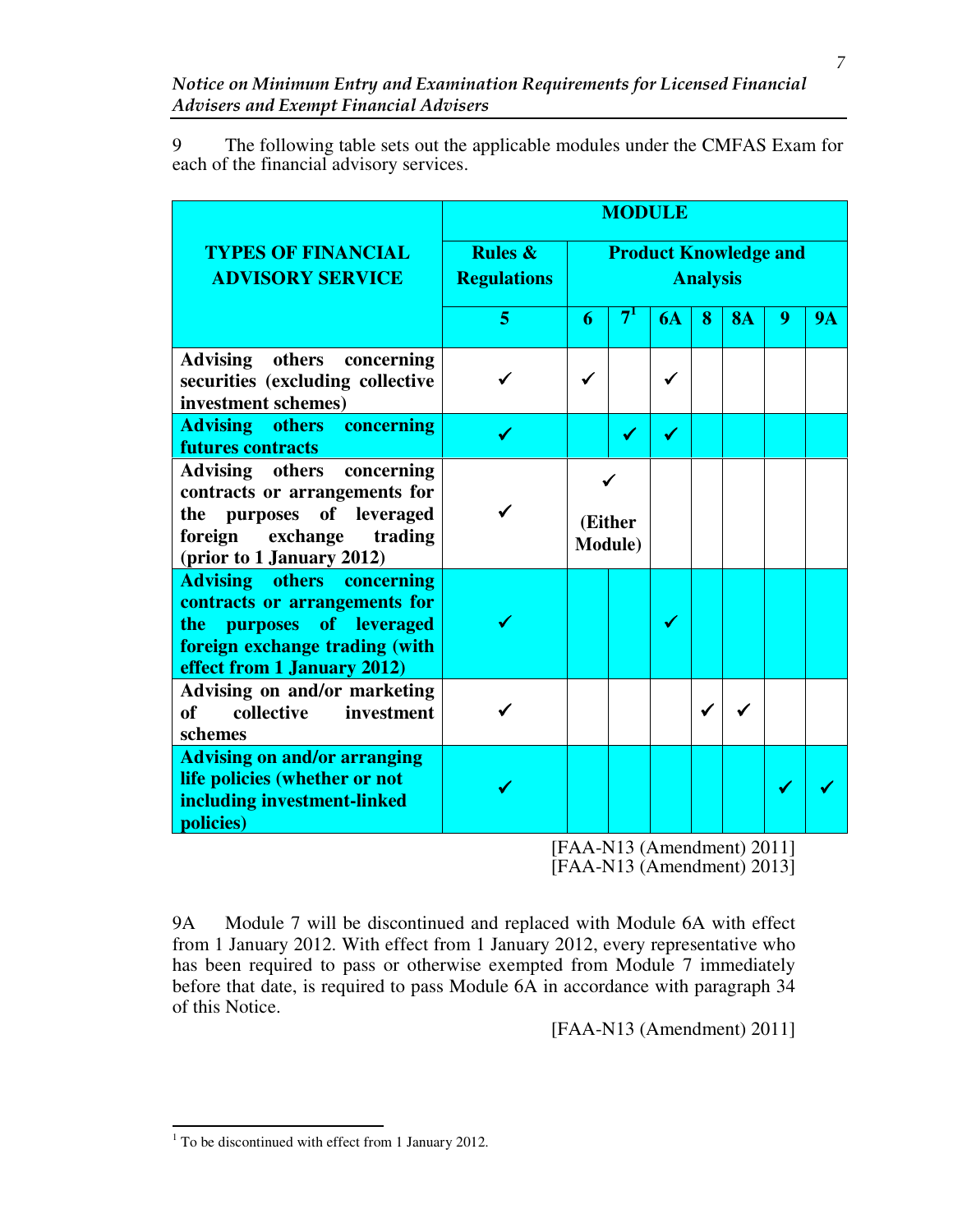9B Any representative of a financial adviser who provides any financial advisory service concerning securities (excluding collective investment schemes) shall pass Module 5 and Module 6. With effect from 1 January 2012, in the case where the representative provides any financial advisory service concerning securities (excluding collective investment schemes) that are Specified Investment Products, such representative is also required to pass Module 6A.

## [FAA-N13 (Amendment) 2011]

10 Any representative of a financial adviser who provides the financial advisory service specified in paragraph 7(a) concerning only contracts or arrangements for the purposes of leveraged foreign exchange trading shall pass Module 5 and either Module 6 or 7, unless he is otherwise exempted under this Notice. With effect from 1 January 2012, such representative is required to pass Modules 5 and 6A.

### [FAA-N13 (Amendment) 2011]

11 Any representative of a financial adviser who provides the financial advisory service specified in paragraph 7(a) concerning contracts or arrangements for the purposes of leveraged foreign exchange trading, in addition to the provision of such financial advisory service concerning securities (excluding collective investment schemes) or futures contracts, shall pass the modules that are relevant to the provision of such service. For the avoidance of doubt, with effect from 1 January 2012, such representative is also required to pass Module 6A.

[FAA-N13 (Amendment) 2011]

12 MAS Notice 117 (Training and Competency Requirement: Health Insurance Module) issued under the Insurance Act (Cap. 142) shall apply to appointed representatives of financial advisers who provide the financial advisory services specified in paragraph  $7(a)(v)$  and (c) of this Notice concerning any life policy with accident and health benefits but excluding such policy where accident and health benefits are paid out only –

- (a) in the event of an injury to, or disability of, the insured as a result of an accident;
- (b) in the event that the insured becomes total and permanently disabled;
- (c) on the death of the insured by accidental cause; or
- (d) on the occurrence of a combination of the events set out in (a) to (c).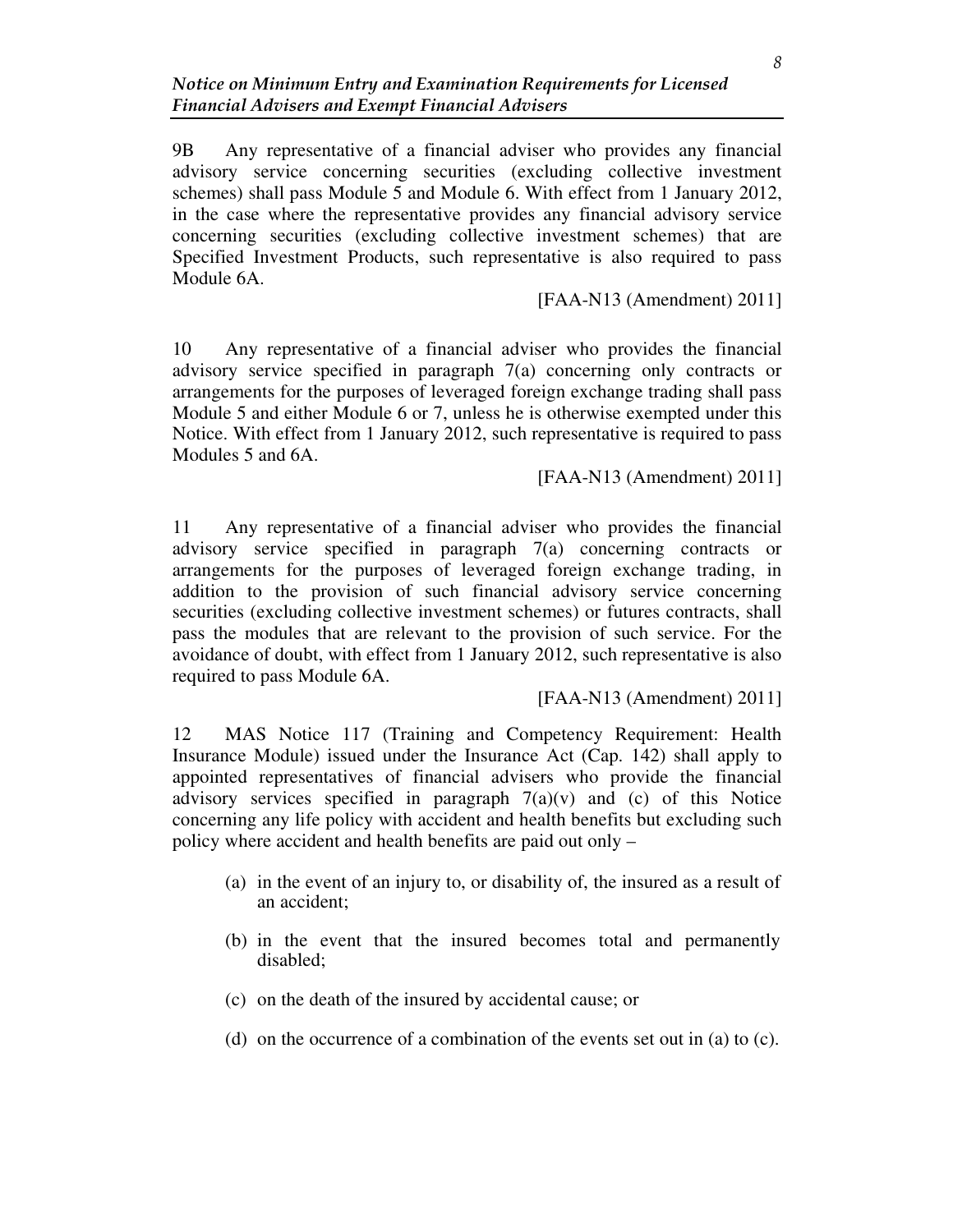MAS Notice 117 requires such appointed representatives to obtain the requisite qualification in health insurance before they can provide any advice on or arrange such policies or both, unless the appointed representatives fall within paragraph 6 or 7 of MAS Notice 117.

## **MINIMUM ENTRY REQUIREMENTS**

13 Any person who acts as or holds himself out to be an appointed representative of a financial adviser must:

- (a) be at least 21 years old;
- (b) subject to paragraphs 16 and 16A, satisfy the minimum academic qualification requirements set out under paragraph 15 of this Notice; and

[FAA-N13 (Amendment No. 2) 2013]

(c) subject to paragraph 22, comply with the examination requirements of this Notice.

14 In addition, a financial adviser shall certify that every of its appointed representatives meets the minimum entry requirements stipulated in paragraph 13 of this Notice.

[FAA-N13 (Amendment No. 2) 2013]

15 For the purpose of paragraph 13(b) of this Notice, the minimum academic qualification requirements are as follows:

(a) a full certificate in GCE 'A' Level<sup>1A</sup>;

 $\overline{a}$ 

- (b) an International Baccalaureate Diploma qualification;
- (c) a diploma awarded by a polytechnic in Singapore; or
- (d) any other academic qualification<sup> $\frac{1}{B}$ </sup> which is equivalent to the qualifications set out in sub-paragraph (a), (b) or (c) above.

For the purposes of paragraph 15(d), a financial adviser shall determine if such other academic qualification is the equivalent to the qualifications set out in paragraph  $15(a)$ ,  $15(b)$  or  $15(c)$ . The Authority will provide guidance on the determination of such other academic qualification.

<sup>&</sup>lt;sup>1A</sup>A full GCE 'A' Level certificate includes at least passes in three "Higher 2" and two "Higher 1" subjects. <sup>4B</sup>A financial adviser shall determine if such other academic qualification is the equivalent to the qualifications set out in paragraph 15(a), 15(b) or 15(c). The Authority will provide guidance on the determination of such other academic qualification.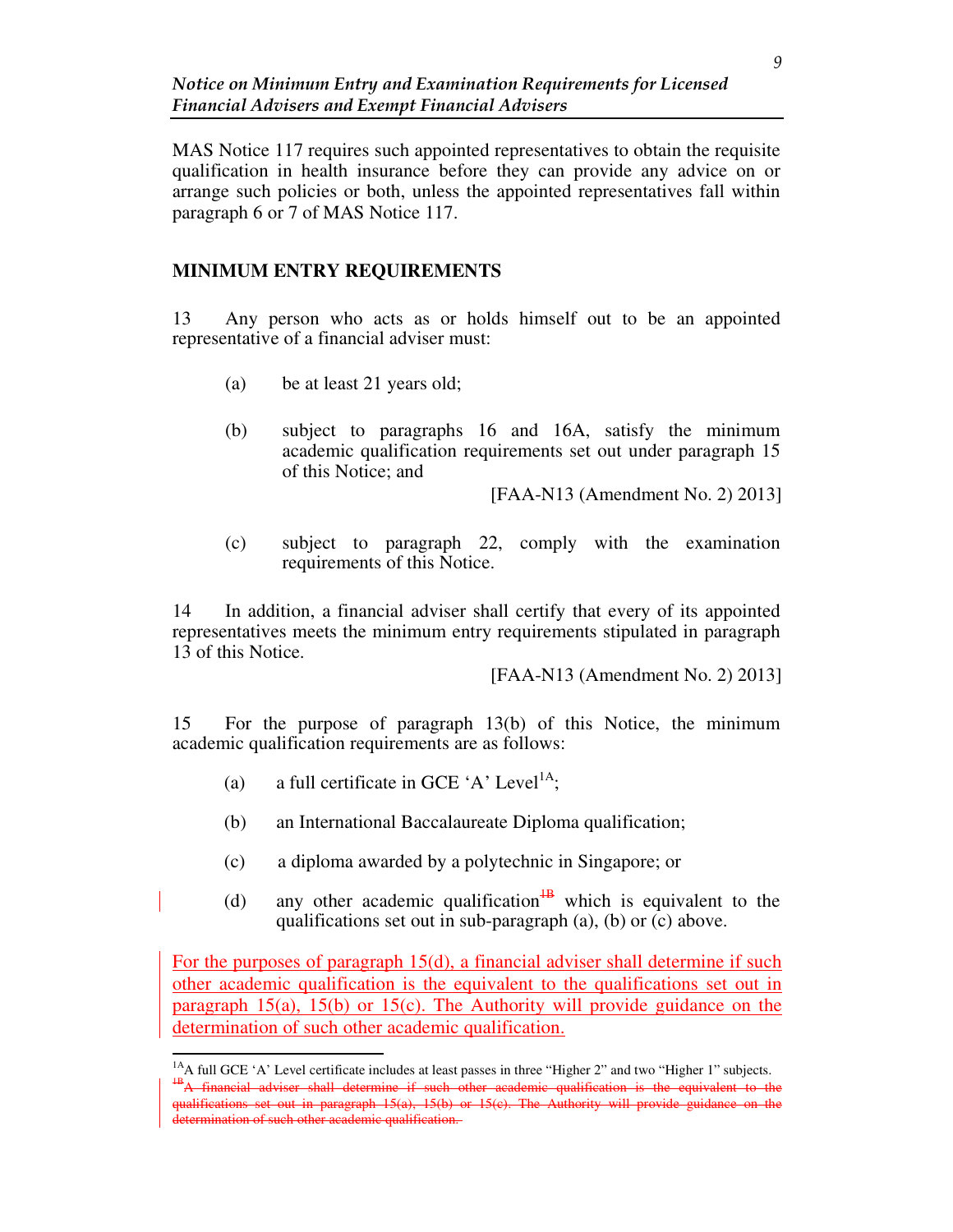[FAA-N13 (Amendment No. 2) 2013] [FAA-N13 (Amendment No. 2) 2014]

16 Subject to paragraph 16A, an individual who acts as or holds himself out to be an appointed representative of a financial adviser, but does not have the academic qualifications set out in paragraph  $15(a)$ , (b), (c) or (d), need not comply with paragraph 13(b) if he satisfies any of the following conditions:

- (a) he had been providing financial advisory services immediately before 1 February 2014, and continued to do so –
	- (i) from 1 February 2014, as a representative of a financial adviser; or
	- (ii) on 1 February 2014, as a representative of a financial adviser, but ceased to carry out such activity on a date after 1 February 2014, prior to his re-commencement of carrying out such activity as a representative of a financial adviser;
- (b) he had been providing financial advisory services before 1 February 2014, and had ceased to provide such services on a date before or on 1 February 2014, prior to his re-commencement of carrying out such activity as a representative of a financial adviser on or after 1 February 2014 (as the case may be); or
- (c) hiswhose principal had, before 1 February 2014, submitted a notice of intent under section 23F(1)(a) of the Act to appoint the individual as  $\frac{an - its}{s}$  appointed representative, and the individual's appointment is subsequently entered in the public register of representatives on or after 1 February 2014.

[FAA-N13 (Amendment No. 2) 2013] [FAA-N13 (Amendment No. 2) 2014]

16A The following categories of individuals, who satisfy the conditions in paragraph 16, shall re-take and pass the applicable modules under the CMFAS Exams as set out in paragraph 9 before providing any financial advisory services referred to in paragraph 7 as an appointed representative:

(a) any individual referred to in paragraph 16(b) who does not recommence providing any financial advisory service as a representative of a financial adviser for a continuous period of 1 year from the date of cessation; or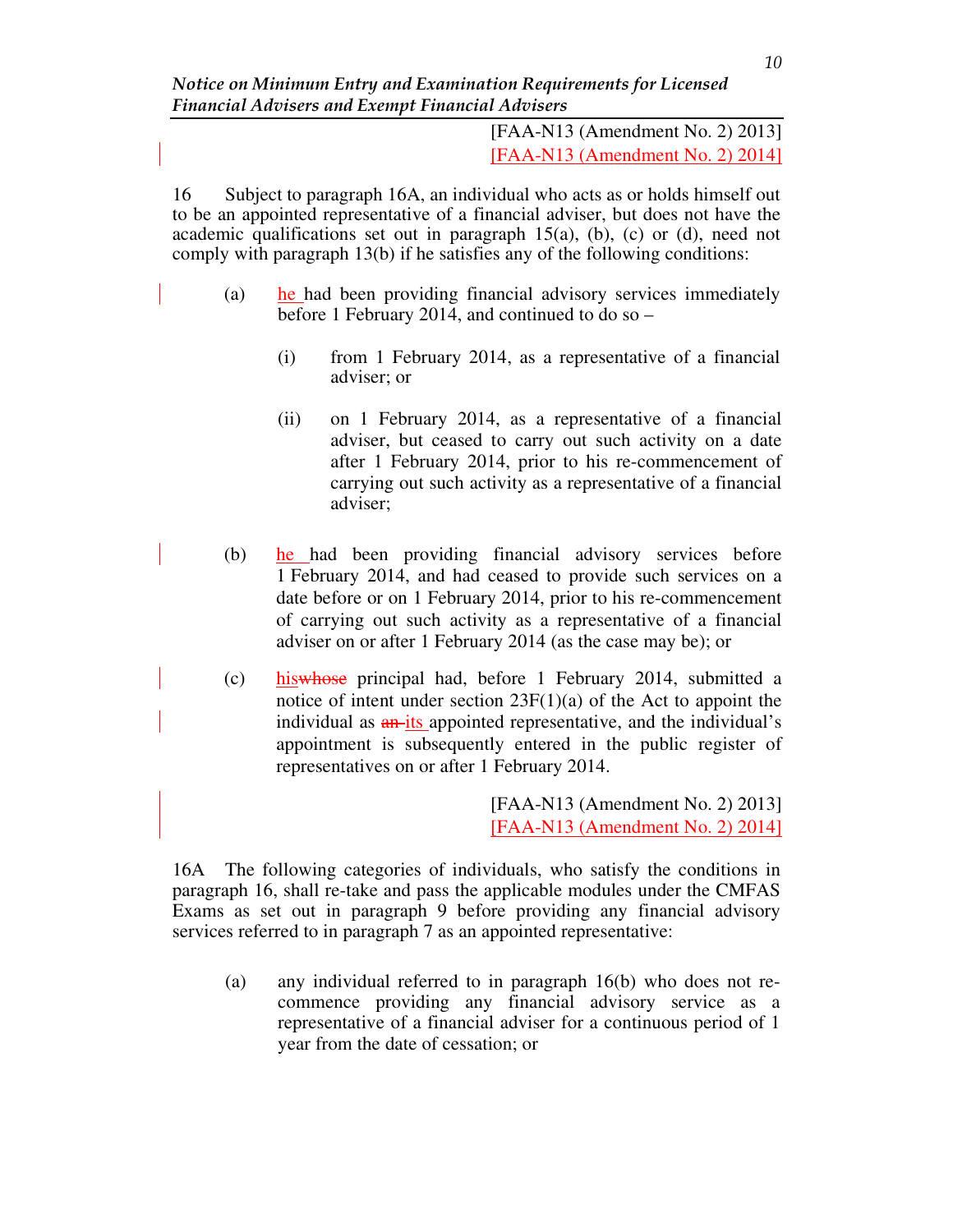(b) any individual who ceases to provide any financial advisory service as a representative after 1 February 2014, but does not recommence the provision of any financial advisory service with a financial adviser for a continuous period of 1 year from the date of cessation;.

Any individual who falls under paragraph 16A shall not be entitled to rely on the exemptions set out in Annexes 3, 3A, 4 and 4A.

[FAA-N13 (Amendment No. 2) 2013]

## **CIRCUMSTANCES UNDER WHICH THE CMFAS EXAM REQUIREMENTS DO NOT APPLY**

17 A representative who possesses specified qualifications and work experience or who confines the performance of financial advisory services to a limited segment of the market is not required to pass certain modules of the CMFAS Exam. Details of the circumstances under which the CMFAS Exam requirements do not apply are set out in paragraphs 18 to 24 of this Notice.

[FAA-N13 (Amendment) 2011]

## **Specified Qualifications or Work Experience**

18 Prior to 19 October 2011, a representative who possesses any of the specified qualifications or work experience listed in Annexes 1, 2, 3 and 4 is not required to pass Modules 6, 7, 8 and 9, respectively. With effect from 19 October 2011, a representative who possesses any of the qualifications, where such qualification was obtained by way of passing the required examination(s)<sup>2</sup>, or work experience listed in Annexes 1A, 2A, 3A and 4A will not be required to pass Modules 6, 7, 8 and 9, respectively.

[FAA-N13 (Amendment) 2011]

18A With effect from 19 October 2011, a representative who possesses any of the qualifications or work experience listed in Annexes 1, 2, 3 and 4 is not required to pass Modules 6, 7, 8 and 9, respectively, if:

(a) he has been conducting relevant regulated activities as a representative immediately before 19 October 2011 and continues to conduct such regulated activities on and after 19 October 2011;

<sup>&</sup>lt;sup>2</sup> Except for item 8 of Annex 1A, item 10 of Annex 3A, and item 8 of Annex 4A.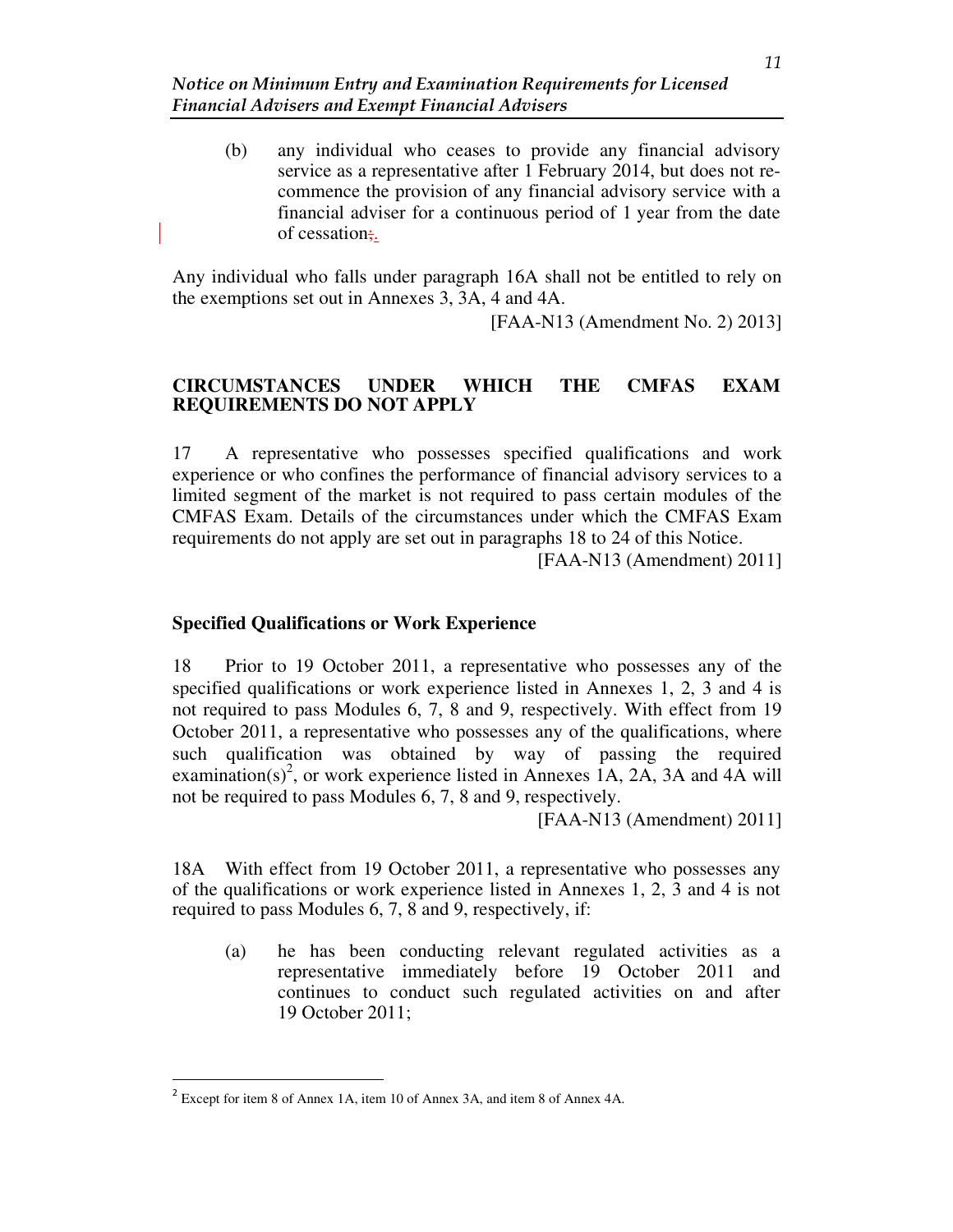- (b) his principal has lodged with the Authority documents under section 23F of the Act, in relation to his appointment as an appointed representative before 1 January 2012; or
- (c) there is no break in service of more than 6 months between his last working experience as a representative conducting relevant regulated activities and the date of his principal's lodgment with the Authority of documents under section 23F of the Act, in relation to his appointment as an appointed representative.

[FAA-N13 (Amendment) 2011]

18B A representative who possesses any of the following qualifications is not required to pass Module 6A, 8A or 9A (as may be applicable):

- (a) a degree or higher qualification in finance, financial engineering or computational finance; or
- (b) Chartered Financial Analyst (CFA) by the CFA Institute, USA [FAA-N13 (Amendment) 2011]

19 With effect from 1 July 2005, the Authority will only recognise the qualifications listed in Annexes 1, 1A, 2, 2A, 3, 3A, 4 and 4A where the individual has attained such qualifications through passing the specific respective examination(s)<sup>3</sup>.

[FAA-N13 (Amendment) 2011]

20 Subject to paragraph 21, paragraph 19 shall not apply to an individual  $who -$ 

- (a) has attained the qualification listed in Annex 1, 2, 3 or 4 before 1 July 2005 –
	- (i) by passing examination(s) which is(are) recognised by the tertiary institutions, institutes, boards, associations or other bodies listed in Annex 1, 2, 3 or 4, to be equivalent to passing the specific examination(s) for attainment of the respective qualifications listed in Annexes 1, 2, 3 and 4; or

<sup>&</sup>lt;sup>3</sup> Except for item 34 of Annex 1, item 8 of Annex 1A, item 40 of Annex 3, item 10 of Annex 3A, item 8 of Annex 4, and item 8 of Annex 4A.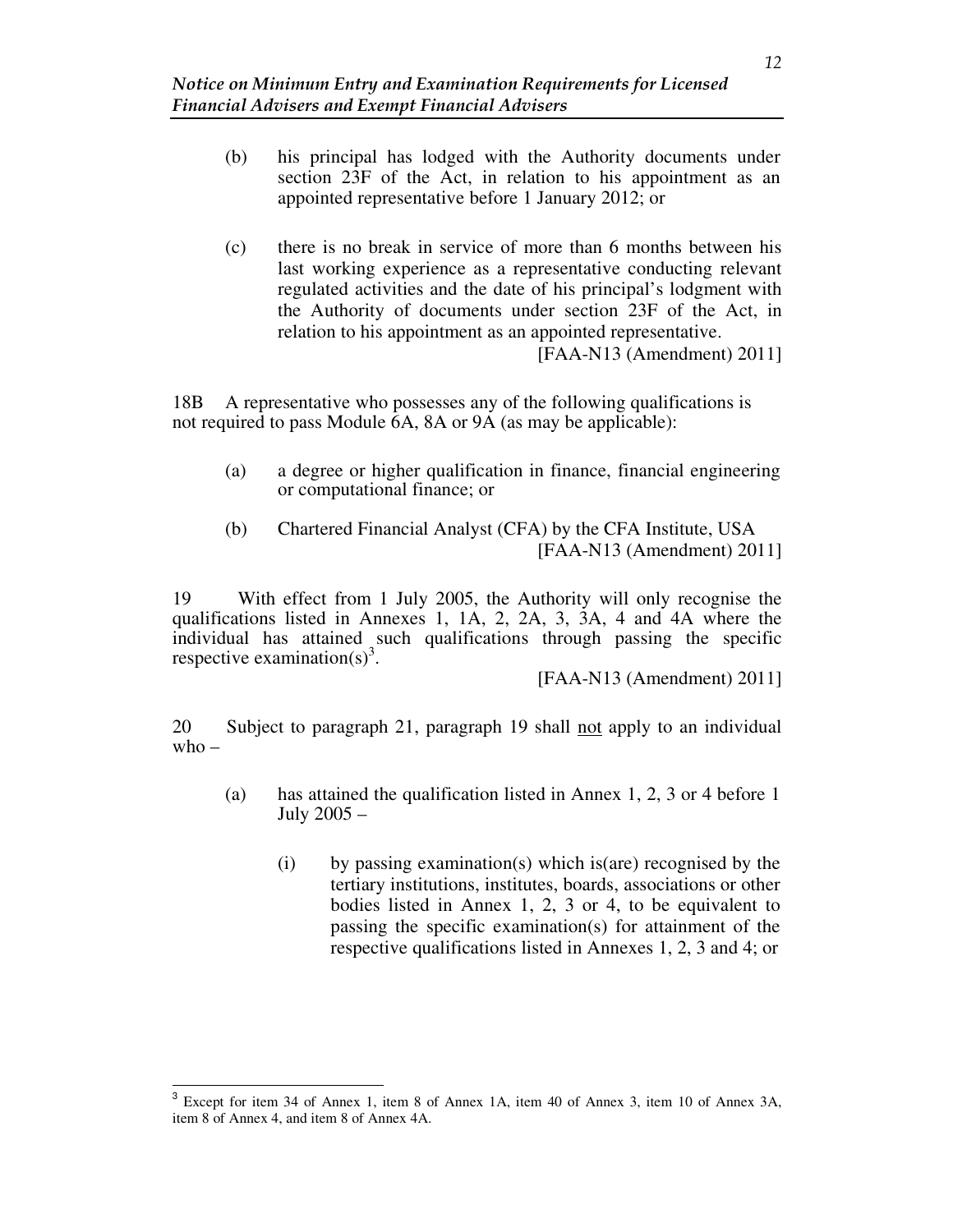- (ii) by fulfilling such other criteria specified by the tertiary institutions, institutes, boards, associations or other bodies listed in Annex 1, 2, 3 or 4, as prerequisites for the attainment of the respective qualifications listed in Annexes 1, 2, 3 and 4; and
- (b) has been providing financial advisory services as a representative of a financial adviser immediately before 1 July 2005 and continues to provide such financial advisory services after 1 July 2005, whether on behalf of the same financial adviser or any other financial adviser.

21 Paragraph 19 shall apply to an individual who would otherwise satisfy paragraph 20 if he ceases to act as a representative of any financial adviser at any time after 1 July 2005.

22 The Authority shall not require an individual who meets the following criteria in respect of the provision of financial advisory service as specified in paragraph 7(a) concerning futures contracts to pass Module 5:

- (a) the individual has at least 3 years of relevant and continuous working experience in Singapore in the provision of financial advisory services in respect of futures contracts at the same time that he is a licensed commodity futures broker's representative under section 13 of the CTA in relation to a qualifying corporation prior to 27 February 2008, without any break-inservice of more than 6 months between the person's last working experience in the provision of financial advisory services in respect of futures contracts and the date of his licence application prior to 26 November 2010; entry into the industry prior to 26 November 2010; or principal's lodgment with the Authority of documents under section 23F of the Act, in relation to his appointment as an appointed representative, as the case may be.
- (b) the individual is a person, prior to 27 February 2008
	- (i) has at least 3 years of relevant and continuous working experience in Singapore in the provision of financial advisory services in respect of futures contracts at the same time that he is an associated person in relation to a qualifying corporation and registered with the Singapore Commodity Exchange Ltd; and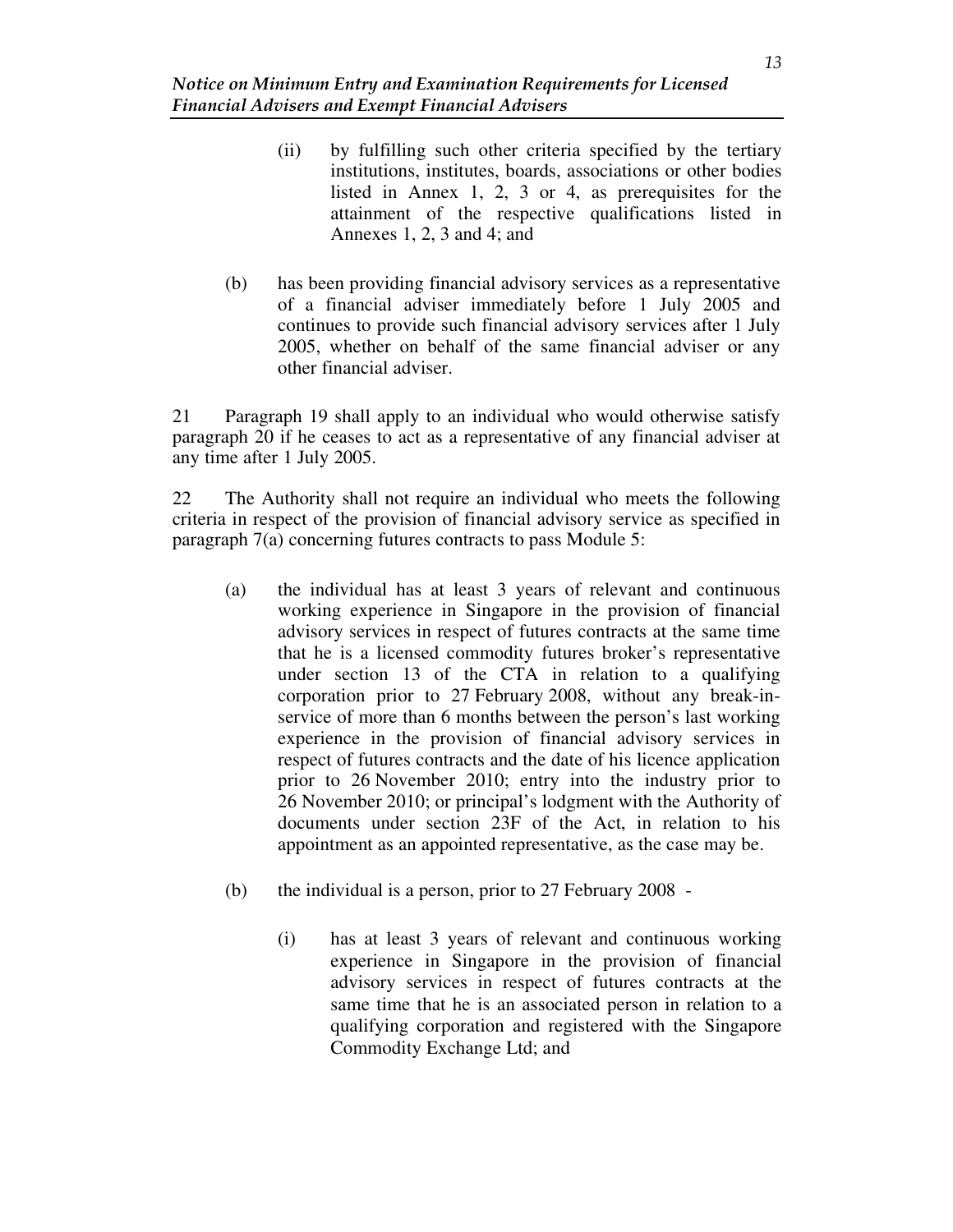(ii) does not hold a commodity futures broker's representative's licence under section 13 of the CTA in relation to that corporation,

and there is no break-in-service of more than 6 months between the person's last working experience in the provision of financial advisory services in respect of futures contracts and the date of his licence application prior to 26 November 2010; entry into the industry prior to 26 November 2010; or principal's lodgment with the Authority of documents under section 23F of the Act, in relation to his appointment as an appointed representative, as

the case may be. An "associated person", for the purposes of this sub-paragraph, has the same meaning as in the Rules and Regulations of the Singapore Commodity Exchange Ltd;

[FAA-N13 (Amendment No. 2) 2013]

- (c) the individual is a person who, prior to 27 February 2008, has at least 3 years of relevant and continuous working experience in Singapore in the provision of financial advisory services in respect of futures contracts at the same time that he is a licensed commodity futures broker's representative under section 13 of the CTA in relation to a corporation which prior to 27 February 2008, is the holder of a commodity futures broker's licence under the CTA and a capital markets services licence under the SFA, and there is no break-in-service of more than 6 months between the person's last working experience in the provision of financial advisory services in respect of futures contracts and the date of his licence application prior to 26 November 2010; entry into the industry prior to 26 November 2010; or principal's lodgment with the Authority of documents under section 23F of the Act, in relation to his appointment as an appointed representative, as the case may be; or
- (d) the individual, prior to 27 February 2008,
	- (i) is exempted from holding a commodity futures broker's representative licence under the CTA;
	- (ii) is employed by or acting for a bank licensed under the Banking Act (Cap. 19) or a merchant bank approved under the Monetary Authority of Singapore Act (Cap. 186) , and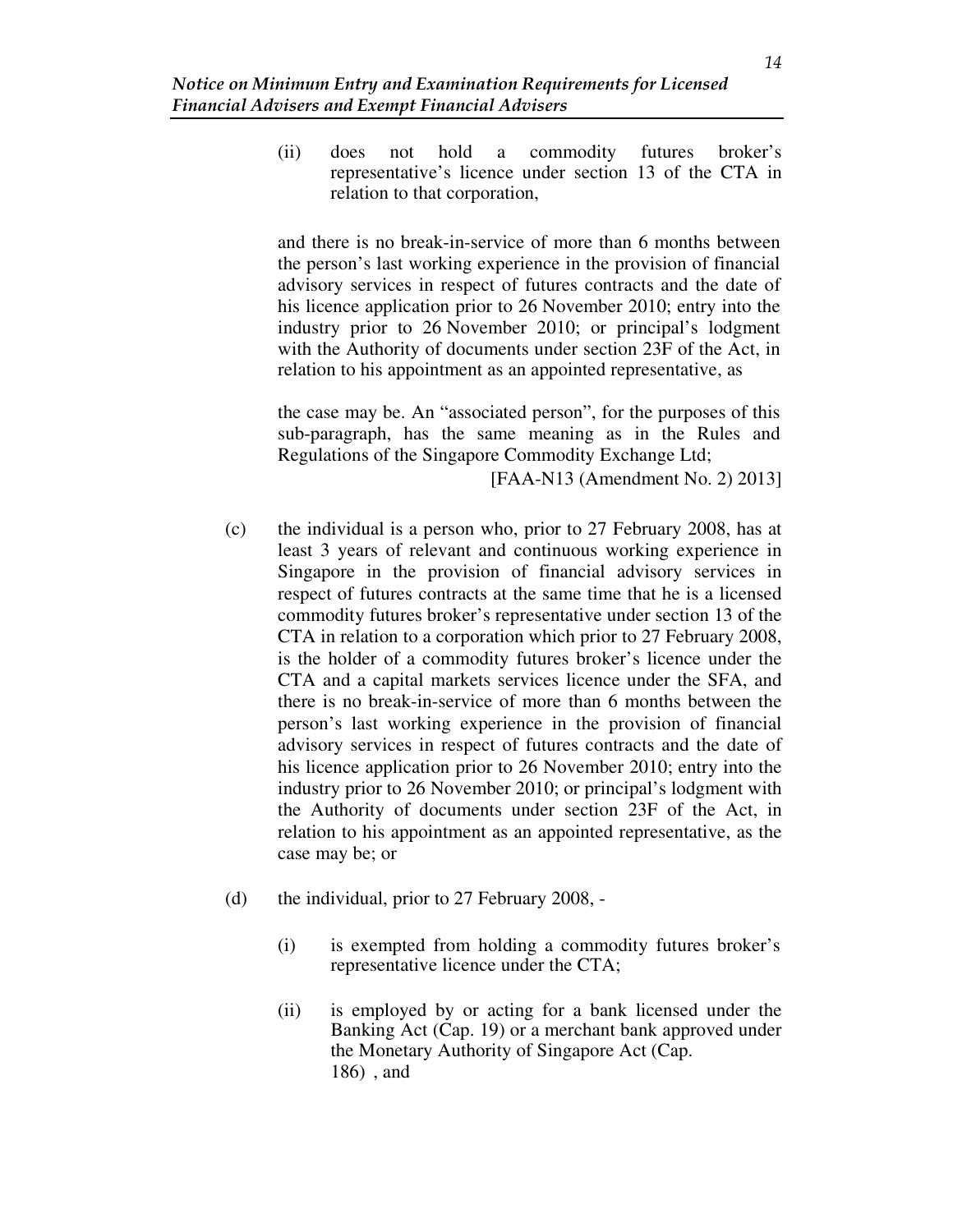(iii) has at least 3 years of relevant and continuous working experience in Singapore in the provision of financial advisory services in respect of futures contracts,

and there is no break-in-service of more than 6 months between the person's last working experience in the provision of financial advisory services in respect of futures contracts and the date of his licence application prior to 26 November 2010; entry into the industry prior to 26 November 2010; or principal's lodgment with the Authority of documents under section 23F of the Act, in relation to his appointment as an appointed representative, as the case may be.

23 Any representative of a financial adviser who, immediately before 1 July 2005, was providing the financial advisory service specified in paragraph 7(a) concerning contracts or arrangements for the purposes of leveraged foreign exchange trading, shall not be required to pass any of the modules of the CMFAS Exam if he continues to act in the same manner on or after 1 July 2005. With effect from 1 January 2012, such a representative is required to pass Module 6A in accordance to paragraph 34 of this Notice.

[FAA-N13 (Amendment) 2011]

23A A representative who provides financial advisory services concerning futures contracts and securities (excluding collective investment schemes) is not required to pass Module 6 if his provision of financial advisory services in securities is confined to the securities prescribed in regulation  $3(1)(iv)$  of the Securities and Futures (Prescribed Securities) Regulations 2012.

[FAA-N13 (Amendment) 2012]

### **Specified Types of Financial Advisory Services**

24 For the purposes of paragraph 17 of this Notice, the CMFAS Exam requirements shall not apply to any representative who confines the performance of financial advisory services in respect of:

- (a) any capital markets product to an expert investor as defined in regulation  $2(1)$  of the Financial Advisers Regulations (Rg- $2)$  [the "FAR"];
- (b) any investment product to:
	- $(i)$  an accredited investor as defined in regulation  $2(1)$  of the FAR;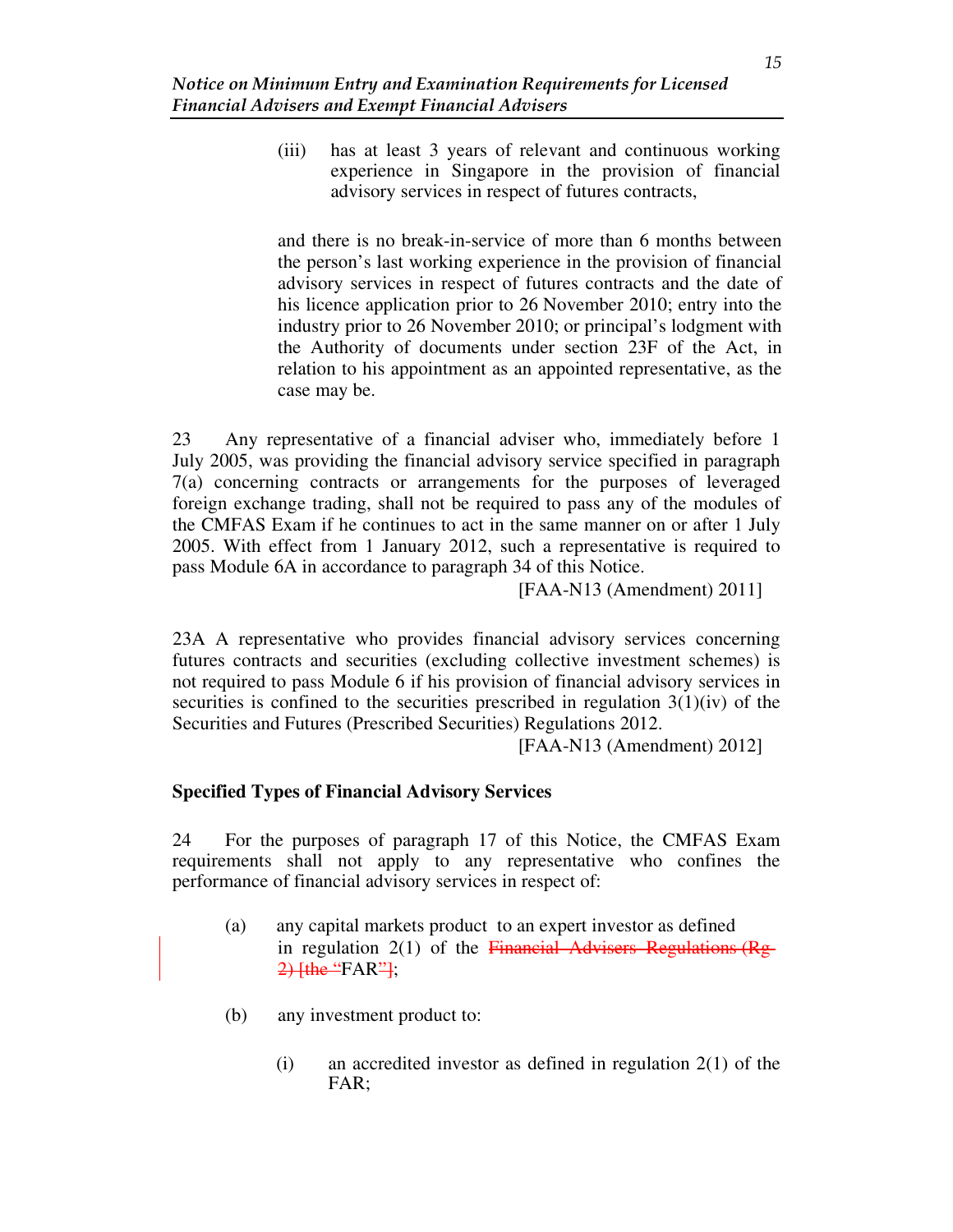- (ii) an institutional investor as defined in regulation  $2(1)$  of the FAR;
- (iii) a related corporation of the licensed financial adviser for whom the representative acts;
- (iv) a person that is connected to the licensed financial adviser for whom the representative acts; or
- (v) any person outside Singapore who is an individual and
	- (AA) not a citizen of Singapore;
	- (AB) not a permanent resident of Singapore; and
	- (AC) not a person who is wholly or partly dependent on the person referred to in sub-paragraph (AA) or  $(AB)$ ; or
- (vi) any person outside Singapore, other than a person referred to in sub-paragraph  $(b)(v)$ , with no commercial or physical presence in Singapore.
- (c) any Singapore Government Securities. [FAA-N13 (Amendment) 2011]

[FAA-N13 (Amendment No. 2) 2014]

## **RE-TAKING OF MODULE 5**

25 Subject to paragraph 26, the following categories of individuals shall retake and pass Module 5 of the CMFAS Exam before providing any financial advisory service referred to in paragraph 7 of this Notice as an appointed representative:

(a) any individual who passed Module 5 of the CMFAS Exam but did not commence the provision of any financial advisory service with a financial adviser within 3 years from the date of passing that module;

- (b) any individual who
	- (i) passed Module 5 of the CMFAS Exam; or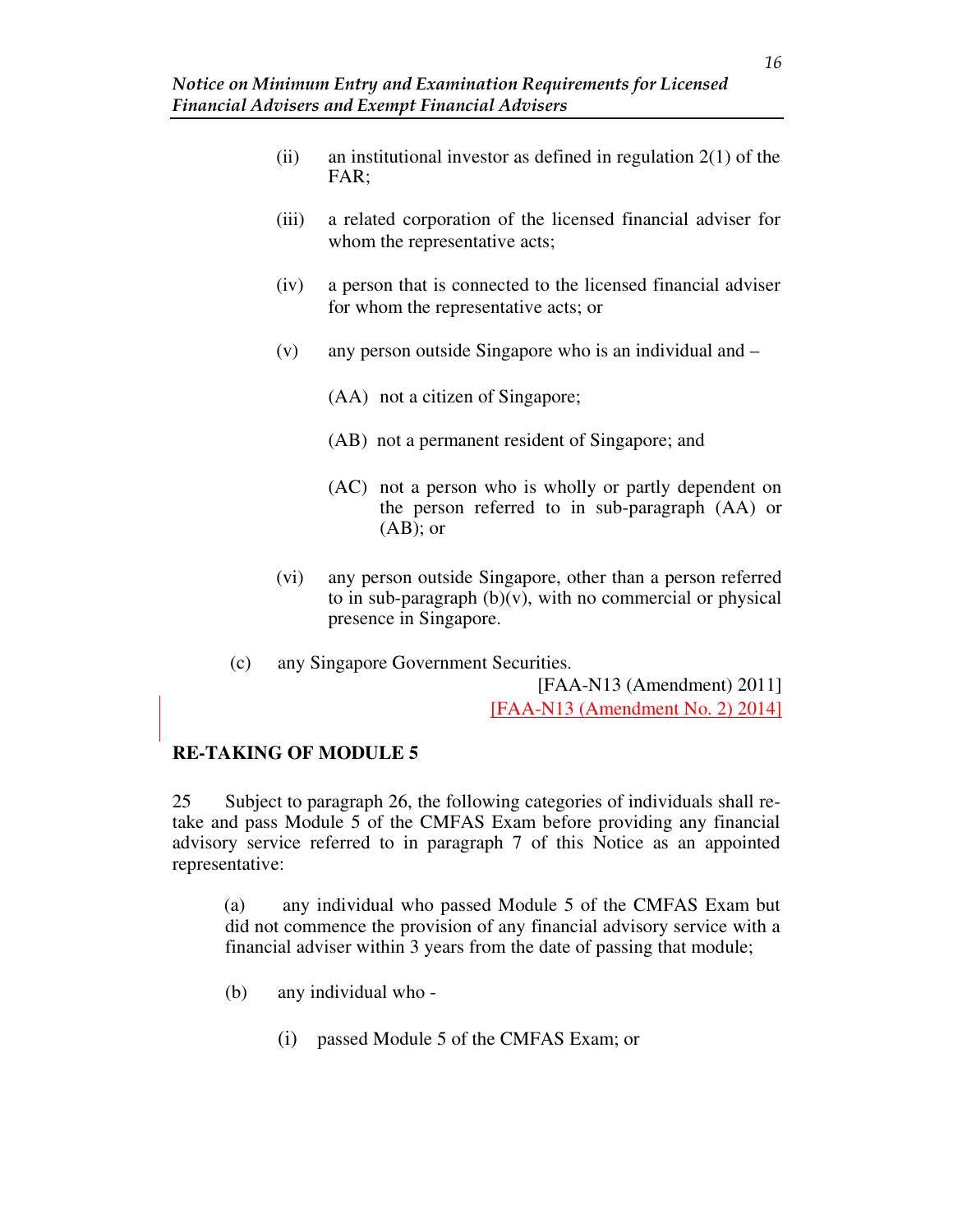(ii) was subject to the requirement of completing the nonexaminable course on Module 5 by the stipulated deadline in cancelled Notice No. FAA-N04 (Notice on Minimum Entry and Examination Requirements for Representatives of Licensed Financial Advisers and Exempt Financial Advisers) issued on 1 October 2002 and cancelled on 16 January 2004, and had completed the non-examinable course on Module 5 by 30 November 2003,

as the case may be, but subsequently ceased providing financial advisory service for a financial adviser without re-commencing the provision of financial advisory services for a financial adviser within 3 years from the date of cessation;

- (c) any individual who
	- (i) was subject to the requirement of completing the nonexaminable course on Module 5 by the stipulated deadline in cancelled Notice No. FAA-N04 (Notice on Minimum Entry and Examination Requirements for Representatives of Licensed Financial Advisers and Exempt Financial Advisers) issued on 1 October 2002 and cancelled on 16 January 2004 and completed the non-examinable course on Module 5 by 30 November 2003 but only after he ceased to provide financial advisory services; and
	- (ii) did not re-commence the provision of financial advisory services for a financial adviser within 3 years from the date of completing the non-examinable course.
- 26 Paragraph 25 of this Notice shall not apply to an individual who -

(a) as of 18 February 2004, was a representative of an exempt financial adviser providing execution-related advice, and has completed a non-examinable course on Module 5 by 17 August 2004; or

(b) is or was a representative of an exempt financial adviser who had commenced the provision of execution-related advice within 12 months from 18 February 2004, and has completed a non-examinable course on Module 5 within 6 months from the date of commencement of the activity,

unless such individual has ceased the provision of execution-related advice for an exempt financial adviser for a period exceeding 3 years.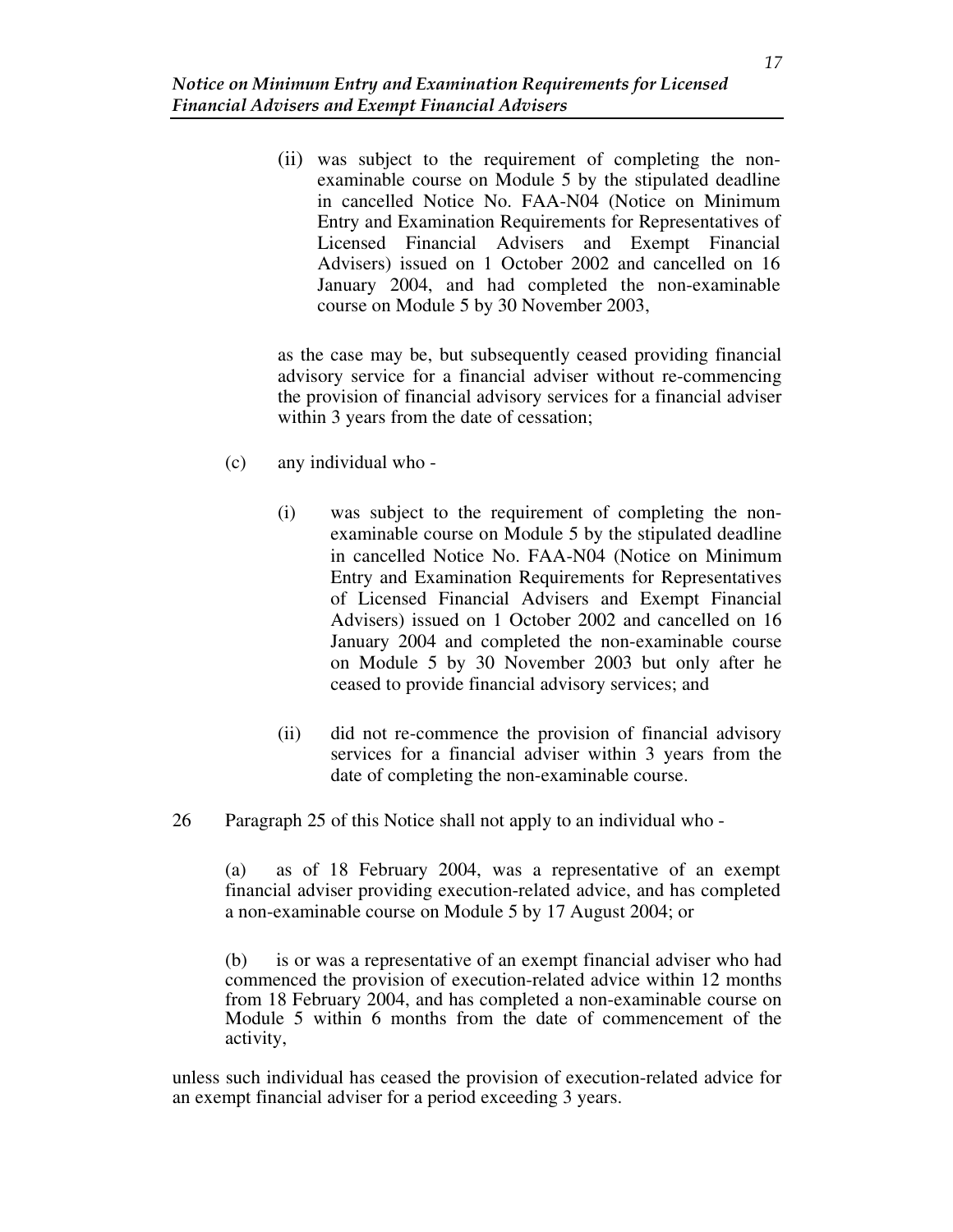### **OBLIGATIONS OF A FINANCIAL ADVISER**

27 A financial adviser shall maintain a register stating whether its representative is subject to the CMFAS Exam requirements or the nonexaminable course(s), where applicable, relevant to the type of financial advisory services provided by the representative. A financial adviser shall enter in the register the type of financial advisory services conducted by its representative, the date on which its representative completed the CMFAS Exam or non-examinable course $(s)$ , where applicable, and in respect of such representative who is not required to pass certain modules of the CMFAS Exam under this Notice, to state the details thereof, if any.

28 In addition, a financial adviser shall ensure that its representative comply with the examination requirements of this Notice. A financial adviser shall not allow its representative who is subject to the CMFAS Exam requirements to commence any type of financial advisory service unless he has passed the applicable modules of the CMFAS Exam or completed the relevant non-examinable course, where applicable.

## **ADMINISTRATION OF CMFAS EXAM**

29 The Institute of Banking and Finance ("IBF") administers Modules 6, 6A and 7 while the Singapore College of Insurance ("SCI") administers Modules 5, 8, 8A, 9 and 9A. Details of the syllabus and examination format of these modules may be obtained from IBF and SCI.

[FAA-N13 (Amendment) 2011]

### **CONTINUING EDUCATION PROFESSIONAL DEVELOPMENT REQUIREMENTS FOR APPOINTED REPRESENTATIVES**

30 As set out in the Guidelines on Fit and Proper Criteria (Guideline No. FSG-G01), competence and capability is a criterion which the Authority will take into account in considering whether a person is fit and proper. The Authority expects appointed representatives of licensed financial advisers and exempt financial advisers engaged in the provision of financial advisory services to undergo continuing education so as to keep abreast of developments in the industry and update skills and knowledge relevant to the financial advisory services they provide. The Authority expects Every appointed representatives of a licensed financial advisers and exempt financial advisers engaged in the provision of financial advisory services needs to undergo continuing education so as professional development ("CPD") training to keep abreast of developments in the industry and update skills and knowledge relevant to the financial advisory services they he provides. In this regard, principals should review and follow up on their appointed representatives'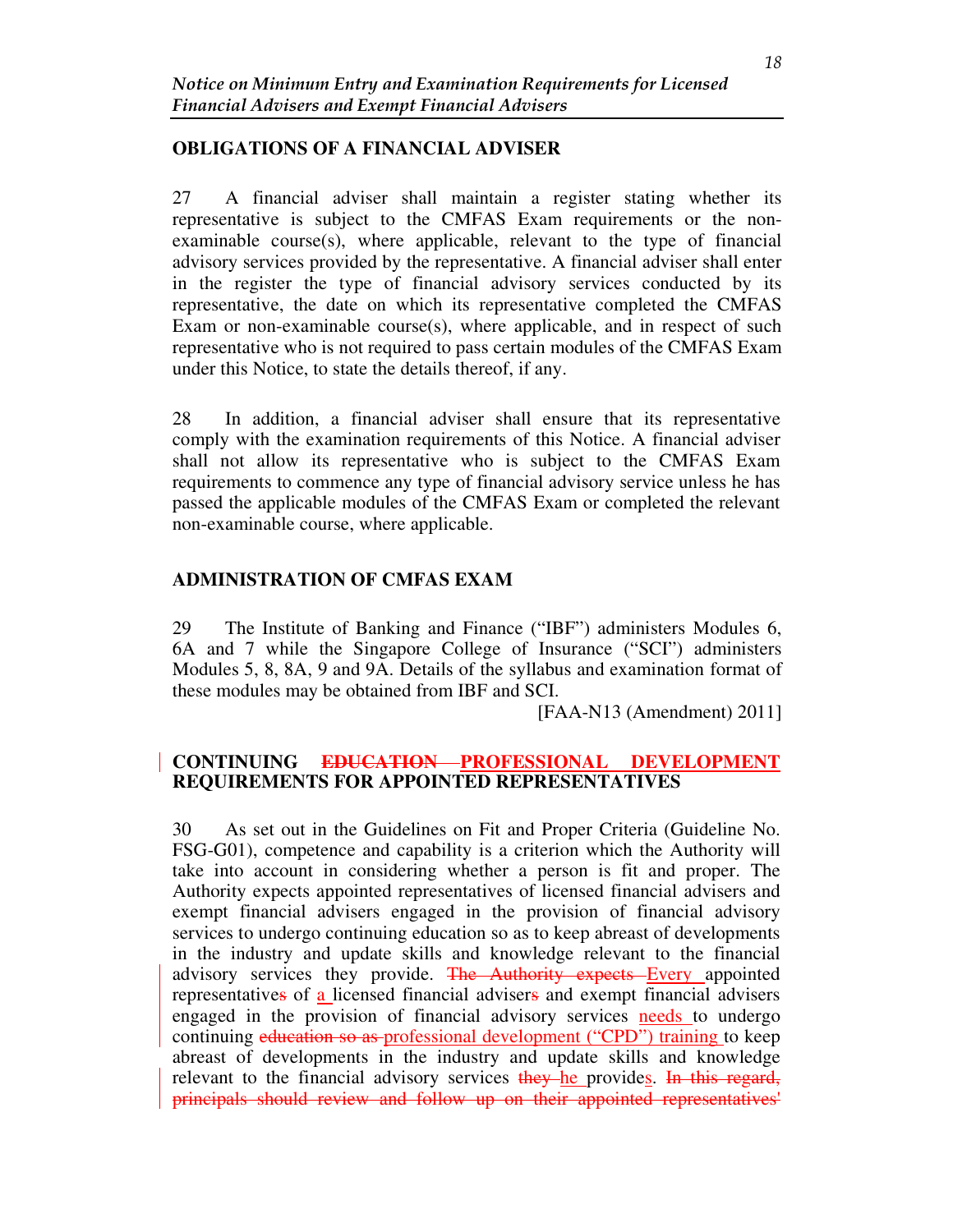Notice on Minimum Entry and Examination Requirements for Licensed Financial Advisers and Exempt Financial Advisers

continuing education needs on an annual basis, and document this assessment and attendance at any training in a Continuing Education Register. Principals should include continuing education undertaken by appointed representatives in its assessment and that its appointed representatives remain fit and proper in the provision of the financial advisory services, for the purposes of certification to the Authority. As set out in the Guidelines on Fit and Proper Criteria (Guideline No. FSG-G01), competence and capability is a criterion which the Authority will take into account in considering whether a person is fit and proper.

[FAA-N13 (Amendment No. 2) 2014]

30A In regard to paragraph 30, every principal shall review and follow up on its appointed representatives' CPD needs on an annual basis, and obtain and retain the relevant supporting evidence that each of its appointed representatives has met his CPD training requirements. In addition, every appointed representative shall obtain and retain relevant supporting evidence of having completed his CPD training.

[FAA-N13 (Amendment No. 2) 2014]

30B A principal shall include CPD training undertaken by its appointed representatives in assessing that its appointed representatives remain fit and proper in the provision of the financial advisory services, for the purposes of certification to the Authority<sup>4</sup>.

[FAA-N13 (Amendment No. 2) 2014]

In addition, representatives providing advice on or arranging life policies or providing both types of financial advisory service are expected to observe the Guidelines on Company's Training and Competency Plan and Guidelines on Continuing Professional Development Requirement for Life Insurance Advisors issued by the Life Insurance Association of Singapore.

## **Minimum number of structured CPD training hours required**

31 Subject to paragraph 31B –

 $\overline{a}$ 

(a) where an appointed representative only advises on or arranges mortgage reducing term assurance policies or group term life insurance policies, or both (as the case may be), he shall complete a minimum of 16 hours of structured CPD training  $\overline{4A}$  annually; and

<sup>&</sup>lt;sup>4</sup> Under regulations  $14A(1)(a)(ii)$  and  $14A(2)(b)$  of the FAR, licensed financial advisers and exempt financial advisers are respectively required to ensure that their representatives are fit and proper persons in relation to the carrying out of financial advisory services as representatives. Pursuant to section 23J of the Act, the Authority may revoke or suspend an appointed representative if he or his principal fails to satisfy the Authority that he remains a fit and proper person to be such a representative.

<sup>&</sup>lt;sup>4A</sup> Structured CPD training includes lectures, conferences, workshops and courses, which have clear learning objectives and outcomes, and which are clearly documented and independently verified. Structured CPD training shall not include activities that are part of the job scope of an appointed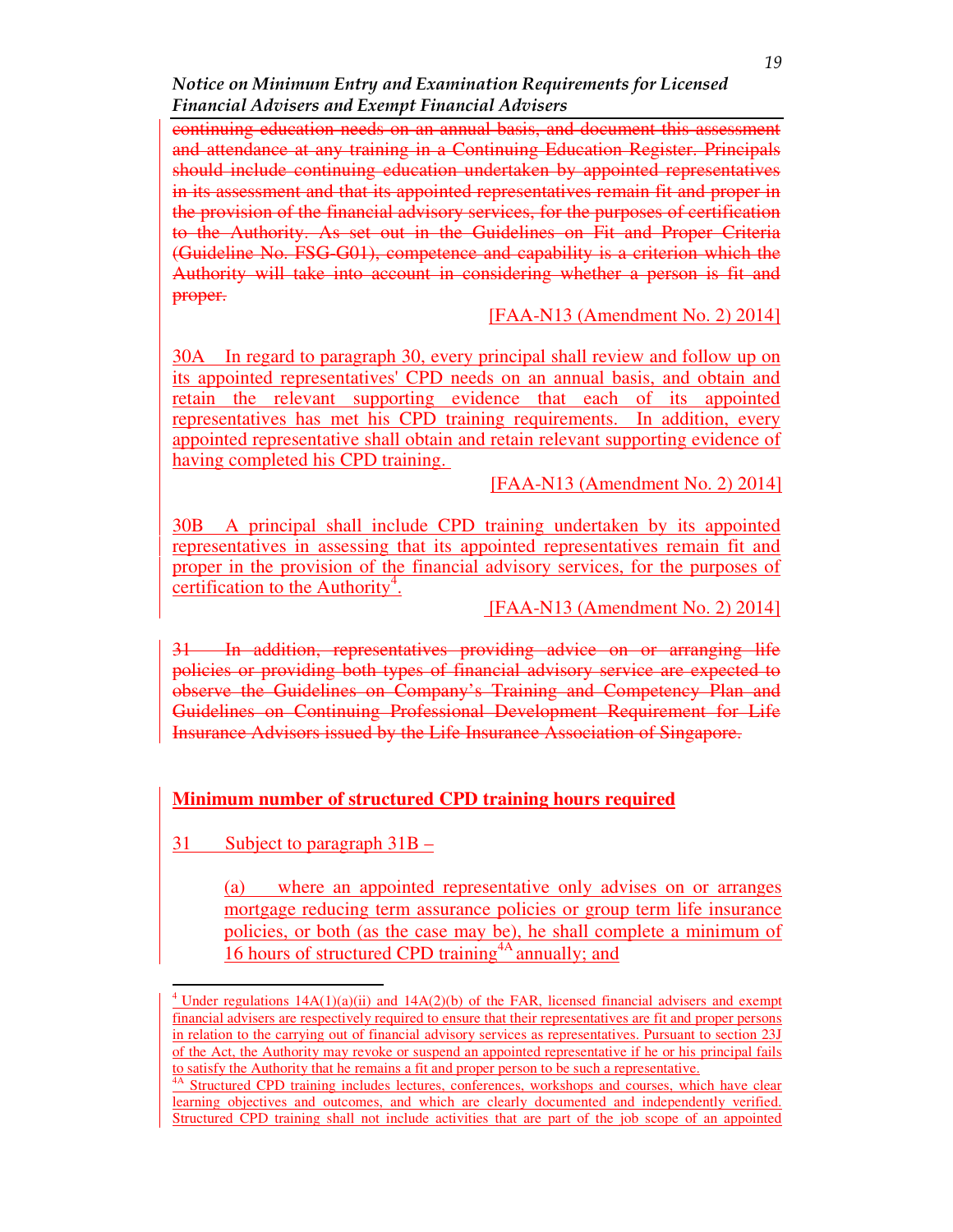Notice on Minimum Entry and Examination Requirements for Licensed Financial Advisers and Exempt Financial Advisers

(b) in any other case, an appointed representative shall complete a minimum of 30 hours of structured CPD training<sup>4A</sup> annually.

The required number of minimum structured CPD training hours set out in subparagraph (a) or (b), which is applicable to an appointed representative, shall be referred to as "Annual CPD training hours" hereinafter.

[FAA-N13 (Amendment No. 2) 2014]

31A Subject to paragraph 31B, every appointed representative shall, out of the Annual CPD training hours required to be completed, complete at the minimum:

(a) four hours of training in Ethics; and

(b) eight hours of training in Rules and Regulations,

annually. Only training hours of courses in Ethics or Rules and Regulations, or both (as the case may be), which are accredited by IBF or SCI will be counted towards meeting the minimum requirements in sub-paragraphs (a) and (b). [FAA-N13 (Amendment No. 2) 2014]

31B Subject to paragraph 31C, where an individual is an appointed representative of a financial adviser for a period of less than a year in a calendar year, the individual shall complete by the end of that calendar year –

(a) a pro-rated minimum number of Annual CPD training hours for that calendar year which is calculated in accordance with the formula in sub-paragraph (i) below ("Pro-rated CPD training hours") ; and

(b) a pro-rated minimum number of hours of training in Ethics and Rules and Regulations, out of the Pro-rated CPD training hours, which are calculated in accordance with the formulas in sub-paragraphs (ii) and (iii) below respectively.

representative, such as carrying out research on products and services for clients. However, product seminars prior to the launch of new products and e-learning courses may be counted towards structured CPD training hours.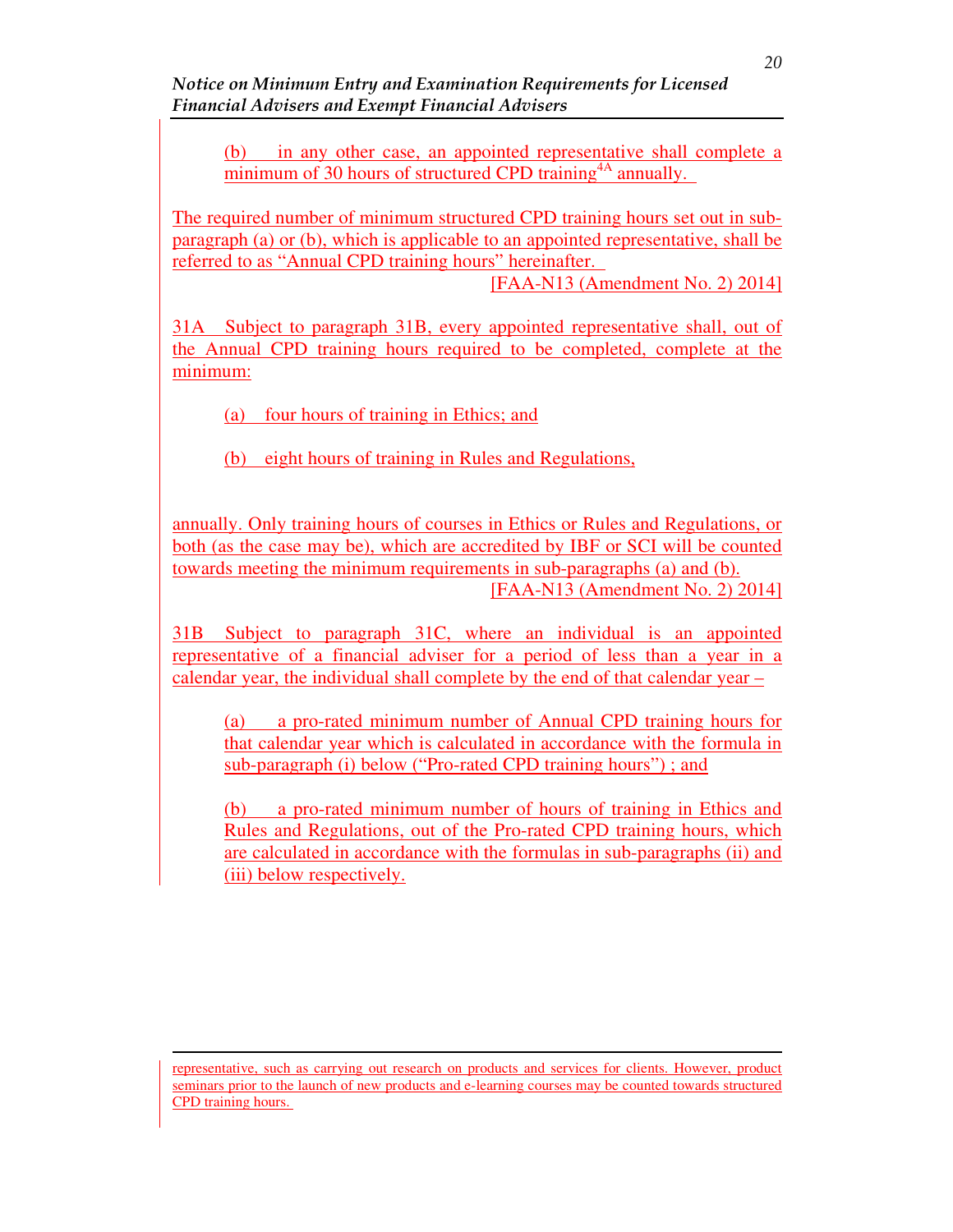## Formulas:

|       | $Pro-$                                                                                                                                                    |          |  |  |  |  |  |
|-------|-----------------------------------------------------------------------------------------------------------------------------------------------------------|----------|--|--|--|--|--|
|       | rated minimum number of Annual CPD training hours $=$<br>Total number of days appointed as an appointed representative in the calendar year               |          |  |  |  |  |  |
|       | 365<br><b>Annual CPD training hours</b>                                                                                                                   |          |  |  |  |  |  |
|       |                                                                                                                                                           |          |  |  |  |  |  |
| (11)  | $Pro$ – rated minimum number of training hours in Ethics $=$<br>Total number of days appointed as an appointed representative in the calendar year        | $\times$ |  |  |  |  |  |
|       | 365<br>4 hours                                                                                                                                            |          |  |  |  |  |  |
|       |                                                                                                                                                           |          |  |  |  |  |  |
| (iii) | $Pro-$                                                                                                                                                    |          |  |  |  |  |  |
|       | rated minimum number of training hours in Rules and Regulations $=$<br>Total number of days appointed as an appointed representative in the calendar year | $\times$ |  |  |  |  |  |
|       | 365                                                                                                                                                       |          |  |  |  |  |  |
|       | 8 hours<br>$[FAA-N13 (Amendment No. 2) 2014]$                                                                                                             |          |  |  |  |  |  |
|       |                                                                                                                                                           |          |  |  |  |  |  |

31C Subject to paragraph 31D, where an individual is an appointed representative for a period of less than 183 days in a calendar year, he may carry over his unfulfilled number of Pro-rated CPD training hours as at the end of that calendar year ("remaining CPD hours") to the next calendar year ("New Calendar Year") on the condition that he fulfils the remaining CPD hours by the end of the New Calendar Year.

[FAA-N13 (Amendment No. 2) 2014]

31D Where the individual referred to in paragraph 31C carries over his remaining CPD hours to the New Calendar Year and changes his principal in the New Calendar Year (the "new principal"), he shall not need to fulfil the remaining CPD hours as an appointed representative of the new principal by the end of New Calendar Year.

[FAA-N13 (Amendment No. 2) 2014]

31E A principal shall calculate the number of each of its appointed representative's completed structured CPD training hours as at the end of each calendar year. A principal shall also set up a register to keep records of the number of each of its appointed representative's completed structured CPD training hours as at the end of each calendar year. An appointed representative shall also calculate the number of his completed structured CPD training hours as at the end of each calendar year.

[FAA-N13 (Amendment No. 2) 2014]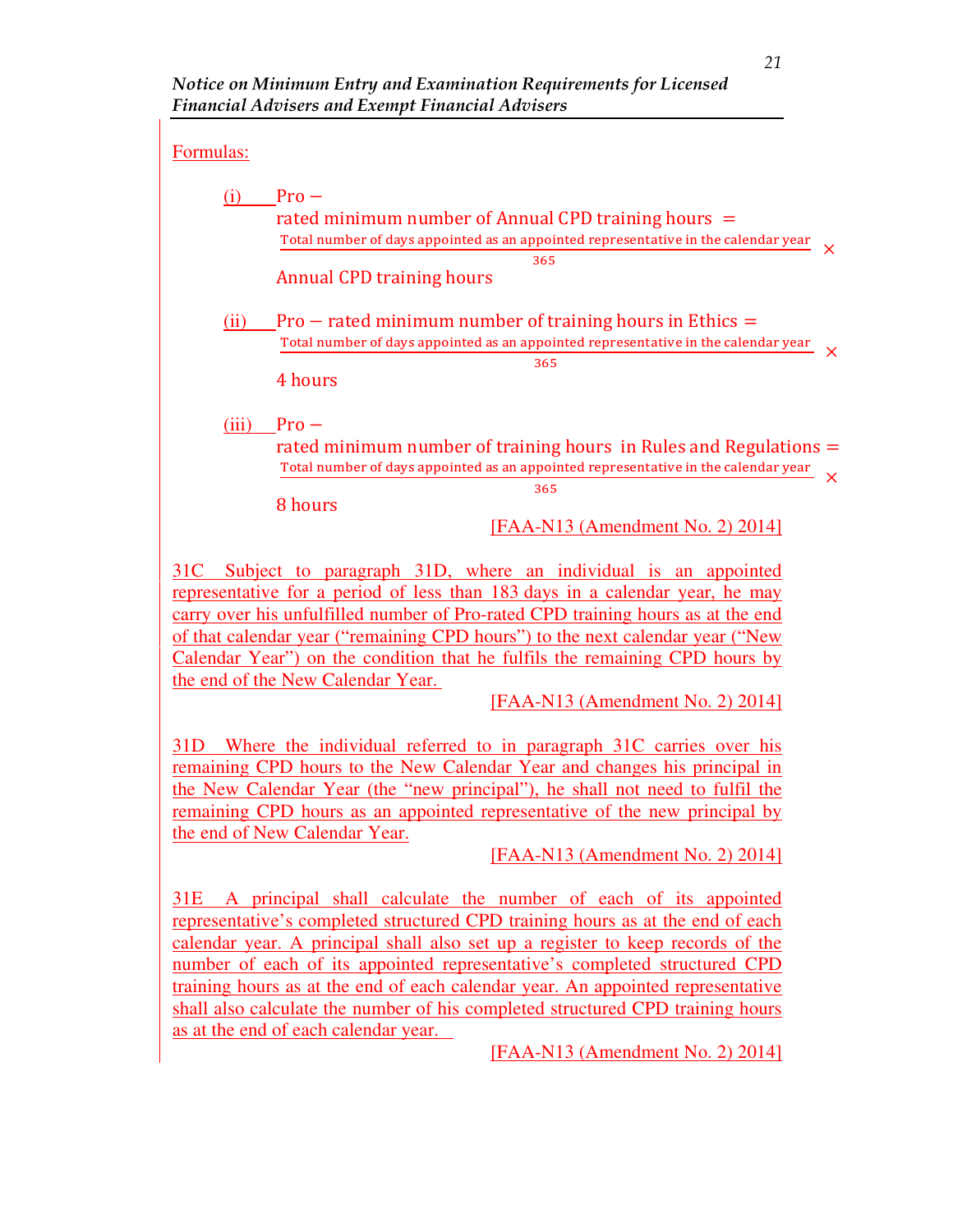Notice on Minimum Entry and Examination Requirements for Licensed Financial Advisers and Exempt Financial Advisers

32 Subject to paragraph 32A, a financial adviser shall ensure that its appointed representatives observe the requirements stipulated in paragraphs 30 to 31E of this Notice. The Authority expects financial advisers to ensure that their representatives observe the requirements stipulated in paragraphs 30 and 31 of this Notice.

[FAA-N13 (Amendment No. 2) 2014]

32A Where an appointed representative is unable to fulfil any of the requirements set out in paragraphs 30 to 31E of this Notice due to reasons which are beyond the control of the appointed representative, the financial adviser shall take immediate steps to ensure that the appointed representative completes his Annual CPD training hours within a reasonable period. [FAA-N13 (Amendment No. 2) 2014]

33 A financial adviser is expected to ensure that its representatives have undergone adequate relevant training in the new Specified Investment Products, prior to their providing financial advisory services concerning such products.

[FAA-N13 (Amendment) 2011]

# **CIRCUMSTANCES UNDER WHICH THE CPD REQUIREMENTS DO NOT APPLY**

33A Paragraphs 31 to 31E shall not apply to an individual who has been duly appointed as an appointed representative of a financial adviser for the first time, from the date of his appointment to the end of that calendar year only.

[FAA-N13 (Amendment No. 2) 2014]

33B Paragraphs 31 to 31E shall not apply to an individual referred to in paragraph 16A for only the calendar year in which he has been appointed as an appointed representative to re-commence the provision of financial advisory services.

[FAA-N13 (Amendment No. 2) 2014]

33C Where an appointed representative is required to re-take the applicable modules or take new modules (as the case may be) under the CMFAS Exams in a calendar year so that he may continue providing the type of financial advisory service(s) which he is appointed to provide, paragraphs 31 to 31E shall not apply to him for only the calendar year in which he passes the applicable modules or new modules (as the case may be) under the CMFAS Exams. [FAA-N13 (Amendment No. 2) 2014]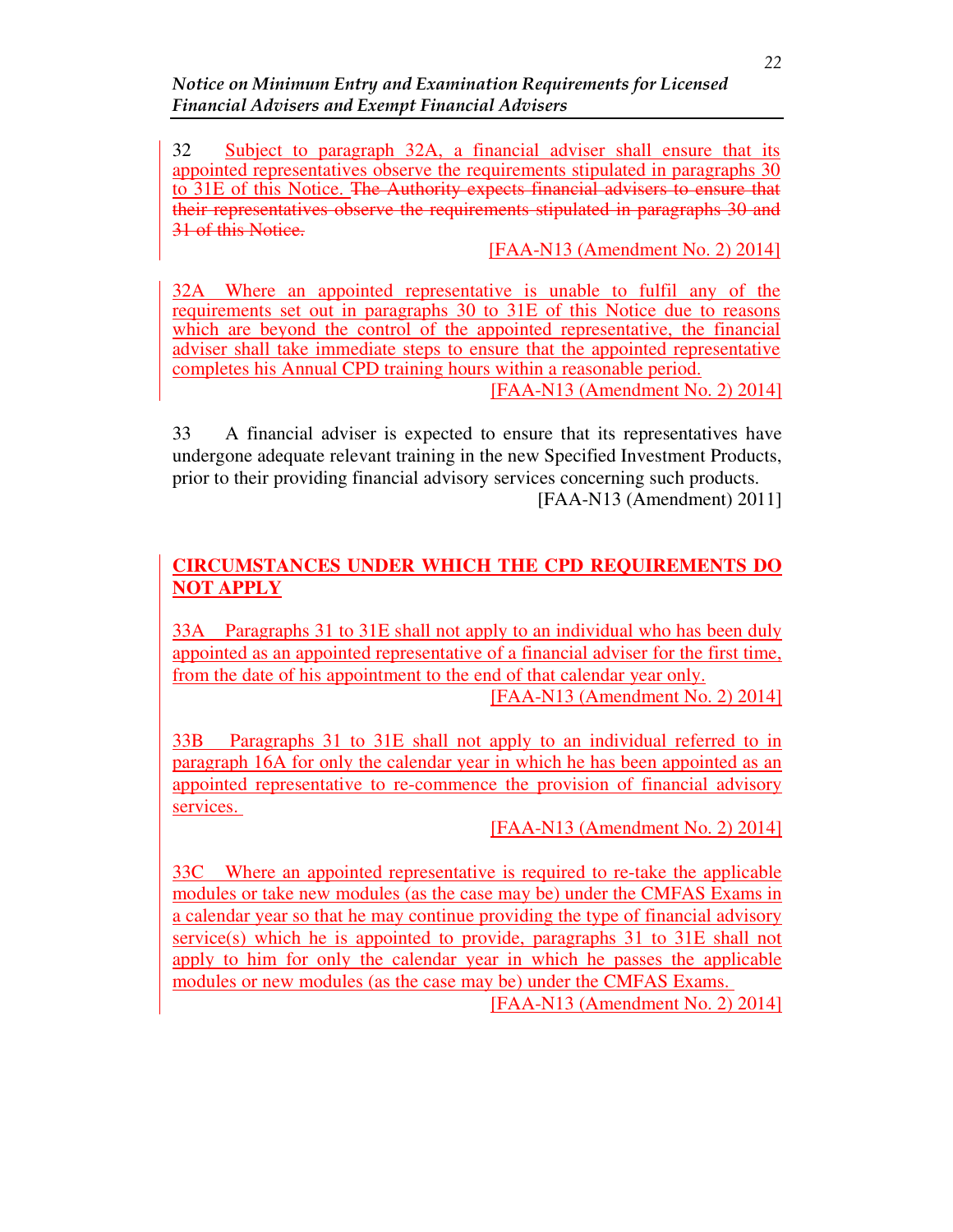Notice on Minimum Entry and Examination Requirements for Licensed Financial Advisers and Exempt Financial Advisers

33D Where an appointed representative intends to provide any type of financial advisory service which he currently does not provide and is required to pass the applicable modules under the CMFAS Exam in respect of that type of financial advisory service in a calendar year, paragraphs 31 to 31E shall not apply to him for only the calendar year in which he passes the applicable modules under the CMFAS Exams in respect of that type of financial advisory service.

[FAA-N13 (Amendment No. 2) 2014]

33E Paragraphs 31 to 31E shall not apply to –

(a) an individual referred to in paragraph 8 of this Notice;

(b) a representative referred to in paragraph 24 of this Notice; and

(c) an appointed representative whose principal is a financial adviser referred to in paragraph 13 of FAA-N16 and who only provides execution-related advice to clients.

[FAA-N13 (Amendment No. 2) 2014]

### **TRANSITIONAL ARRANGEMENTS FOR IMPLEMENTATION OF MODULES 6A, 8A AND 9A OF THE CMFAS EXAMINATION REQUIREMENTS**

### **Existing Representatives**

34 Subject to paragraph 18B, an appointed representative who provides financial advisory services in respect of a Specified Investment Product on 1 January 2012 and continues to provide such financial advisory services after that date is required to pass Modules 6A, 8A or 9A, as may be applicable, by 30 June 2013.

[FAA-N13 (Amendment) 2011]

## **Outstanding Notifications with the Authority on 1 January 2012**

35 Subject to paragraph 18B, an individual whose notification to act as an appointed representative has been lodged with the Authority by his principal on or before 1 January 2012 to provide financial advisory services concerning any Specified Investment Product is required to pass Module 6A, 8A, or 9A, as may be applicable, by 30 June 2013.

[FAA-N13 (Amendment) 2011]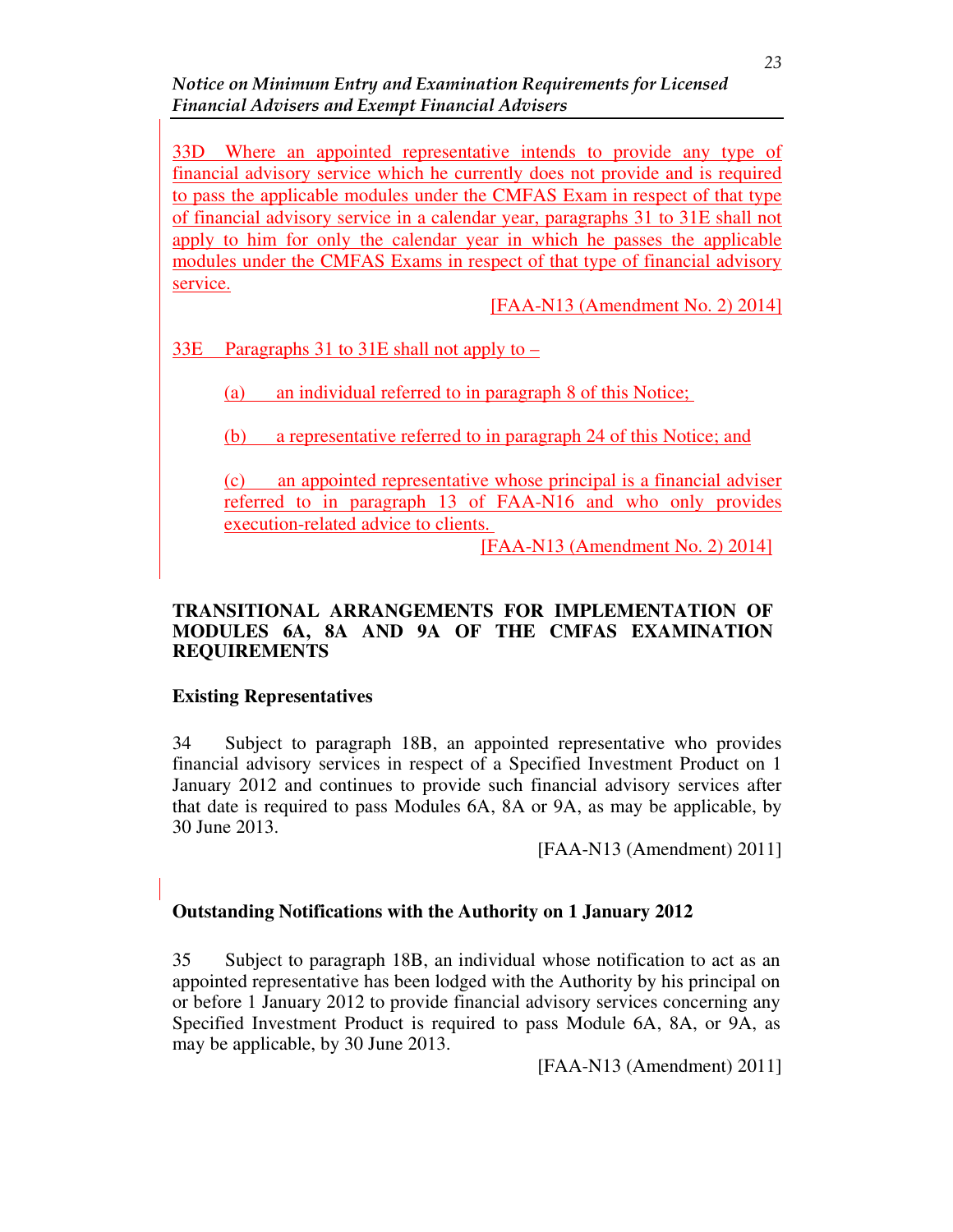## **Notifications Submitted after 1 January 2012**

36 Subject to paragraph 18B, an individual whose notification to act as an appointed representative is lodged with the Authority by his principal after 1 January 2012 to provide financial advisory services concerning any Specified Investment Product is required to have passed the relevant CMFAS exams applicable to the appointed representative concerned prior to lodgment of the notification by his principal.

[FAA-N13 (Amendment) 2011]

#### **Representatives referred to in Securities and Futures (Prescribed Securities)(Exemption) Regulations 2012**

37 A specific representative referred to in paragraph 34 or 35 in respect of the regulated activity of providing financial advisory services in respect of futures contracts and whose notification to act as an appointed representative to provide financial advisory services in securities will be lodged to the Authority in accordance to regulation 5 or 6, as the case may be, of the Securities and Futures (Prescribed Securities)(Exemption) Regulations 2012, is required to pass Module 6A by 30 June 2013.

[FAA-N13 (Amendment) 2012]

#### Note:

Under section 58(5) of the Act, any person who contravenes any requirement specified in a written direction issued by the Authority (which would include this Notice), shall be guilty of an offence and shall be liable on conviction to a fine not exceeding \$25,000 and, in the case of a continuing offence, to a further fine not exceeding \$2,500 for every day or part thereof during which the offence continues after conviction.

\*Note on History of Amendment

<sup>1.</sup> FAA-N13 (Amendment) 2011 with effect from 19 October 2011.

<sup>2.</sup> FAA-N13 (Amendment) 2012 with effect from 2 May 2012.

<sup>3.</sup> FAA-N13 (Amendment) 2013 with effect from 20 February 2013.

<sup>4.</sup> FAA-N13 (Amendment No. 2) 2013 with effect from 1 February 2014.

<sup>5.</sup> FAA-N13 (Amendment) 2014 with effect from 10 June 2014.

<sup>6.</sup> FAA-N13 (Amendment No. 2) 2014 with effect from [ ].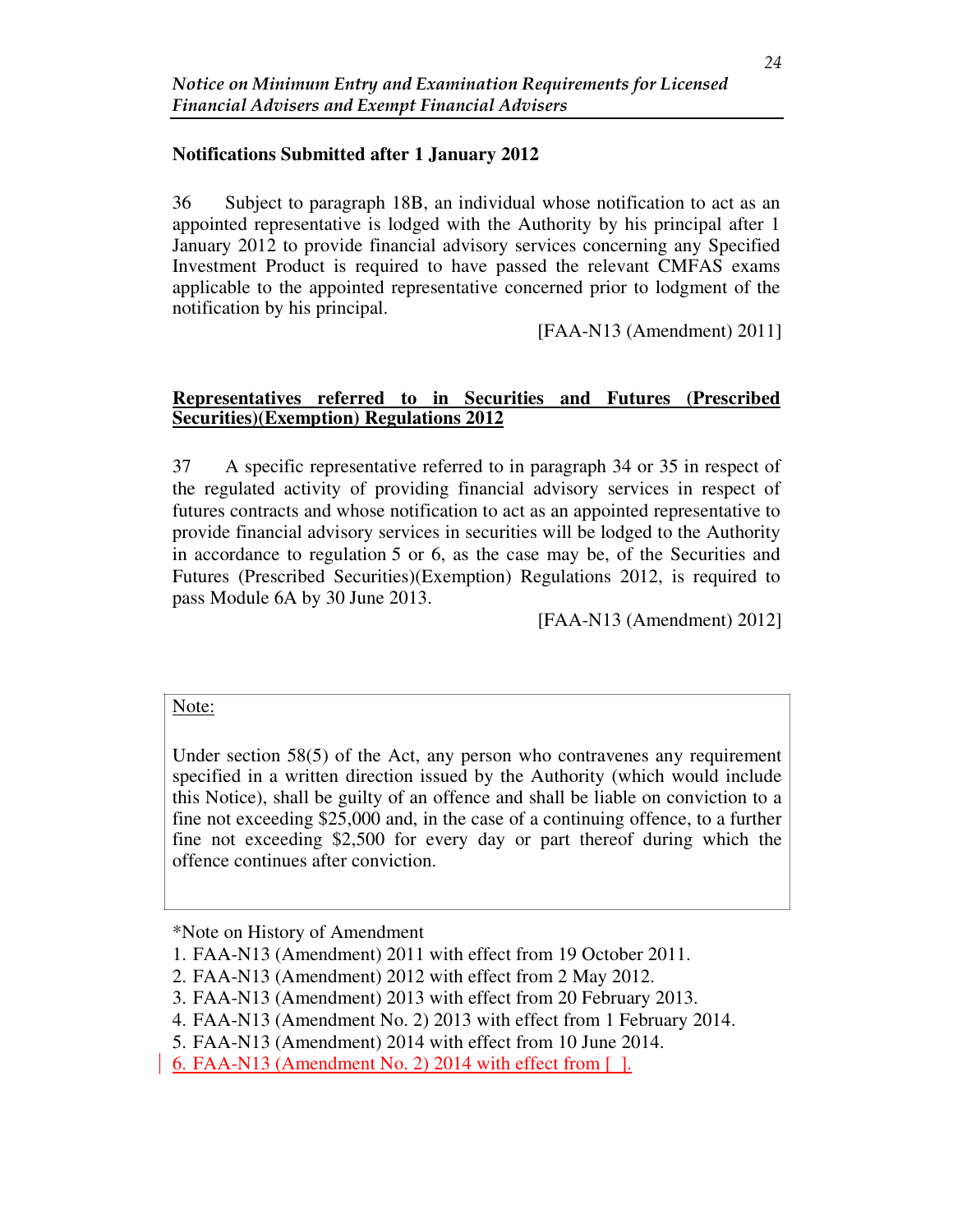## **ANNEX 1**

**Persons possessing any of the following qualifications (which must be attained through passing the specific respective examination(s)) or work experience are not required to pass Module 6**

- 1. Degree or higher qualification, with emphasis on accountancy, actuarial science, business/business administration/business management/business studies, capital markets, commerce, economics, finance, financial engineering, financial planning, or computational finance;
- 2. Trading Representatives' Examination Paper II (previously conducted by IBF);
- 3. Investment Representatives' Examination Paper II (previously conducted by IBF);
- 4. Diploma in Investment (previously conducted by IBF);
- 5. Diploma in Investment Analysis (previously conducted by the Singapore Securities Research Institute);
- 6. Diploma in Investment conducted by The Singapore Human Resources Institute ("SHRI");
- 7. Diploma in Banking and Finance (previously conducted by IBF);
- 8. Diploma in Banking and Finance from SHRI;
- 9. Diploma in Financial Planning from IBF/Singapore College of Insurance ("SCI");
- 10. Diploma in Financial Planning from the Financial Planning Association of Australia;
- 11. Diploma in banking, finance, accountancy, business or business administration from all polytechnics in Singapore;
- 12. Diploma in Business Administration from the University of Singapore;
- 13. Graduate Diploma in Financial Management from Singapore Institute of Management ("SIM");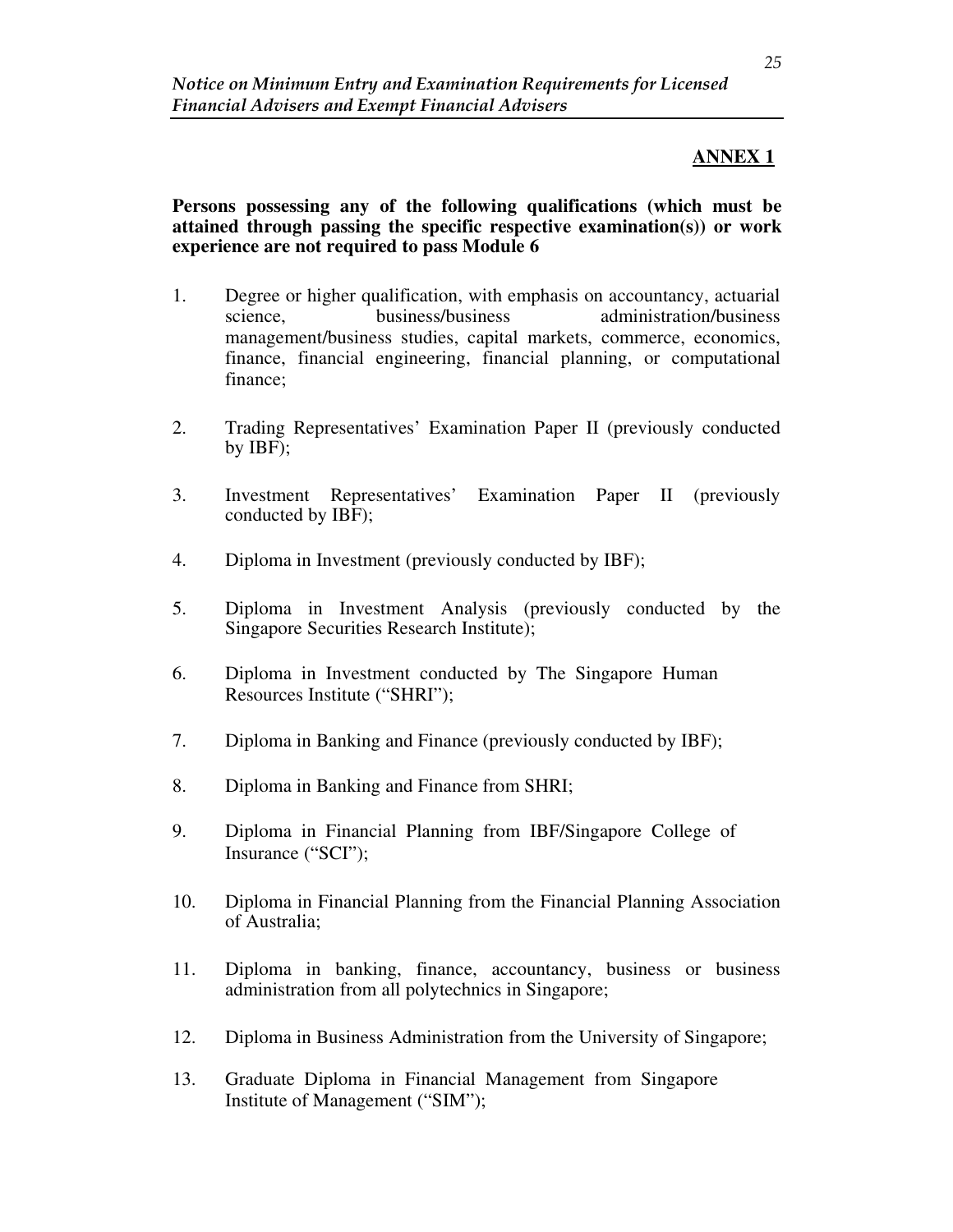- 14. Royal Melbourne Institute of Technology's Diploma of Financial Services conducted by SIM;
- 15. Banking or Financial Studies Diploma from ifs School of Finance (previously known as the Chartered Institute of Bankers), UK;
- 16. Skills Certificate Investment (previously awarded by IBF);
- 17. Skills Certificate Investment awarded by SHRI;
- 18. Certificate in Private Banking awarded by The Wealth Management Institute Pte Ltd, Singapore;
- 19. Certificate in Financial Needs Analysis & Plan Construction awarded by Singapore College of Insurance, Singapore
- 20. Chartered Financial Analyst Level 1 Examination conducted by the CFA Institute, USA;
- 21. Associate Financial Consultant awarded by Insurance and Financial Practitioners Association of Singapore (previously known as Life Underwriters Association of Singapore);
- 22. Associate Financial Planner or Associate Wealth Planner awarded by the Financial Planning Association of Singapore;
- 23. Series 6 or Series 7 of the National Association of Securities Dealers, USA;
- 24. Investment Management Certificate of the UK Society of Investment Professionals (previously known as UK Institute of Investment Management & Research Examinations);
- 25. Chartered Life Underwriter by American College, USA; or Chartered Life Underwriter Singapore by SCI;
- 26. Chartered Financial Consultant by the American College, USA; or Chartered Financial Consultant Singapore by SCI;
- 27. Certified Financial Planner by the Financial Planning Standards Board or the Certified Financial Planners Board of Standards;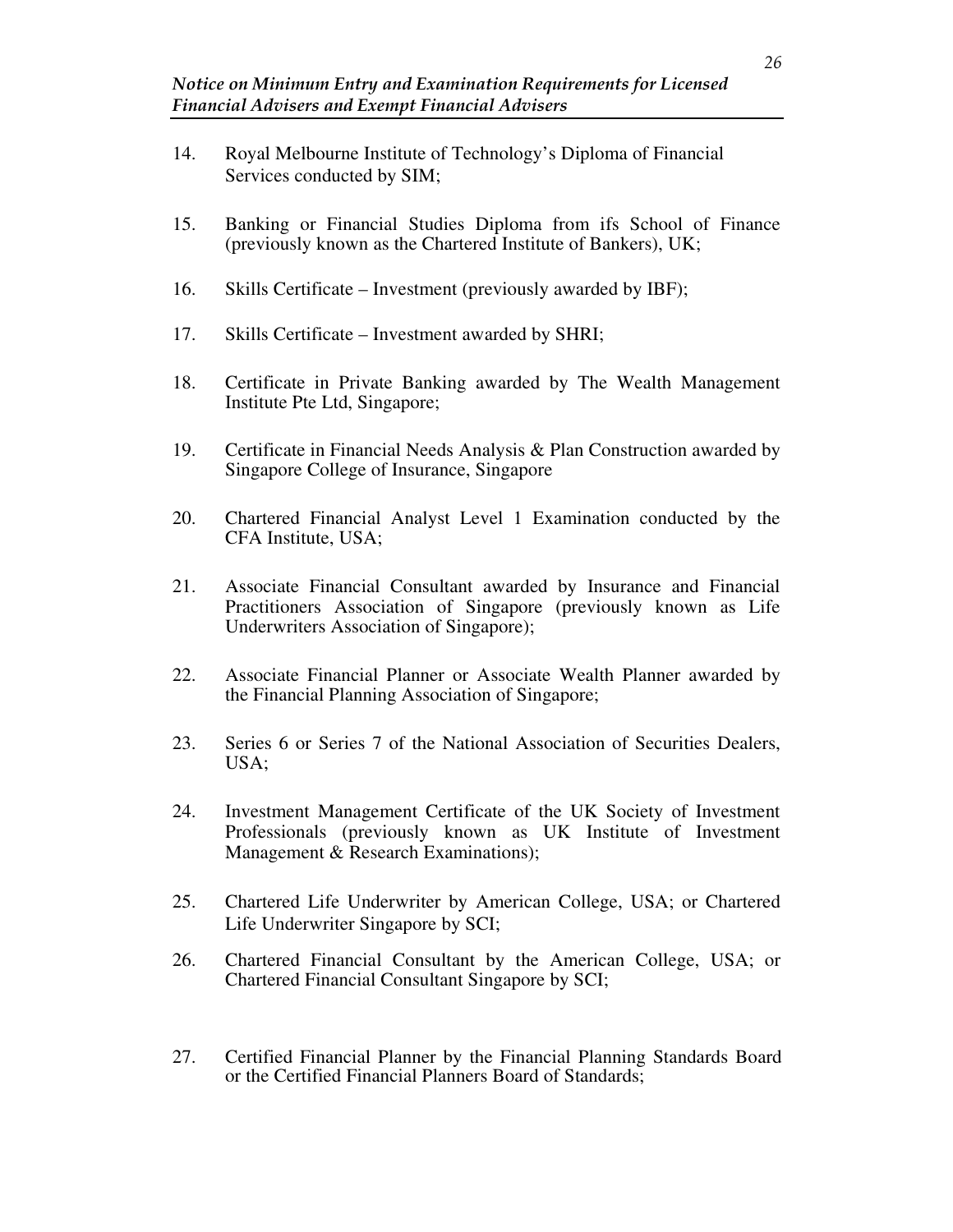- 28. Certificate in Securities, Derivatives or Securities and Financial Derivatives by the Securities & Investment Institute, recognised by the UK Financial Services Skills Council and Financial Services Authority (previously known as the Registered Persons Examination by the Financial Services Authority,  $UK)^5$ ;
- 29. The Association of Chartered Certified Accountants (ACCA) Qualifications;
- 30. The Chartered Accountant (ACA) Qualifications;
- 31. Associate/Fellow of the Institute of Actuaries, England;
- 32. Associate/Fellow of the Faculty of Actuaries, Scotland;
- 33. Associate/Fellow of the Society of Actuaries, USA;
- 34. Associate/Fellow of the Institute of Actuaries of Australia;
- 35. Associate/Fellow of the Casualty Actuarial Society, USA;
- 36. Associate Member of CPA Australia<sup>6</sup>;
- 37. Module 1 of the Investor Contact Competency Examination (ICCE Module 1); administered by the Securities and Exchange Commission, Thailand<sup>7</sup>;

<sup>5</sup> Persons who possess the qualification of the Registered Persons Examination by the Financial Services Authority, UK, by no later than 1 December 2001, shall be deemed to possess the qualification of the Certificate in Securities, Derivatives or Securities and Financial Derivatives by the Securities & Investment Institute, recognised by the UK Financial Services Skills Council and Financial Services Authority for the purposes of Annex 1 of this Notice.

<sup>6</sup> Qualification attained by membership is recognised.

Person has to be licensed by the Securities and Exchange Commission of Thailand and needs to submit documentary evidence to his proposed principal certifying his licence or authorisation status in Thailand.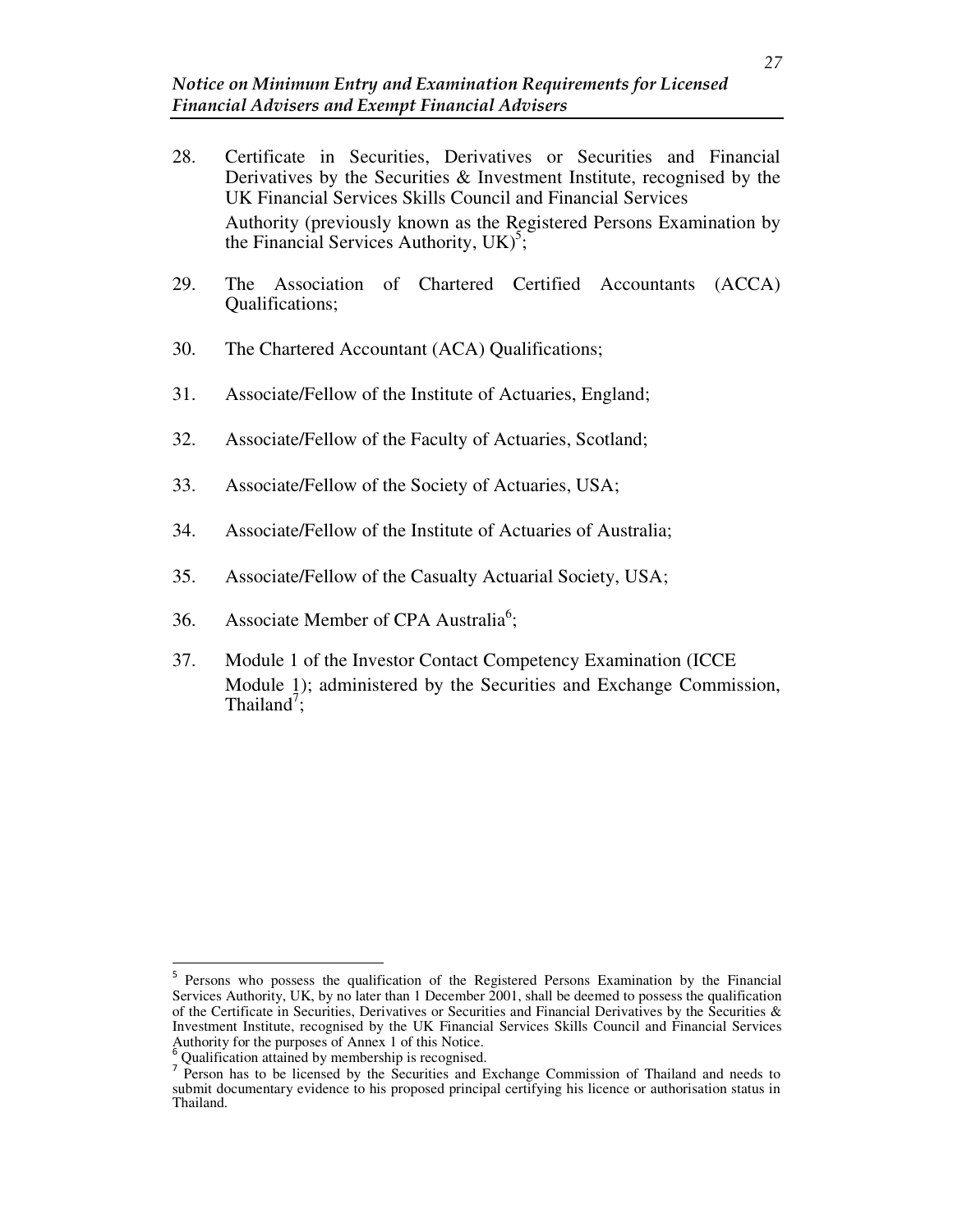38. Three years of relevant and continuous working experience in respect of the financial advisory service to be provided with no break in service of more than 3 years between the individual's last working experience and the date of his application for a representative's licence prior to 26 November 2010, or of commencement of the provision of financial advisory services prior to 26 November 2010, or his principal's lodgment with the Authority of documents under section 23F of the Act, in relation to his appointment as an appointed representative, as the case may be.

[FAA-N13 (Amendment) 2011]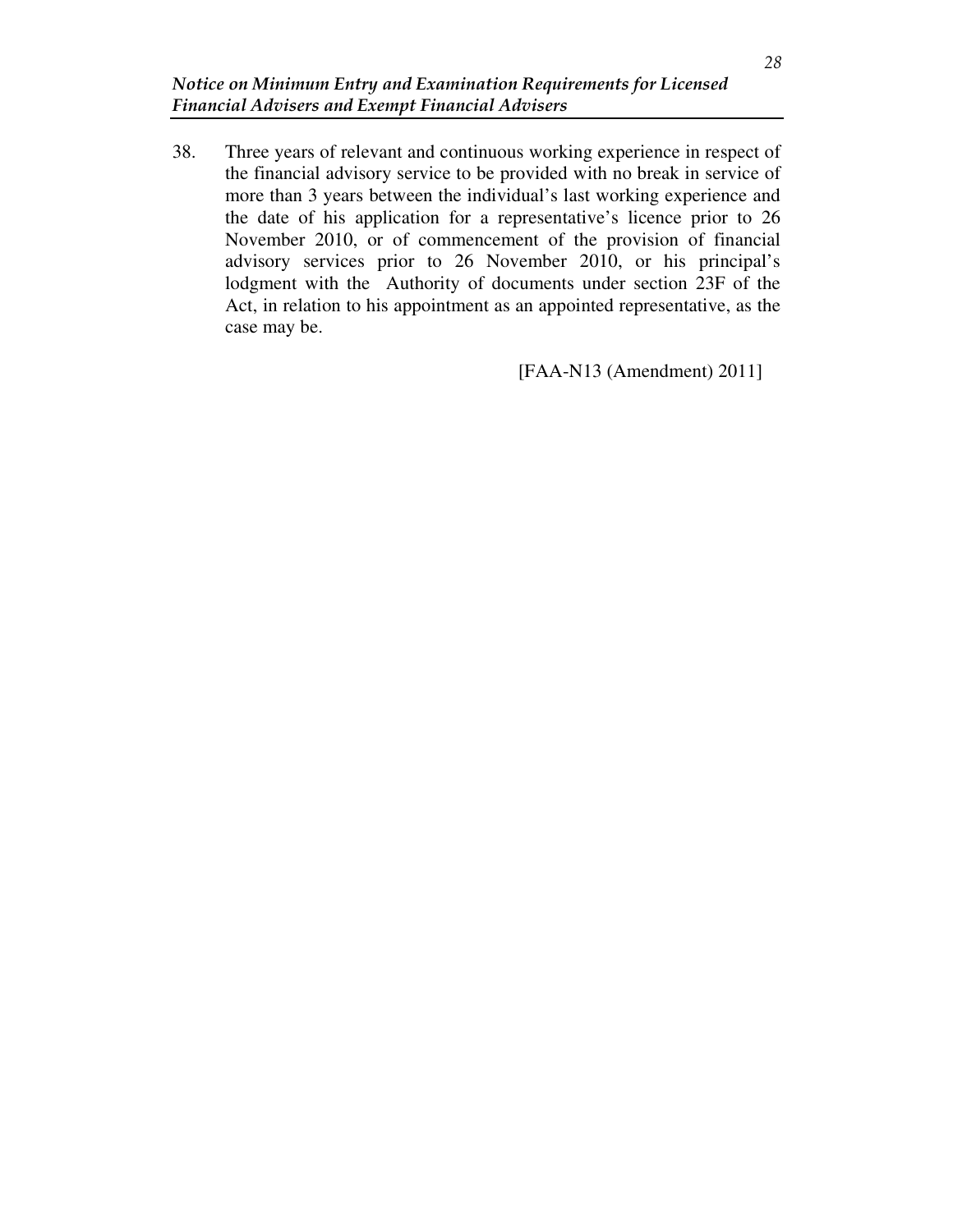## **ANNEX 1A**

**Persons possessing any of the following qualifications (which must be attained through passing the specific respective examination(s)) or working experience are not required to pass Module 6**

- 1. Degree or higher qualification, with emphasis on accountancy, actuarial science, business/business administration/business management/business studies, capital markets, commerce, economics, finance, financial engineering, financial planning, or computational finance;
- 2. Chartered Financial Analyst (CFA) by the CFA Institute, USA;
- 3. The Association of Chartered Certified Accountants (ACCA) Qualifications;
- 4. Associate Chartered Accountant (ACA) of the Institute of Chartered Accountants in England and Wales $s^8$ ;
- 5. Associate/Fellow of the Institute of Actuaries, England;
- 6. Associate/Fellow of the Faculty of Actuaries, Scotland;
- 7. Associate/Fellow of the Society of Actuaries, USA;
- 8. Associate/Fellow of the Institute of Actuaries of Australia;
- 9. Associate/Fellow of the Casualty Actuarial Society, USA;
- 10. Associate/Fellow of CPA Australia<sup>9</sup>;
- 11. Investment Company Products/Variable Contracts Limited Representative Examination (Series 6) or General Securities Representative Examination (Series 7) administered by the Financial Industry Regulatory Authority (FINRA), USA;

 $\degree^8$  Qualification attained by membership is recognised.  $\degree$  Qualification attained by membership is recognised.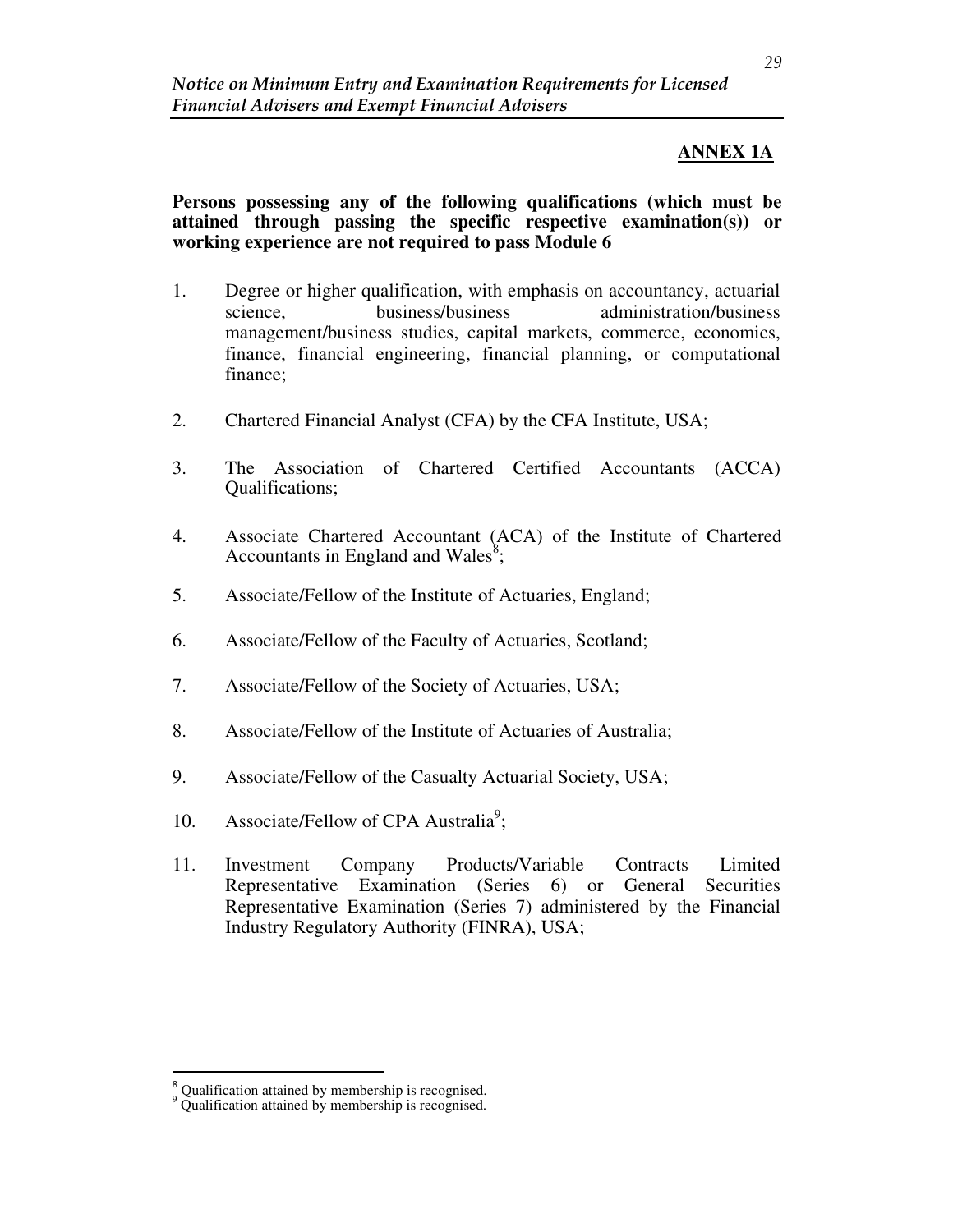- 12. Module 1 of the Investor Contact Competency Examination (ICCE Module 1); administered by the Securities and Exchange Commission, Thailand $10'$ ;
- 13. Three years of relevant and continuous working experience in respect of the financial advisory service to be provided with no break in service of more than 3 years between the individual's last working experience and the date of his application for a representative's licence prior to 26 November 2010, or commencement of the provision of financial advisory services prior to 26 November 2010, or his principal's lodgment with the Authority of documents under section 23F of the Act, in relation to his appointment as an appointed representative, as the case may be.

[FAA-N13 (Amendment) 2011]

14. Investment Advice Diploma (where candidate holds 3 modules including the securities module) administered by the Chartered Institute for Securities and Investment (CISI);

[FAA-N13 (Amendment) 2014]

15. Investment Advice Diploma (where candidate holds 3 modules including the derivatives module) administered by the Chartered Institute for Securities and Investment (CISI);

[FAA-N13 (Amendment) 2014]

16. Masters in Wealth Management (Post 2010 examination standards) administered by the Chartered Institute for Securities and Investment (CISI).

[FAA-N13 (Amendment) 2014]

<sup>&</sup>lt;sup>10</sup> Person has to be licensed by the Securities and Exchange Commission of Thailand and needs to submit documentary evidence to his proposed principal certifying his licence or authorisation status in Thailand.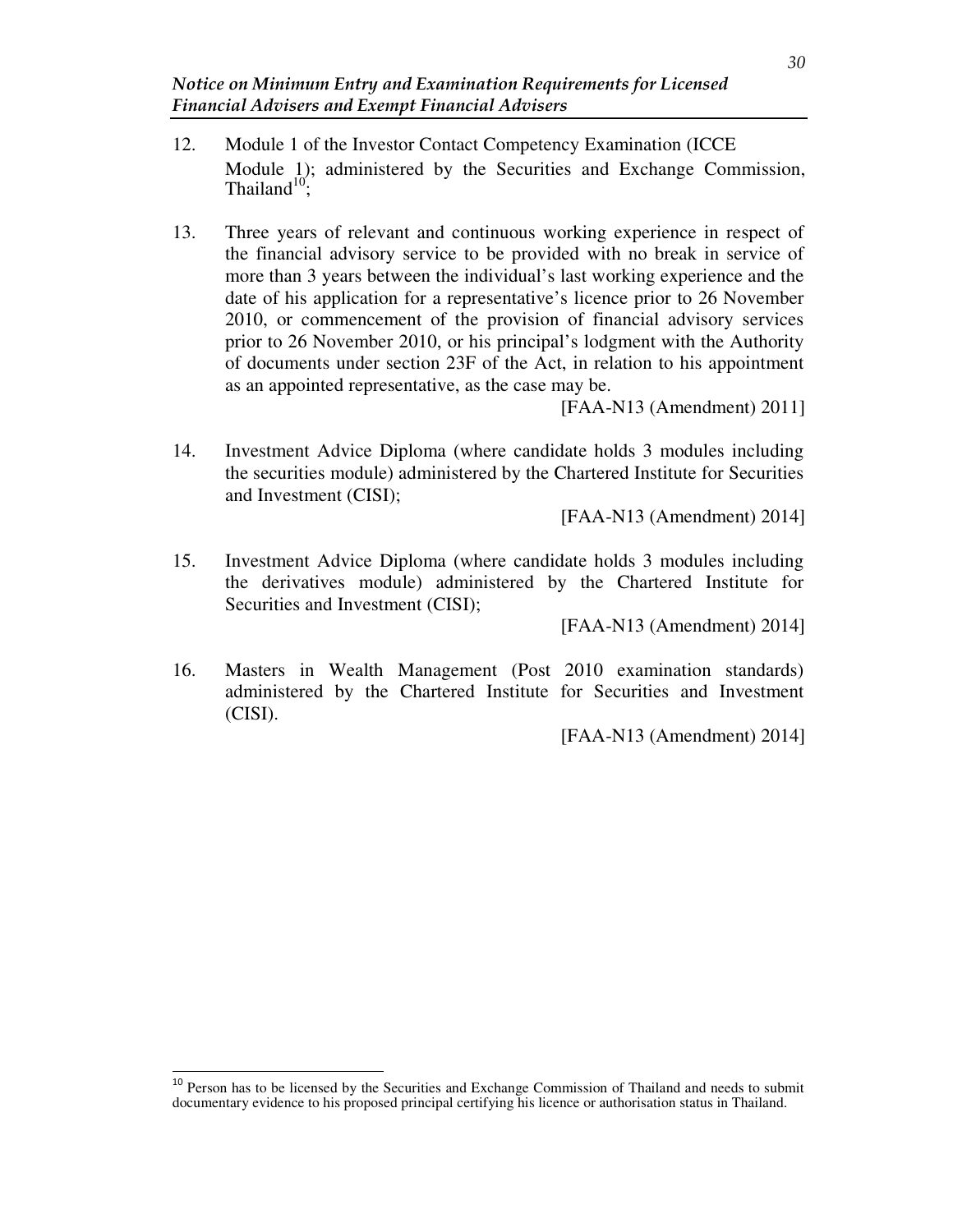## **ANNEX 2**

**Persons possessing any of the following qualifications (which must be attained through passing the specific respective examination(s)) or work experience are not required to pass Module 7**

- 1. Degree in finance-related disciplines with at least 50% coverage on futures and derivatives products;
- 2. Futures Trading Test (previously conducted by IBF);
- 3. Futures Examination Paper II (previously conducted by IBF);
- 4. Futures Examination Paper III (previously conducted by IBF);
- 5. Series 3 of the National Association of Securities Dealers, USA;
- 6. Futures and Options Representative's Examination conducted by the Securities & Futures Authority Ltd, UK;
- 7. Certificate in Derivatives by the Securities & Investment Institute, recognised by the UK Financial Services Skills Council and Financial Services Authority<sup>11</sup>;
- 8. Diploma in Investment (previously conducted by IBF);
- 9. Diploma In Investment conducted by SHRI;

- 10. Certified Financial Planner by the Financial Planning Standards Board or the Certified Financial Planners Board of Standards;
- 11. Chartered Financial Analyst Level 1 Examination conducted by the CFA Institute, USA;
- 12. Chartered Financial Consultant by the American College, USA; or Chartered Financial Consultant Singapore by SCI;

<sup>&</sup>lt;sup>11</sup> Persons who possess the qualification of a Level 3 Certificate in Investments (Derivatives) by the Securities & Investment Institute, recognised by the UK Financial Services Skills Council and Financial Services Authority, by no later than 1 November 2004, shall be deemed to possess the qualification of a Certificate in Derivatives by the Securities & Investment Institute, recognised by the UK Financial Services Skills Council and Financial Services Authority, for the purposes of Annex 2 of this Notice.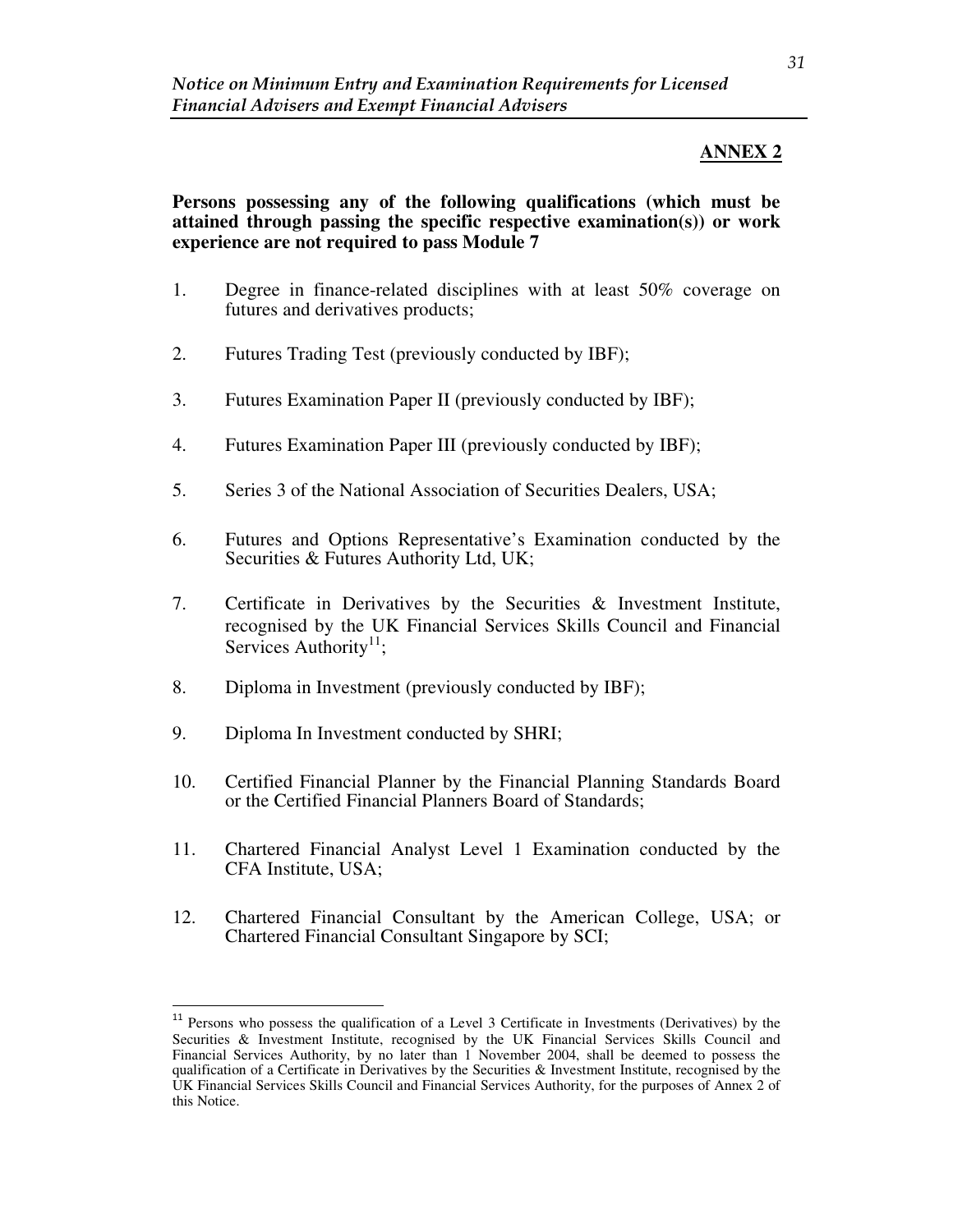- 13. Advanced Certification in Investment conducted by the Nanyang Polytechnic;
- 14. Three years of relevant and continuous working experience in respect of the financial advisory service to be provided with no break in service of more than 3 years between the individual's last working experience and the date of his application for a representative's licence prior to 26 November 2010, or commencement of the provision of financial advisory services prior to 26 November 2010, or his principal's lodgment with the Authority of documents under section 23F of the Act, in relation to his appointment as an appointed representative, as the case may be.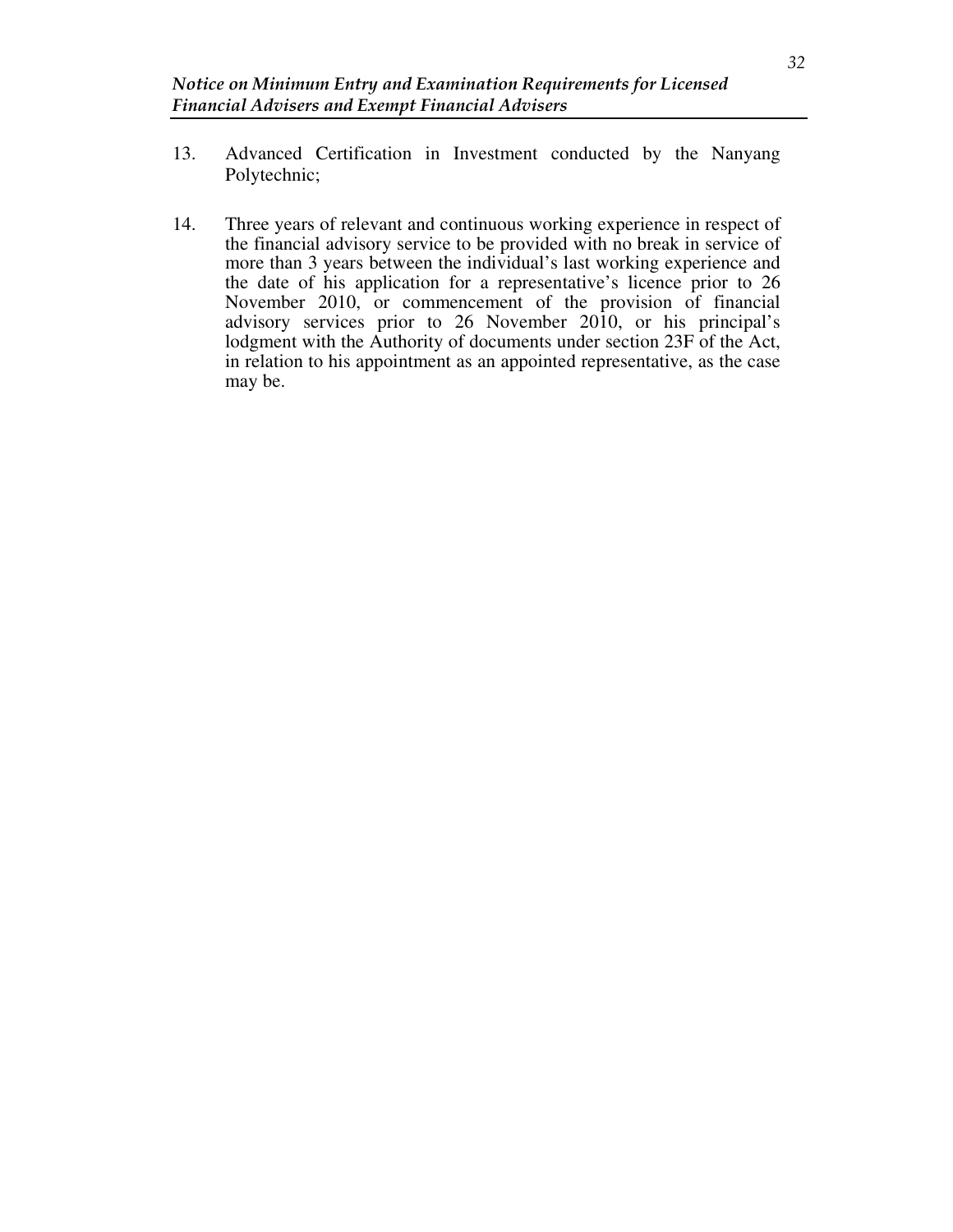### **ANNEX 2A**

#### **Persons possessing any of the following qualifications (which must be attained through passing the specific respective examination(s)) or working experience are not required to pass Module 7**

- 1. Degree or higher qualification with emphasis on accountancy, actuarial science, business/business administration/business management/business studies, capital markets, commerce, economics, finance, financial engineering, financial planning or computational finance;
- 2. Chartered Financial Analyst (CFA) by the CFA Institute, USA;
- 3. National Commodity Futures Examination (Series 3) administered by the Financial Industry Regulatory Authority (FINRA), USA;
- 4. Three years of relevant and continuous working experience in respect of the financial advisory service to be provided with no break in service of more than 3 years between the individual's last working experience and the date of his application for a representative's licence prior to 26 November 2010, or commencement of the provision of financial advisory services prior to 26 November 2010, or his principal's lodgment with the Authority of documents under section 23F of the Act, in relation to his appointment as an appointed representative, as the case may be.

[FAA-N13 (Amendment) 2011]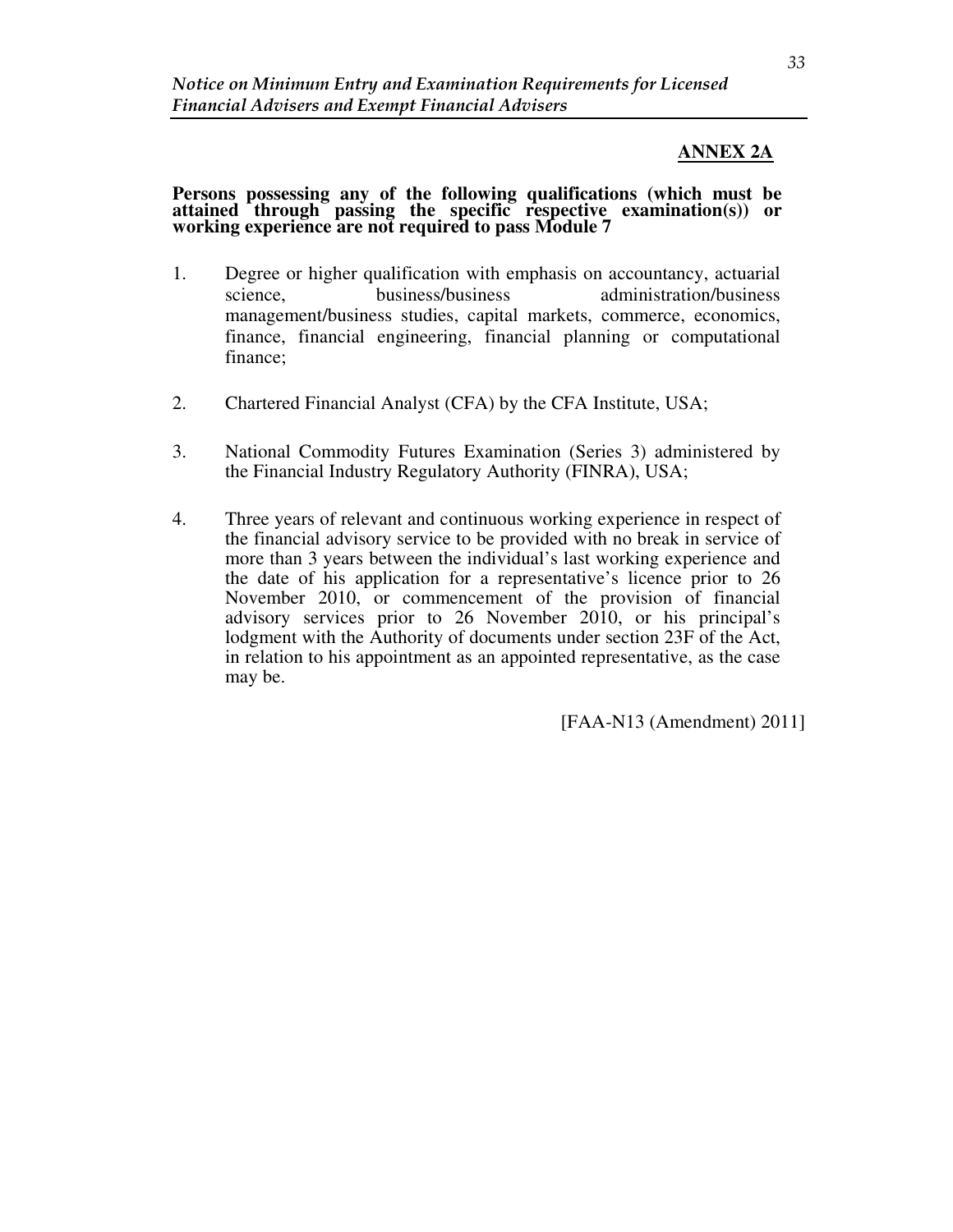## **ANNEX 3**

**Persons possessing any of the following qualifications (which must be attained through passing the specific respective examination(s) or work experience are not required to pass Module 8**

- 1. Degree or higher qualification, with emphasis on accountancy, actuarial science, business/business administration/business management/business studies, capital markets, commerce, economics, finance, financial engineering, financial planning or computational finance;
- 2. Trading Representatives' Examination Paper II (previously conducted by IBF);
- 3. Investment Representatives' Examination Paper II (previously conducted by IBF);
- 4. Diploma in Investment (previously conducted by IBF);
- 5. Diploma in Investment Analysis (previously conducted by the Singapore Securities Research Institute);
- 6. Diploma in Investment conducted by The Singapore Human Resources Institute ("SHRI");
- 7. Diploma in Banking and Finance (previously conducted by IBF);
- 8. Diploma in Banking and Finance from SHRI;
- 9. Diploma in Financial Planning from IBF/Singapore College of Insurance ("SCI");
- 10. Diploma in Financial Planning from the Financial Planning Association of Australia;
- 11. Diploma in banking, finance, accountancy, business or business administration from all polytechnics in Singapore;
- 12. Diploma in Business Administration from the University of Singapore;
- 13. Graduate Diploma in Financial Management from Singapore Institute of Management ("SIM");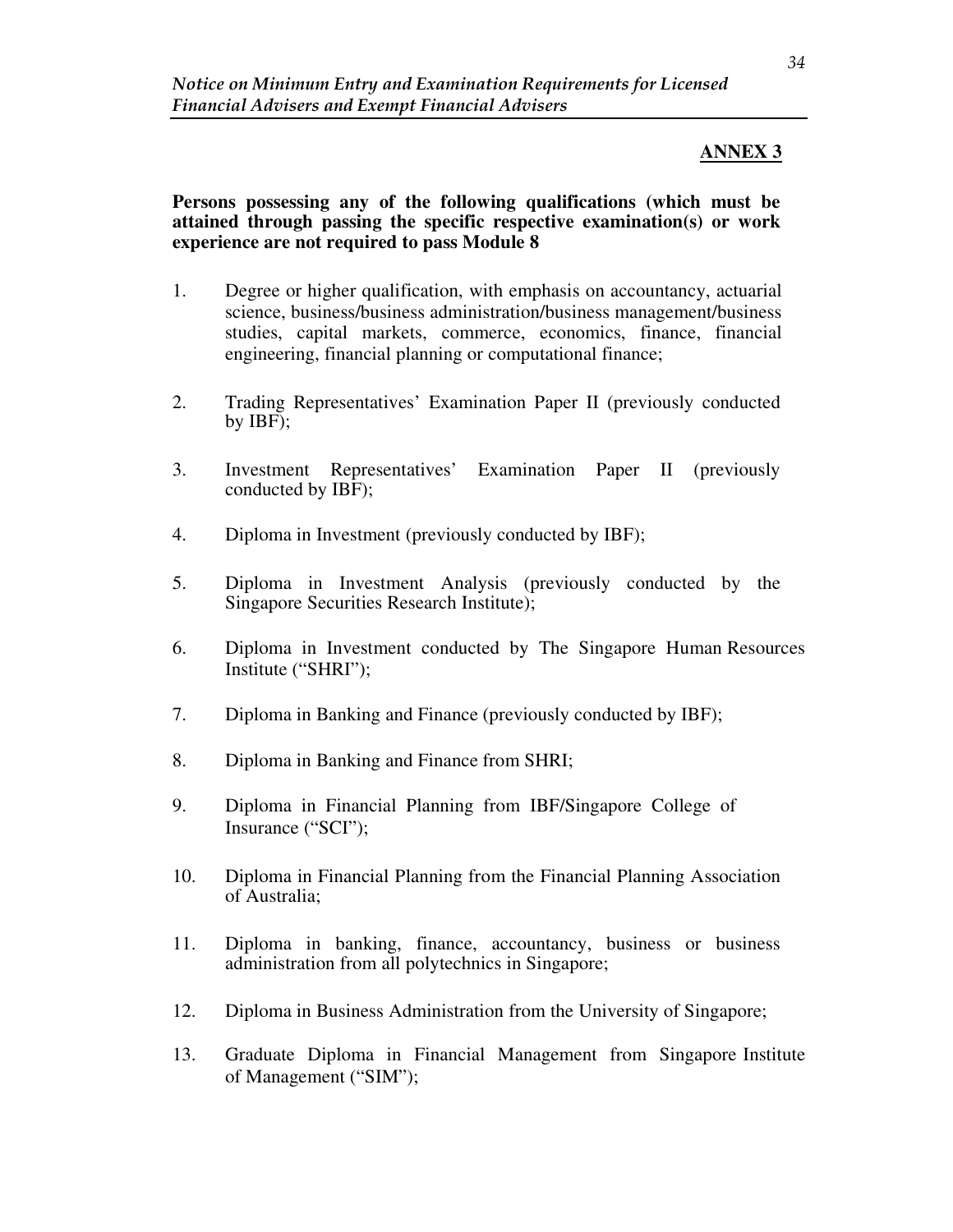- 14. Royal Melbourne Institute of Technology's Diploma of Financial Services conducted by SIM;
- 15. Banking or Financial Studies Diploma from ifs School of Finance previously known as the Chartered Institute of Bankers), UK;
- 16. Skills Certificate Investment (previously awarded by IBF);
- 17. Skills Certificate Investment awarded by SHRI;
- 18. Certificate in Private Banking awarded by The Wealth Management Institute Pte Ltd, Singapore;
- 19. Financial Planning Certificate awarded by UK Chartered Insurance Institute ("UKCII");
- 20. Certificate in Financial Planning awarded by UKCII;
- 21. Certificate in Financial Needs Analysis & Plan Construction awarded by Singapore College of Insurance, Singapore;
- 22. Advanced Financial Planning Certificate awarded by UKCII;
- 23. Diploma in Financial Planning awarded by UKCII;
- 24. Advanced Diploma in Financial Planning awarded by UKCII;
- 25. Chartered Financial Analyst Level 1 Examination conducted by the CFA Institute, USA;
- 26. Associate Financial Consultant awarded by Insurance and Financial Practitioners Association of Singapore (previously known as Life Underwriters Association of Singapore) ("IFPAS");
- 27. Fellow Chartered Financial Practitioner (Modular) awarded by IFPAS;
- 28. Associate Financial Planner or Associate Wealth Planner awarded by the Financial Planning Association of Singapore;
- 29. Series 6 or Series 7 of the National Association of Securities Dealers, USA;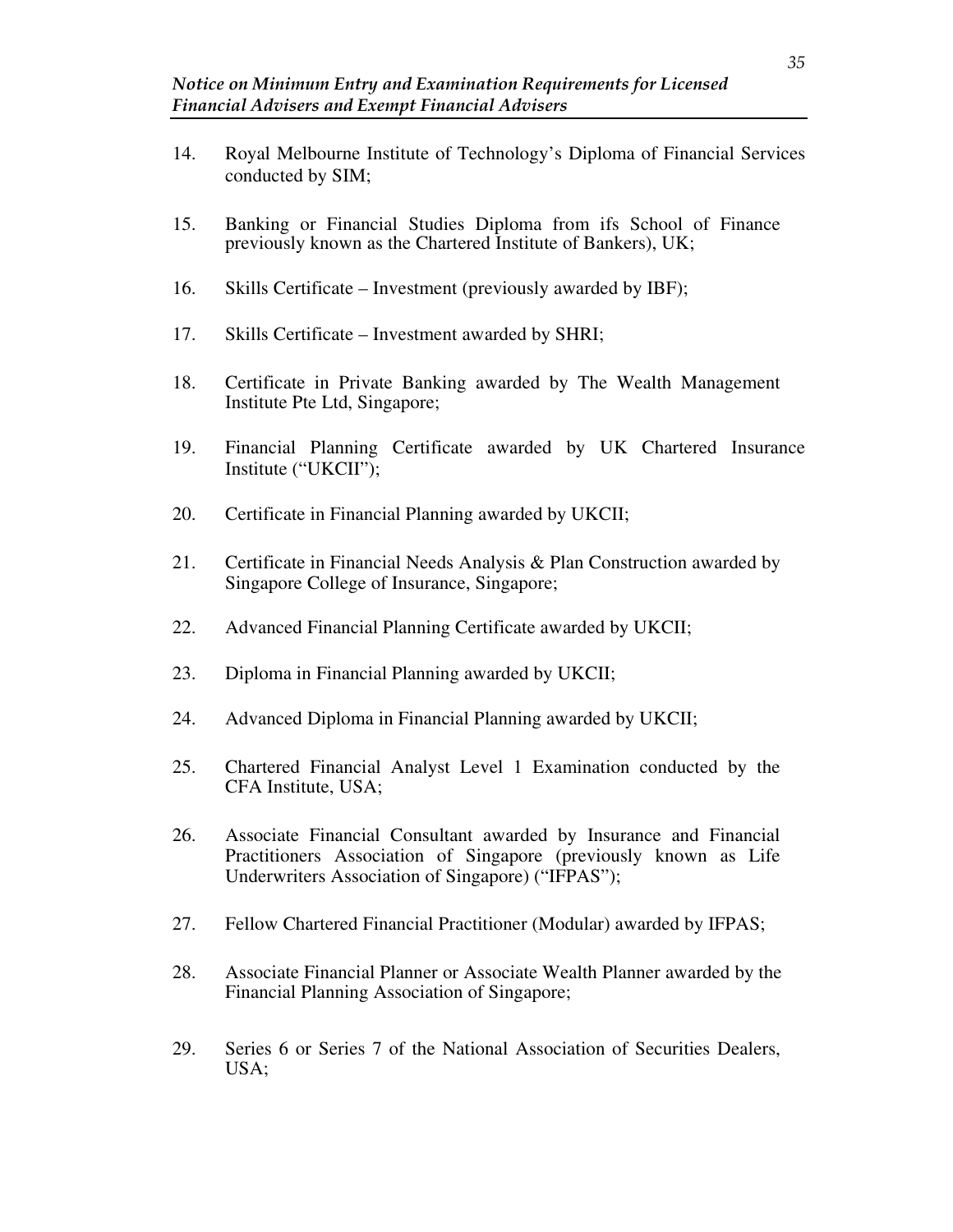- 30. Investment Management Certificate of the UK Society of Investment Professionals (previously known as UK Institute of Investment Management & Research Examinations);
- 31. Chartered Life Underwriter by American College, USA; or Chartered Life Underwriter Singapore by SCI;
- 32. Chartered Financial Consultant by the American College, USA; or Chartered Financial Consultant Singapore by SCI;
- 33. Certified Financial Planner by the Financial Planning Standards Board or the Certified Financial Planner Board of Standards;
- 34. Certificate in Securities, Derivatives or Securities and Financial Derivatives by the Securities & Investment Institute, recognised by the UK Financial Services Skills Council and Financial Services Authority (previously known as the Registered Persons Examination by the Financial Services Authority,  $U\tilde{K}$ <sup>12</sup>;
- 35. The Association of Chartered Certified Accountants (ACCA) Qualifications;
- 36. The Chartered Accountant (ACA) Qualifications;
- 37. Associate/Fellow of the Institute of Actuaries, England;
- 38. Associate/Fellow of the Faculty of Actuaries, Scotland;
- 39. Associate/Fellow of the Society of Actuaries, USA;
- 40. Associate/Fellow of the Institute of Actuaries of Australia;
- 41. Associate/Fellow of the Casualty Actuarial Society, USA;
- 42. Associate Member of CPA Australia<sup>13</sup>;

<sup>&</sup>lt;sup>12</sup> Persons who possess the qualification of the Registered Persons Examination by the Financial Services Authority, UK, by no later than 1 December 2001, shall be deemed to possess the qualification of the Certificate in Securities, Derivatives or Securities and Financial Derivatives by the Securities & Investment Institute, recognised by the UK Financial Services Skills Council and Financial Services Authority for the purposes of Annex 3 of this Notice.

<sup>&</sup>lt;sup>13</sup> Qualification attained by membership is recognised.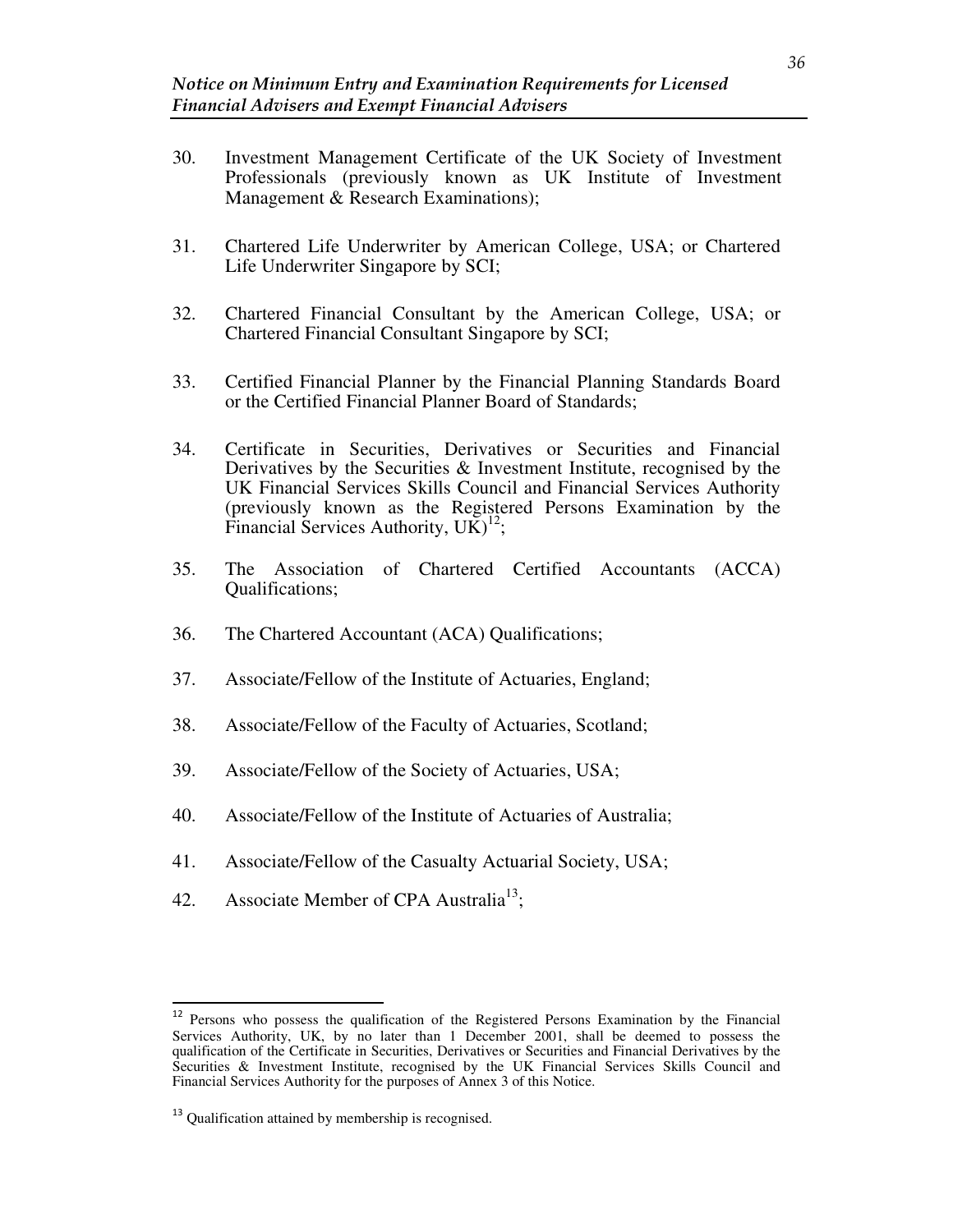- 43. Module 1 of the Investor Contact Competency Examination (ICCE Module 1); administered by the Securities and Exchange Commission, Thailand<sup>14</sup>;
- 44. Three years of relevant and continuous working experience in respect of the financial advisory service to be provided with no break in service of more than 3 years between the individual's last working experience and the date of his application for a representative's licence prior to 26 November 2010, or of commencement of the provision of financial advisory services prior to 26 November 2010, or his principal's lodgment with the Authority of documents under section 23F of the Act, in relation to his appointment as an appointed representative, as the case may be.

[FAA-N13 (Amendment) 2011]

<sup>&</sup>lt;sup>14</sup> Person has to be licensed by the Securities and Exchange Commission of Thailand. His/her principal company in Singapore shall maintain proper records of documentary evidence certifying his licence or authorisation status in Thailand.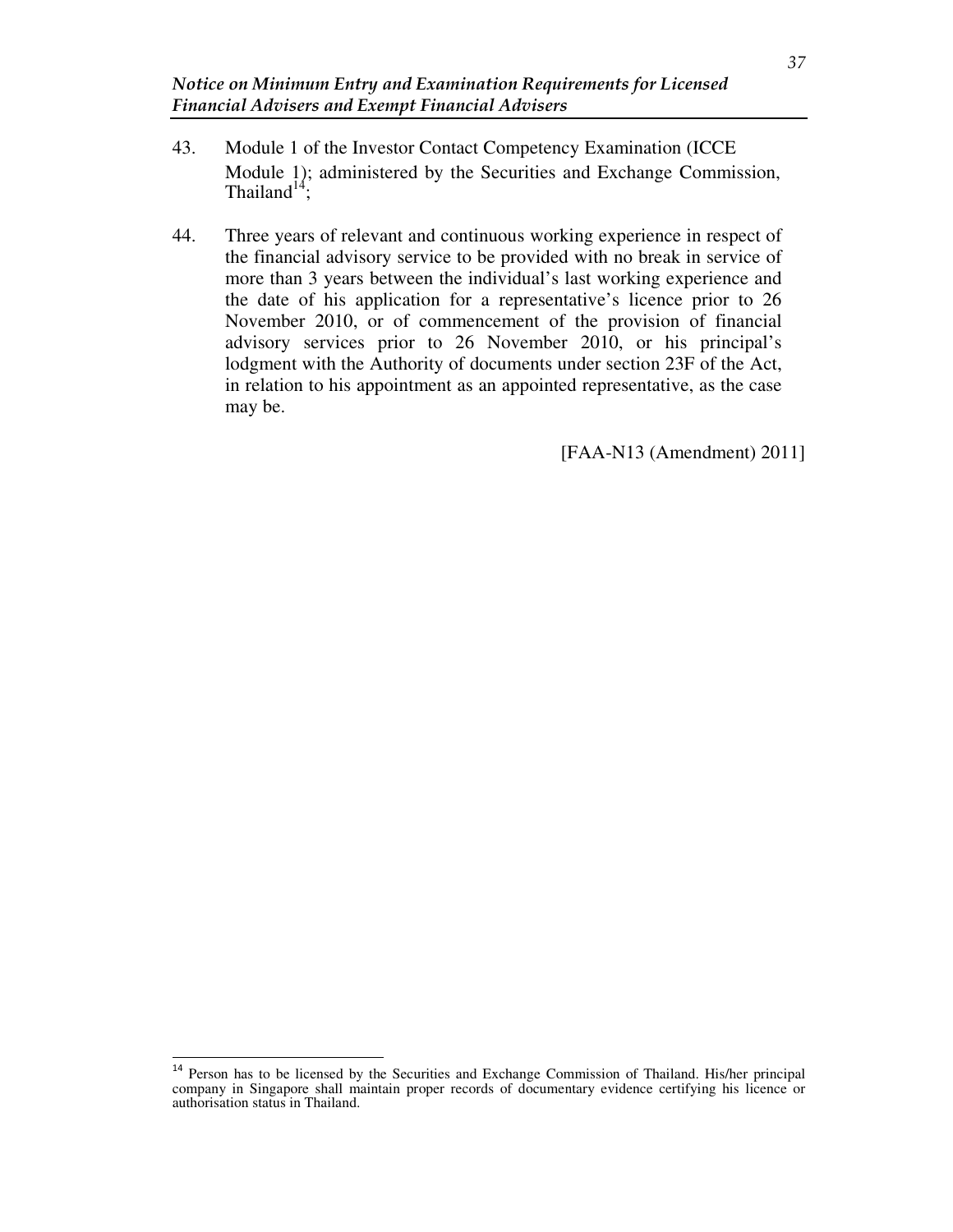## **ANNEX 3A**

### **Persons possessing any of the following qualifications (which must be attained through passing the specific respective examination(s)) or work experience are not required to pass Module 8**

- 1. Degree or higher qualification, with emphasis on accountancy, actuarial science, business/business administration/business management/business studies, capital markets, commerce, economics, finance, financial engineering, financial planning or computational finance;
- 2. Chartered Financial Analyst (CFA) by the CFA Institute, USA;
- 3. Chartered Financial Consultant by the American College, USA; or Chartered Financial Consultant Singapore by SCI;
- 4. Certified Financial Planner by the Financial Planning Standards Board or the Certified Financial Planner Board of Standards;
- 5. The Association of Chartered Certified Accountants (ACCA) Qualifications;
- 6. Associate Chartered Accountant (ACA) of the Institute of Chartered Accountants in England and Wales<sup>15</sup>;
- 7. Associate/Fellow of the Institute of Actuaries, England;
- 8. Associate/Fellow of the Faculty of Actuaries, Scotland;
- 9. Associate/Fellow of the Society of Actuaries, USA;
- 10. Associate/Fellow of the Institute of Actuaries of Australia;
- 11. Associate/Fellow of the Casualty Actuarial Society, USA;
- 12. Associate/Fellow of CPA Australia<sup>16</sup>;

<sup>&</sup>lt;sup>15</sup> Qualification attained by membership is recognised.

<sup>&</sup>lt;sup>16</sup> Qualification attained by membership is recognised.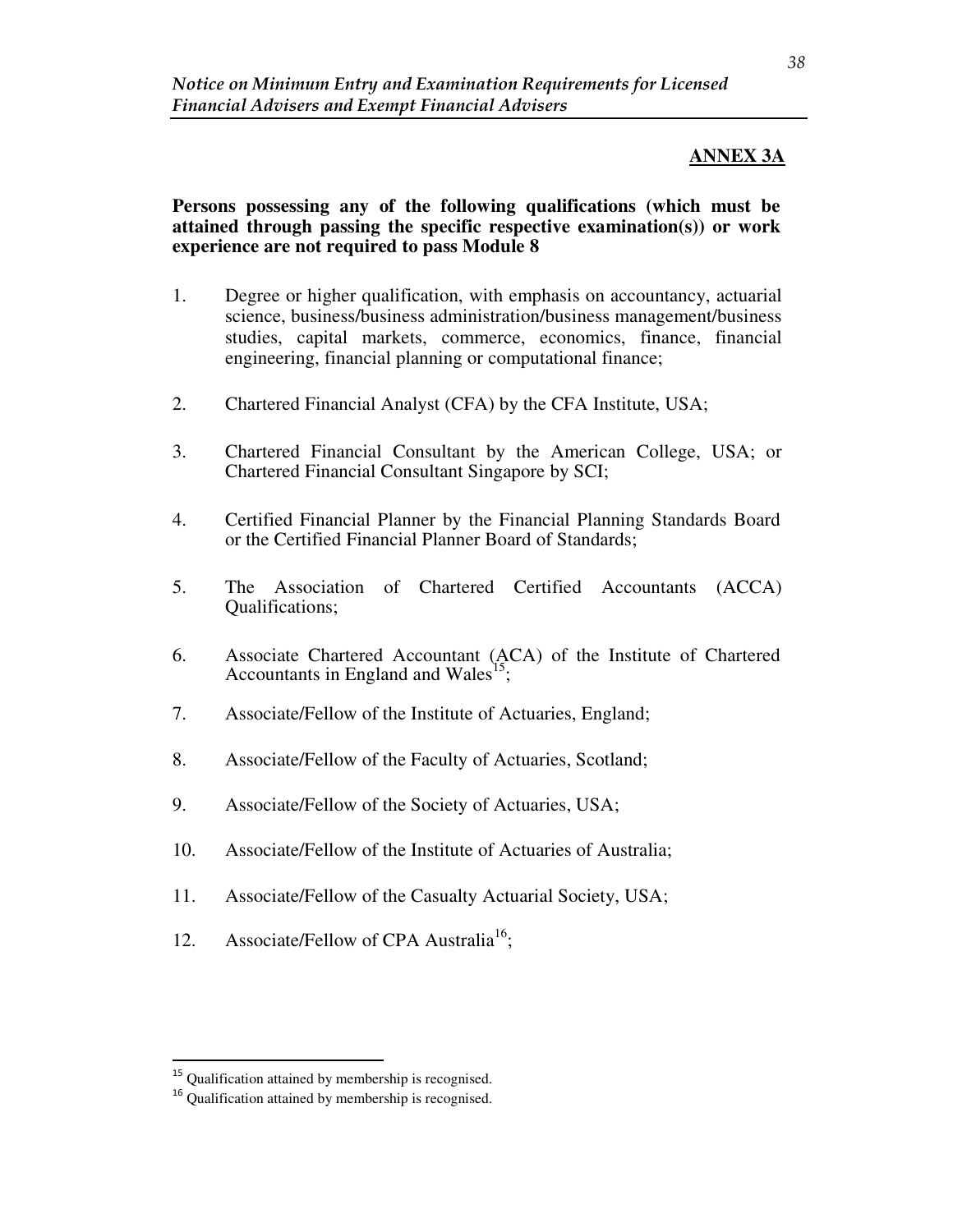- 13. Investment Company Products/Variable Contracts Limited Representative Examination (Series 6) or General Securities Representative Examination (Series 7) administered by the Financial Industry Regulatory Authority (FINRA), USA;
- 14. Module 1 of the Investor Contact Competency Examination (ICCE Module 1); administered by the Securities and Exchange Commission, Thailand<sup>17</sup>;
- 15. Three years of relevant and continuous working experience in respect of the financial advisory service to be provided with no break in service of more than 3 years between the individual's last working experience and the date of his application for a representative's licence prior to 26 November 2010, or of commencement of the provision of financial advisory services prior to 26 November 2010, or his principal's lodgment with the Authority of documents under section 23F of the Act, in relation to his appointment as an appointed representative, as the case may be.

[FAA-N13 (Amendment) 2011]

<sup>&</sup>lt;sup>17</sup> Person has to be licensed by the Securities and Exchange Commission of Thailand. His/her principal company in Singapore shall maintain proper records of documentary evidence certifying his licence or authorisation status in Thailand.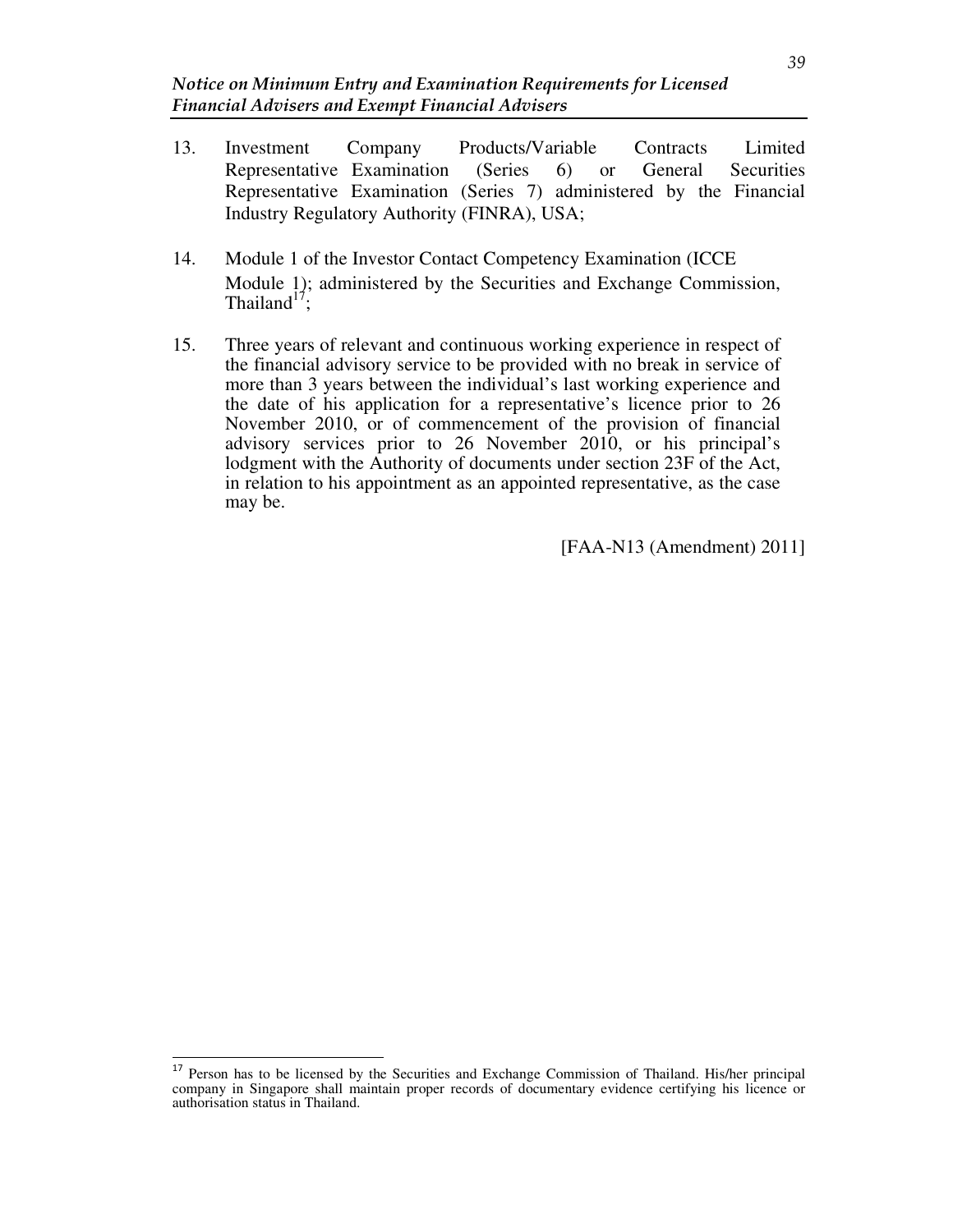## **ANNEX 4**

### **Persons possessing any of the following qualifications (which must be attained through passing the specific respective examination(s)) or work experience are not required to pass Module 9**

- 1. Degree in actuarial science or insurance;
- 2. Chartered Life Underwriter\* (CLU) by the American College, USA; or Chartered Life Underwriter Singapore\* (CLU/S) by SCI;
- 3. Chartered Financial Consultant\* (CHFC) by the American College, USA; or Chartered Financial Consultant Singapore\* (CHFC/S) by SCI;
- 4. Certified Financial Planner by the Financial Planning Standards Board or the Certified Financial Planners Board of Standards;
- 5. Associate/Fellow of the Institute of Actuaries, England;
- 6. Associate/Fellow of the Faculty of Actuaries, Scotland;
- 7. Associate/Fellow of the Society of Actuaries, USA;
- 8. Associate/Fellow of the Institute of Actuaries of Australia;
- 9. Associate/Fellow of the Casualty Actuarial Society, USA;
- 10. Certificate in Life Insurance (Investment-Linked Policies) by SCI and any of the following:
	- (a) Life Insurance Agents Certificate/Pre-contract Examination/Certificate in Life Insurance/Diploma in Life Insurance awarded by SCI;
	- (b) Associate/Fellow of the Chartered Insurance Institute (Life), UK; or
	- (c) Senior Associate/Fellow of the Australian & New Zealand Institute of Insurance and Finance (Life);
	- (d) Fellow of Life Management Institute, USA;

[FAA-N13 (Amendment) 2013]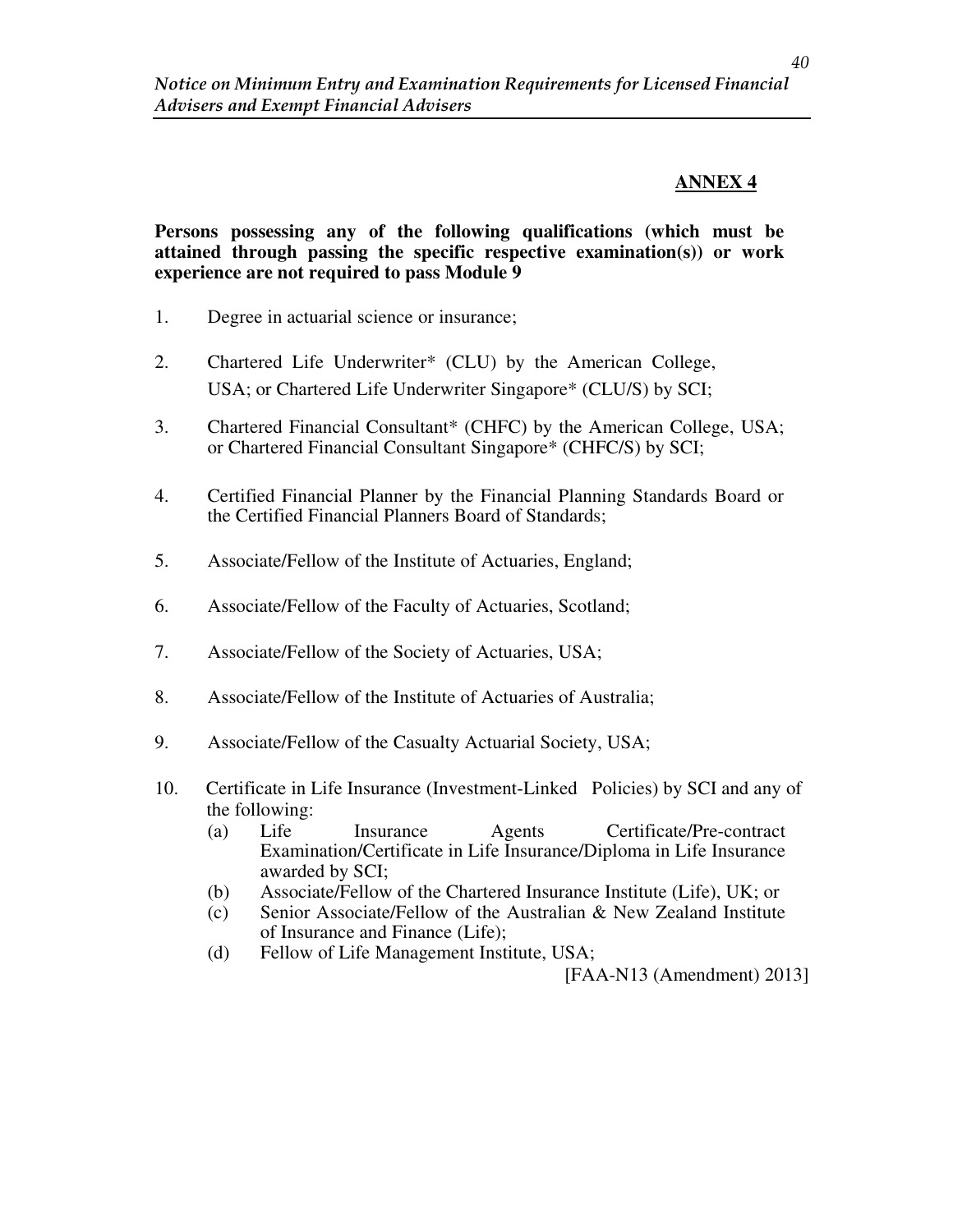- 11. Three years of relevant and continuous working experience in respect of the financial advisory service to be provided with no break in service of more than 3 years between the individual's last working experience and the date of his application for a representative's licence prior to 26 November 2010, or of commencement of the provision of financial advisory services prior to 26 November 2010, or his principal's lodgment with the Authority of documents under section 23F of the Act, in relation to his appointment as an appointed representative, as the case may be. The working experience may be from UK, USA, Canada or Australia.
- \* The applicant must have covered, under CLU (or CLU/S) and CHFC (or CHFC/S), the following two specific subjects -
	- (i) Fundamentals of financial planning or Insurance and financial planning; and
	- (ii) Investments.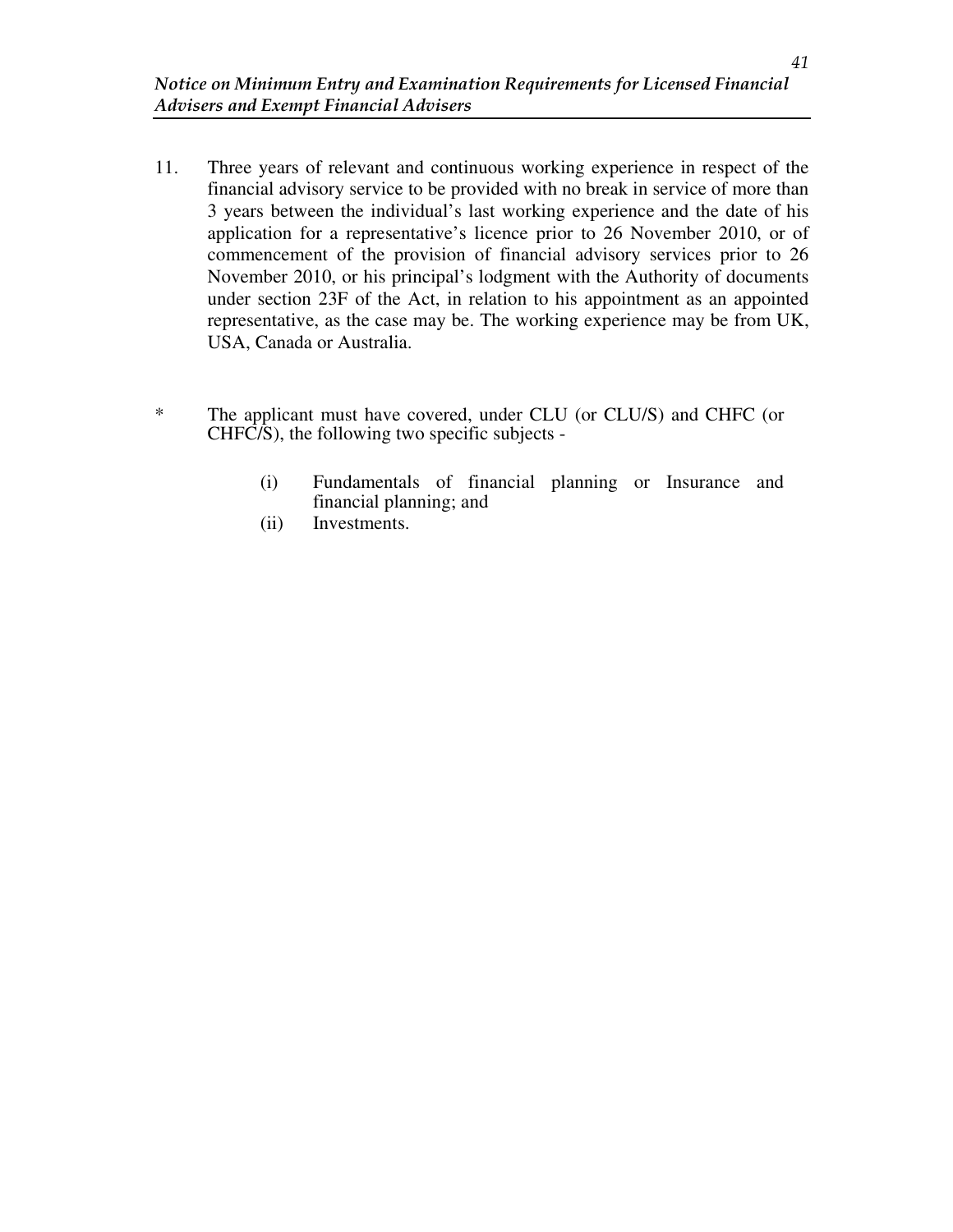# **ANNEX 4A**

### **Persons possessing any of the following qualifications (which must be attained through passing the specific respective examination(s)) or work experience are not required to pass Module 9**

- 1. Degree in actuarial science or insurance;
- 2. Chartered Life Underwriter\* (CLU) by the American College, USA; or Chartered Life Underwriter Singapore\* (CLU/S) by SCI;
- 3. Chartered Financial Consultant\* (CHFC) by the American College, USA; or Chartered Financial Consultant Singapore\* (CHFC/S) by SCI;
- 4. Certified Financial Planner by the Financial Planning Standards Board or the Certified Financial Planners Board of Standards;
- 5. Associate/Fellow of the Institute of Actuaries, England;
- 6. Associate/Fellow of the Faculty of Actuaries, Scotland;
- 7. Associate/Fellow of the Society of Actuaries, USA;
- 8. Associate/Fellow of the Institute of Actuaries of Australia;
- 9. Associate/Fellow of the Casualty Actuarial Society, USA;
- 10. Three years of relevant and continuous working experience in respect of the financial advisory service to be provided with no break in service of more than 3 years between the individual's last working experience and the date of his application for a representative's licence prior to 26 November 2010, or of commencement of the provision of financial advisory services prior to 26 November 2010, or his principal's lodgment with the Authority of documents under section 23F of the Act, in relation to his appointment as an appointed representative, as the case may be. The working experience may be from UK, USA, Canada or Australia.